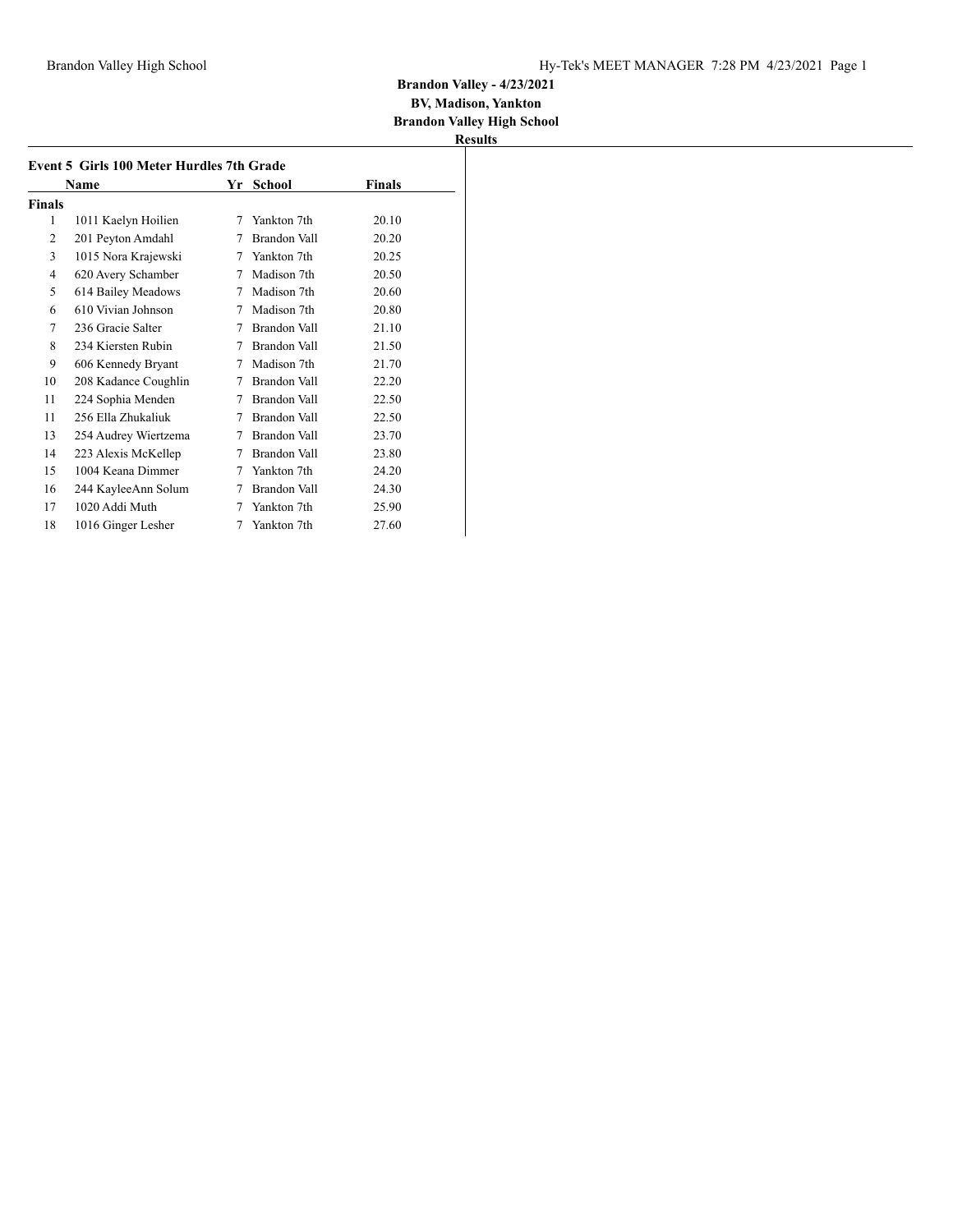| Name           |                     | School<br>Yr |              | <b>Finals</b> |
|----------------|---------------------|--------------|--------------|---------------|
| <b>Finals</b>  |                     |              |              |               |
| 1              | 429 Adeline Roths   | 8            | Brandon Vall | 19.40         |
| $\overline{2}$ | 1209 Addison Gordon | 8            | Yankton 8th  | 21.20         |
| 3              | 1205 Alivia Dimmer  | 8            | Yankton 8th  | 21.70         |
| 4              | 430 Danielle Schoby |              | Brandon Vall | 22.10         |
| 5              | 1201 Braxton Adams  |              | Yankton 8th  | 23.70         |
| 6              | 1216 Kenzie Phipps  | 8            | Yankton 8th  | 30.50         |
| 7              | 1208 Libby Glover   | 8            | Yankton 8th  | 32.40         |
| 8              | 1202 Jozie Anderson |              | Yankton 8th  | 32.80         |
|                |                     |              |              |               |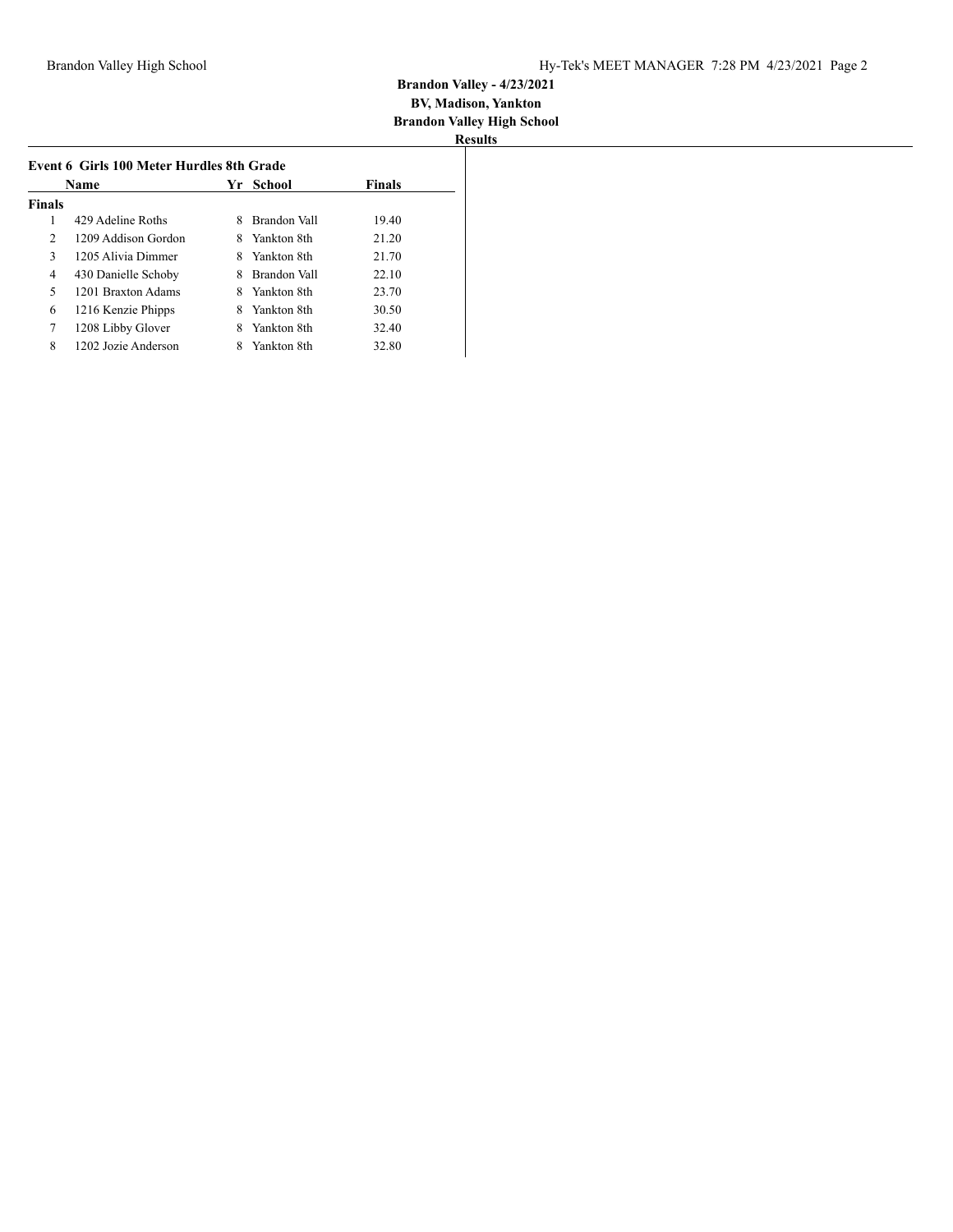## **Brandon Valley - 4/23/2021 BV, Madison, Yankton**

**Brandon Valley High School**

| Results |  |
|---------|--|

| <b>Event 7 Boys 110 Meter Hurdles 7th Grade</b> |                     |    |                     |            |
|-------------------------------------------------|---------------------|----|---------------------|------------|
|                                                 | Name                | Yr | School              | Finals     |
| Finals                                          |                     |    |                     |            |
| 1                                               | 521 Shane Veenhof   | 7  | Madison 7th         | 17.70      |
| $\overline{2}$                                  | 519 Myles Schneider | 7  | Madison 7th         | 19.80      |
| 3                                               | 901 Tate Beste      | 7  | Yankton 7th         | 19.95      |
| 4                                               | 112 Brandon Fisher  | 7  | Brandon Vall        | 19.97      |
| 5                                               | 117 Quinton Hall    | 7  | <b>Brandon Vall</b> | 20.60      |
| 6                                               | 515 Justin Peters   | 7  | Madison 7th         | 21.20      |
| 7                                               | 927 William Rounds  | 7  | Yankton 7th         | 21.40      |
| 8                                               | 518 Gavin Schneider | 7  | Madison 7th         | 21.50      |
| 9                                               | 520 Athlete Unknown | 7  | Madison 7th         | 21.60      |
| 10                                              | 104 Will Bunker     | 7  | Brandon Vall        | 21.70      |
| 11                                              | 124 Gak Mayen       | 7  | Brandon Vall        | 21.90      |
| 12                                              | 108 Maximus Corey   | 7  | Brandon Vall        | 22.45      |
| 13                                              | 507 Grady Hanson    | 7  | Madison 7th         | 22.50      |
| 14                                              | 107 Cole Clites     | 7  | Brandon Vall        | 22.80      |
| 15                                              | 912 Cale Haselhorst | 7  | Yankton 7th         | 22.90      |
| 16                                              | 115 Mason Gjoraas   | 7  | Brandon Vall        | 27.10      |
| ---                                             | 154 Athlete Unknown | 7  | <b>Brandon Vall</b> | <b>SCR</b> |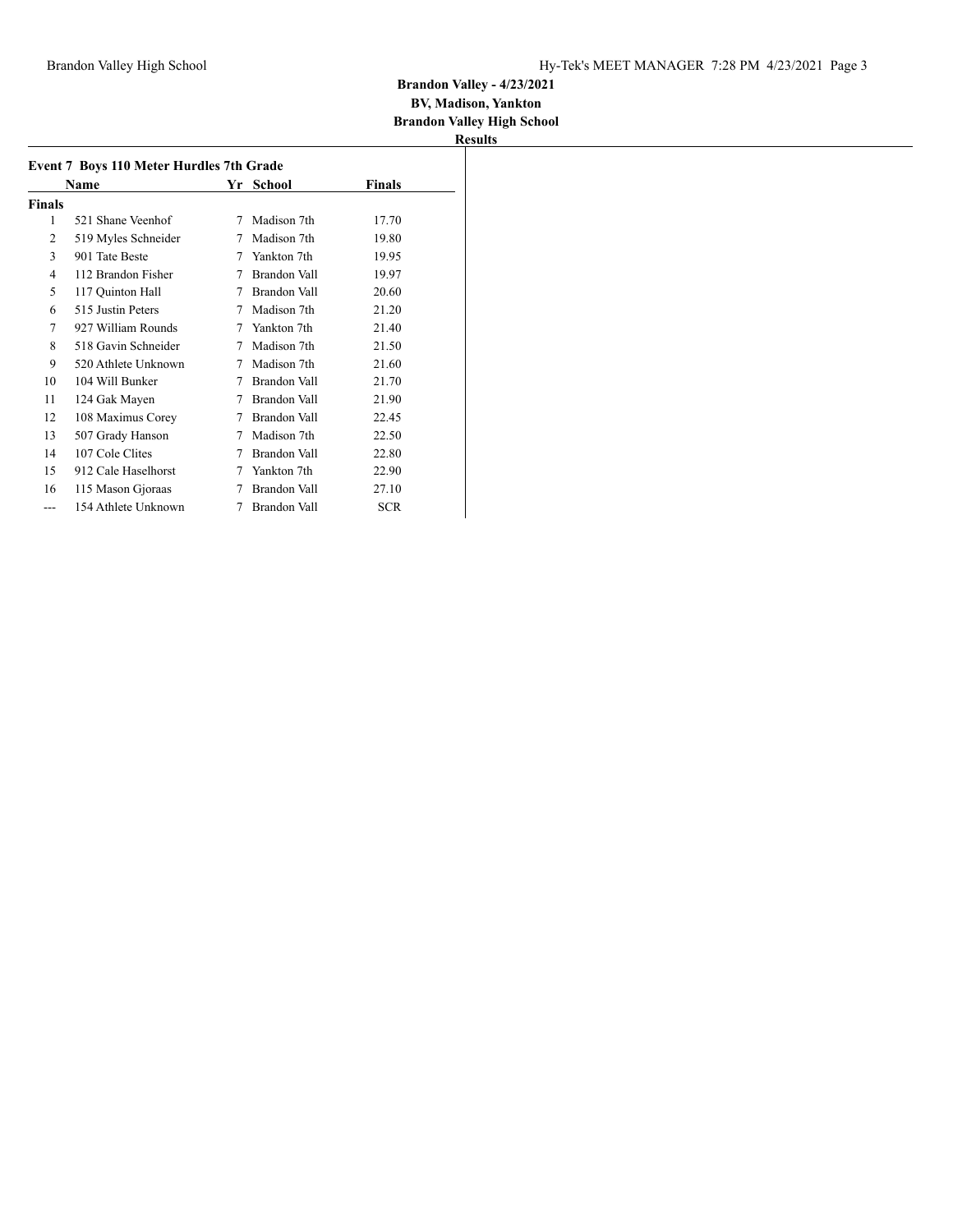| <b>Name</b> |                       | School<br>Yr |              | <b>Finals</b> |
|-------------|-----------------------|--------------|--------------|---------------|
| Finals      |                       |              |              |               |
| 1           | 316 Miles Hunt        | 8            | Brandon Vall | 16.00         |
| 2           | 326 Hayden McGuire    | 8            | Brandon Vall | 19.00         |
| 3           | 1101 Aiden Anderson   | 8            | Yankton 8th  | 19.10         |
| 4           | 1113 Easton Nelson    | 8            | Yankton 8th  | 19.20         |
| 5           | 306 Logan Brendsel    | 8            | Brandon Vall | 19.40         |
| 5           | 347 Athlete Unknown   | 8            | Brandon Vall | 19.40         |
| 7           | 310 Matthew Danielson | 8            | Brandon Vall | 19.50         |
| 8           | 701 Lincoln Anderson  | 8            | Madison 8th  | 20.20         |
| 9           | 117 Quinton Hall      | 7            | Brandon Vall | 20.25         |
| 10          | 1104 Lucas Cordell    | 8            | Yankton 8th  | 20.29         |
| 11          | 309 Riley Cero        | 8            | Brandon Vall | 21.20         |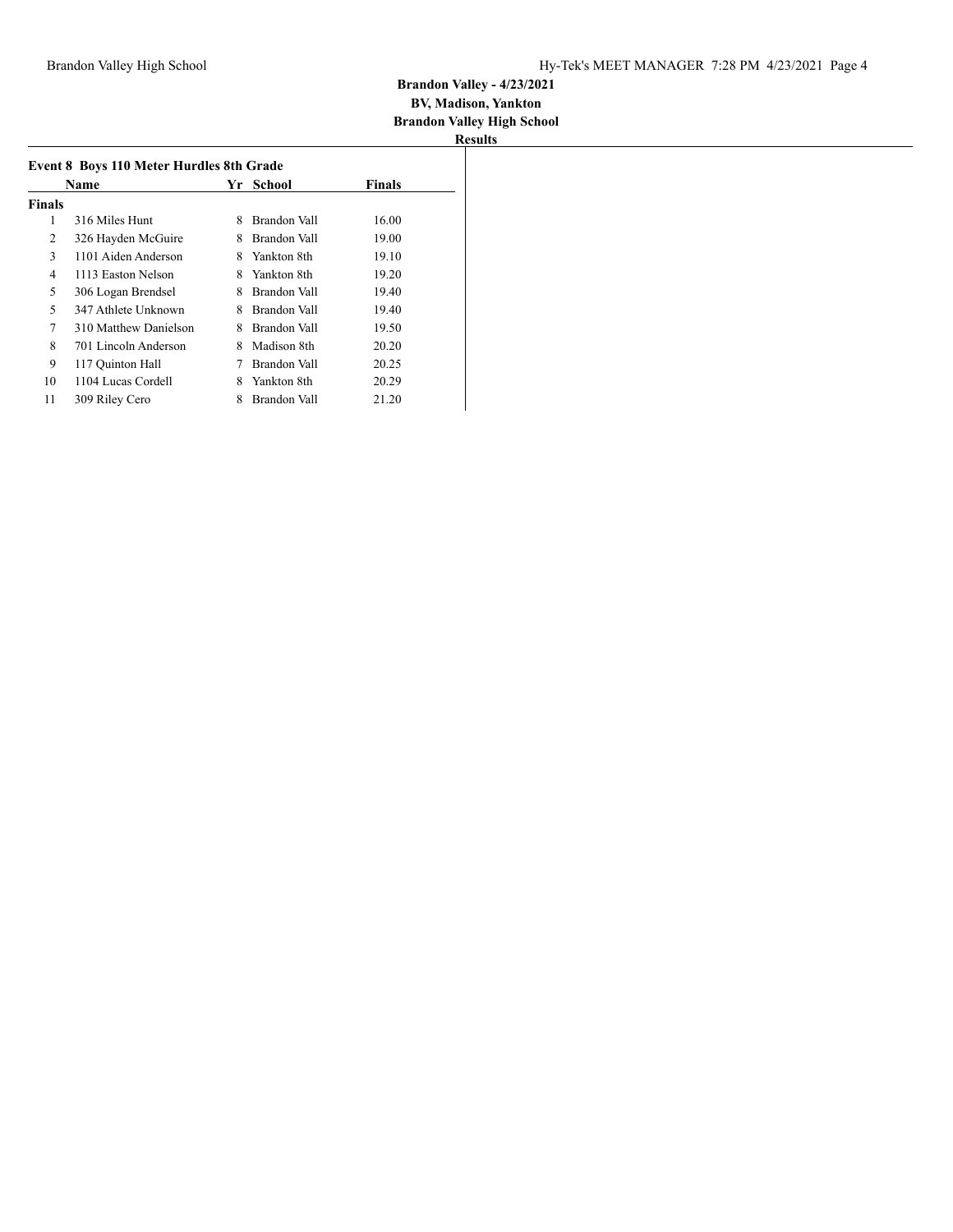**BV, Madison, Yankton**

**Brandon Valley High School Results**

|        | Name                   |   |                     |        |
|--------|------------------------|---|---------------------|--------|
|        |                        |   | Yr School           | Finals |
| Finals |                        |   |                     |        |
| 1      | 222 Maya Matthies      | 7 | Brandon Vall        | 14.30  |
| 2      | 248 Kinsley Terveer    |   | 7 Brandon Vall      | 14.35  |
| 3      | 1011 Kaelyn Hoilien    |   | 7 Yankton 7th       | 14.40  |
| 3      | 201 Peyton Amdahl      |   | 7 Brandon Vall      | 14.40  |
| 5      | 614 Bailey Meadows     |   | 7 Madison 7th       | 14.70  |
| 6      | 1008 Gracie Gutzmann   |   | 7 Yankton 7th       | 14.90  |
| 7      | 237 Rosie Scheuer      |   | 7 Brandon Vall      | 14.95  |
| 8      | 242 Karlee Small       |   | 7 Brandon Vall      | 15.00  |
| 9      | 1012 Ava Horn          |   | 7 Yankton 7th       | 15.10  |
| 10     | 256 Ella Zhukaliuk     |   | 7 Brandon Vall      | 15.20  |
| 11     | 240 Riya Sheley        |   | 7 Brandon Vall      | 15.21  |
| 12     | 247 Jayaunna Stroh     |   | 7 Brandon Vall      | 15.22  |
| 13     | 611 Aliya Jones        |   | 7 Madison 7th       | 15.40  |
| 14     | 604 Evie Boecker       |   | 7 Madison 7th       | 15.50  |
| 14     | 208 Kadance Coughlin   |   | 7 Brandon Vall      | 15.50  |
| 16     | 214 Abby Gruber        |   | 7 Brandon Vall      | 15.59  |
| 17     | 209 Morgan Dathe       |   | 7 Brandon Vall      | 15.60  |
| 17     | 1024 Kyra Tjeerdsma    |   | 7 Yankton 7th       | 15.60  |
| 19     | 618 Sophia Peterreins  |   | 7 Madison 7th       | 15.64  |
| 20     | 1005 Stella Dooley     |   | 7 Yankton 7th       | 15.70  |
| 21     | 218 Taya Lamb          |   | 7 Brandon Vall      | 15.80  |
| 22     | 617 Channing Olverson  |   | 7 Madison 7th       | 15.96  |
| 23     | 613 Brookelynn Mallett |   | 7 Madison 7th       | 16.00  |
| 24     | 233 Bella Reif         |   | 7 Brandon Vall      | 16.10  |
| 24     | 608 Amilia Gonzales    |   | 7 Madison 7th       | 16.10  |
| 26     | 215 Becca Harris       |   | 7 Brandon Vall      | 16.20  |
| 26     | 243 Taylor Smook       |   | 7 Brandon Vall      | 16.20  |
| 28     | 1007 Eliza Gurney      |   | 7 Yankton 7th       | 16.22  |
| 29     | 220 Ayva Lane          |   | 7 Brandon Vall      | 16.30  |
| 30     | 1021 Brenna Odens      |   | 7 Yankton 7th       | 16.40  |
| 31     | 213 Kya Freking        |   | 7 Brandon Vall      | 16.45  |
| 32     | 221 Emma Langerock     |   | 7 Brandon Vall      | 16.48  |
| 33     | 206 Ireland Carroll    |   | 7 Brandon Vall      | 16.50  |
| 33     | 251 Alexis Vanderham   |   | 7 Brandon Vall      | 16.50  |
| 35     | 1022 Gabby Payer       |   | 7 Yankton 7th       | 16.60  |
| 36     | 1004 Keana Dimmer      | 7 | Yankton 7th         | 17.00  |
| 37     | 1013 Jenna Horning     | 7 | Yankton 7th         | 17.30  |
| 38     | 1028 Taylor Christ     | 7 | Yankton 7th         | 17.50  |
| 39     | 1010 Kiah Hayes        | 7 | Yankton 7th         | 17.60  |
| 39     | 1006 Memory German     | 7 | Yankton 7th         | 17.60  |
| 41     | 602 Audrey Allen       | 7 | Madison 7th         | 18.10  |
| 42     | 615 Kristalyn Mette    | 7 | Madison 7th         | 18.40  |
| 43     | 227 Adah Peters        | 7 | <b>Brandon Vall</b> | 18.60  |
| 44     | 1014 Sydney Kapla      | 7 | Yankton 7th         | 20.20  |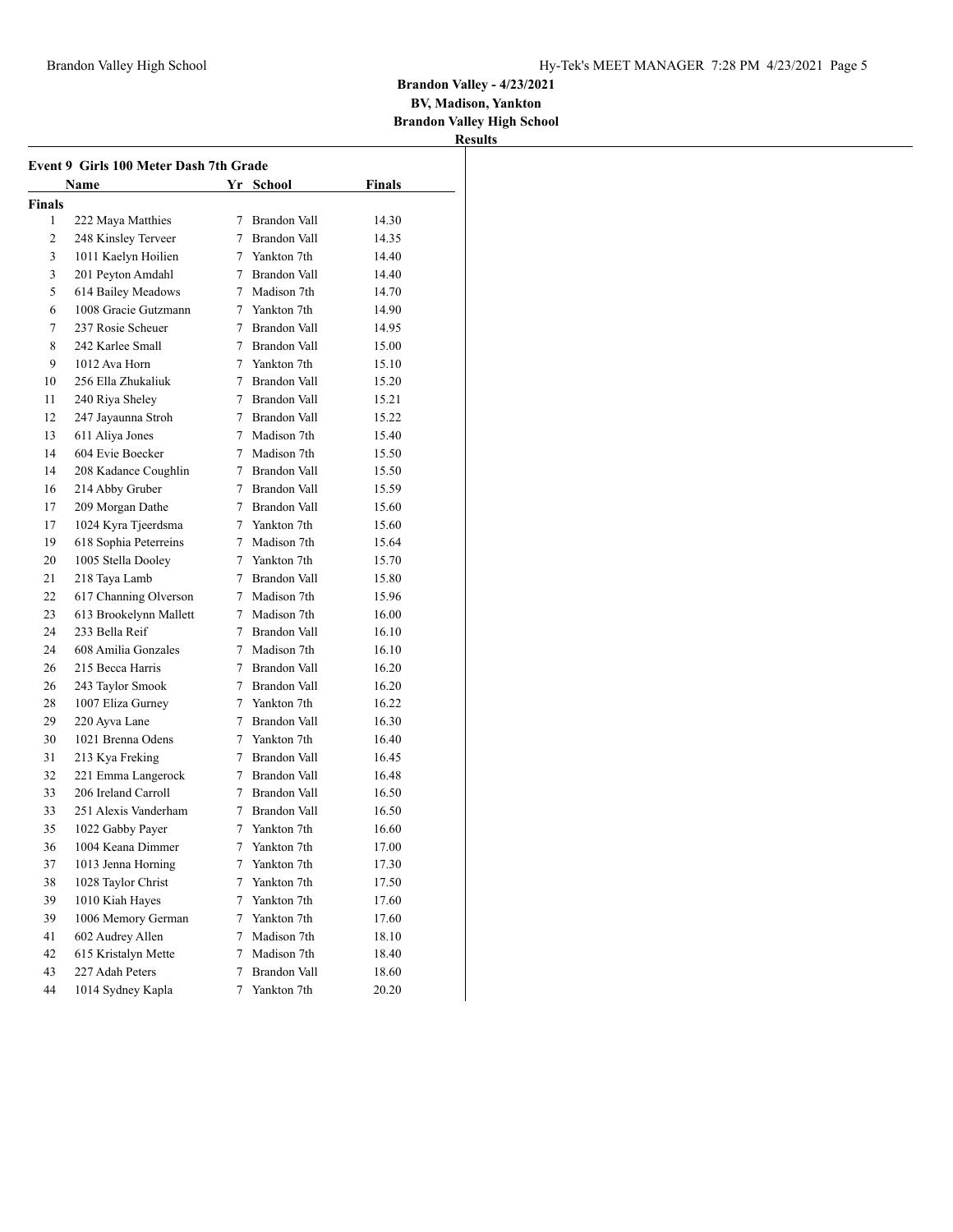**BV, Madison, Yankton Brandon Valley High School**

|        | Event 10 Girls 100 Meter Dash 8th Grade |   |                     |        |
|--------|-----------------------------------------|---|---------------------|--------|
|        | Name                                    |   | Yr School           | Finals |
| Finals |                                         |   |                     |        |
| 1      | 427 Kennedy Reindl                      | 8 | Brandon Vall        | 13.50  |
| 2      | 404 Chloe Bills                         | 8 | Brandon Vall        | 14.25  |
| 3      | 435 Sydnie Wannarka                     | 8 | Brandon Vall        | 14.28  |
| 4      | 1204 Carly Cap                          | 8 | Yankton 8th         | 14.50  |
| 5      | 434 Olivia Wallace                      | 8 | Brandon Vall        | 14.60  |
| 6      | 814 Athlete Unknown                     | 8 | Madison 8th         | 14.70  |
| 7      | 812 Macy Patch                          | 8 | Madison 8th         | 14.90  |
| 8      | 432 Chloe VanGinkel                     | 8 | Brandon Vall        | 15.10  |
| 9      | 402 Julia Ask                           | 8 | Brandon Vall        | 15.40  |
| 10     | 408 Brianna DeBlieck                    | 8 | <b>Brandon Vall</b> | 15.60  |
| 11     | 810 Lindsey King                        | 8 | Madison 8th         | 15.80  |
| 12     | 1201 Braxton Adams                      | 8 | Yankton 8th         | 15.90  |
| 12     | 1217 Rylee Rutjes                       | 8 | Yankton 8th         | 15.90  |
| 14     | 1208 Libby Glover                       | 8 | Yankton 8th         | 15.97  |
| 15     | 808 Cambree Hunsley                     | 8 | Madison 8th         | 16.30  |
| 15     | 1215 Trista Miller                      | 8 | Yankton 8th         | 16.30  |
| 17     | 1202 Jozie Anderson                     | 8 | Yankton 8th         | 16.70  |
| 18     | 1216 Kenzie Phipps                      | 8 | Yankton 8th         | 16.90  |
| 19     | 431 Malaysia Twedt                      | 8 | Brandon Vall        | 16.95  |
| 20     | 425 Ashlyn Petty                        | 8 | <b>Brandon Vall</b> | 16.97  |
| 21     | 1223 Emma Warnock                       | 8 | Yankton 8th         | 17.10  |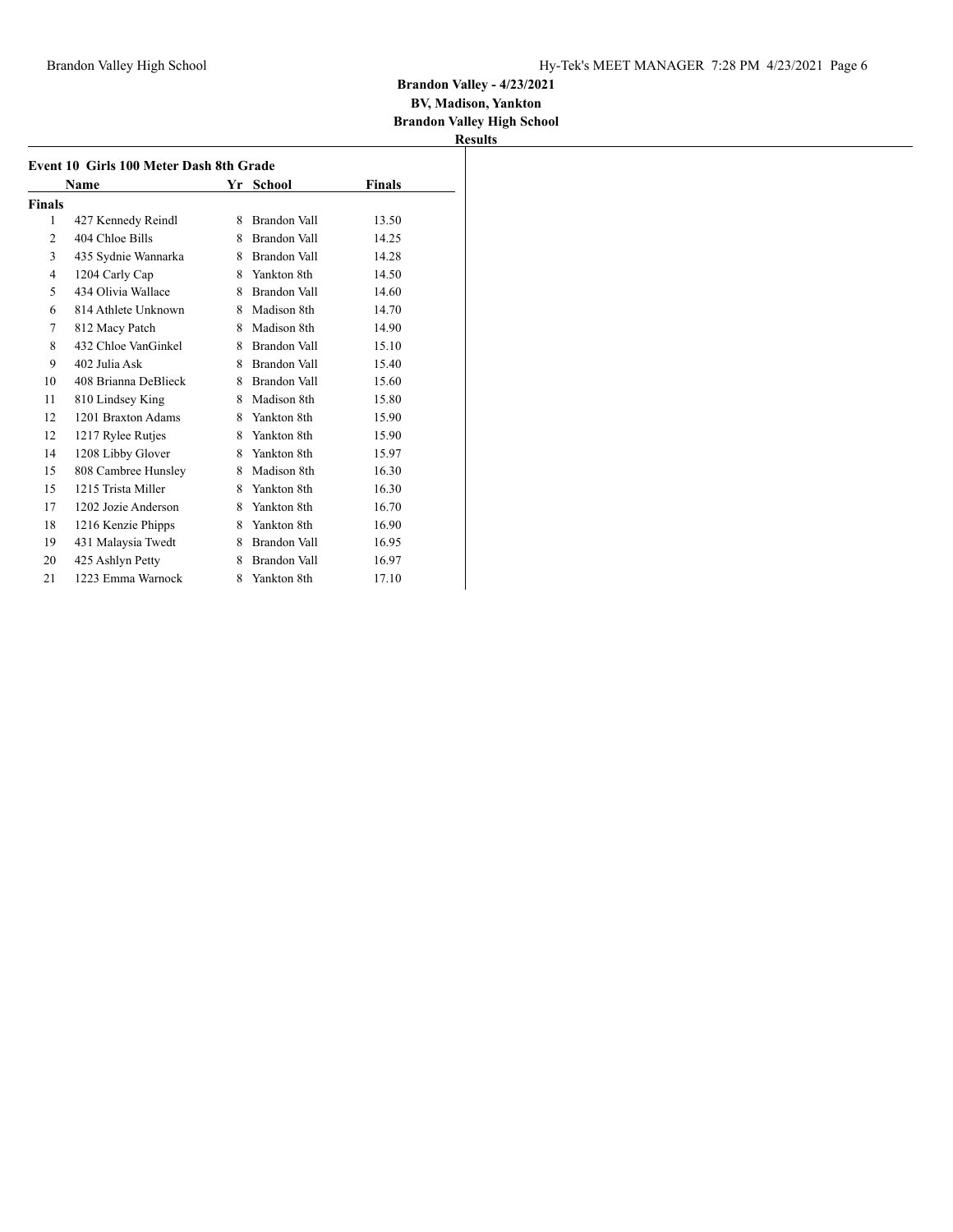**BV, Madison, Yankton Brandon Valley High School**

|                | Event 11 Boys 100 Meter Dash 7th Grade |   |                |               |
|----------------|----------------------------------------|---|----------------|---------------|
|                | Name                                   |   | Yr School      | <b>Finals</b> |
| Finals         |                                        |   |                |               |
| 1              | 103 Dveyoun Bonwell-Witte              | 7 | Brandon Vall   | 12.40         |
| $\overline{c}$ | 925 Kade Reifenrath                    | 7 | Yankton 7th    | 13.10         |
| 3              | 922 Christian Pacheco                  |   | 7 Yankton 7th  | 13.20         |
| 4              | 521 Shane Veenhof                      |   | 7 Madison 7th  | 13.30         |
| 5              | 112 Brandon Fisher                     |   | 7 Brandon Vall | 13.40         |
| 6              | 512 Ryland Johnson                     |   | 7 Madison 7th  | J13.40        |
| 7              | 510 Cale Johnson                       | 7 | Madison 7th    | 13.50         |
| 8              | 921 Abe O'Brien                        |   | 7 Yankton 7th  | 13.60         |
| 9              | 906 Easton Feser                       |   | 7 Yankton 7th  | 13.70         |
| 9              | 136 Austin Preheim                     |   | 7 Brandon Vall | 13.70         |
| 11             | 149 Cole Vahle                         |   | 7 Brandon Vall | 13.96         |
| 12             | 517 Adonis Rodriguez                   |   | 7 Madison 7th  | 13.98         |
| 13             | 524 Tucker Wrage                       |   | 7 Madison 7th  | 14.10         |
| 13             | 113 Corbin Francis                     |   | 7 Brandon Vall | 14.10         |
| 15             | 124 Gak Mayen                          |   | 7 Brandon Vall | 14.30         |
| 16             | 932 Anders Van Olson                   |   | 7 Yankton 7th  | 14.40         |
| 17             | 902 Carter Boomsma                     |   | 7 Yankton 7th  | 14.45         |
| 18             | 117 Quinton Hall                       |   | 7 Brandon Vall | 14.70         |
| 19             | 147 Zayden Stroh                       |   | 7 Brandon Vall | 14.80         |
| 20             | 915 Gavin Johnson                      |   | 7 Yankton 7th  | 14.83         |
| 21             | 930 Brett Taggart                      |   | 7 Yankton 7th  | 14.90         |
| 22             | 909 Brennen Gilmore                    |   | 7 Yankton 7th  | 15.60         |
| 23             | 131 Zachary Osdoba                     |   | 7 Brandon Vall | 15.80         |
| 24             | 910 Sam Gokie                          |   | 7 Yankton 7th  | 15.83         |
| 25             | 919 Aidan Mulder                       |   | 7 Yankton 7th  | 16.10         |
| 26             | 913 Braelyn Hoover                     |   | 7 Yankton 7th  | 16.30         |
| 27             | 525 Alex Zwak                          |   | 7 Madison 7th  | 16.40         |
| 28             | 145 Carter Stahl                       |   | 7 Brandon Vall | 16.95         |
| 29             | 105 Yoseph Bushen                      |   | 7 Brandon Vall | 18.30         |
| $---$          | 923 Isaac Petersen                     | 7 | Yankton 7th    | <b>SCR</b>    |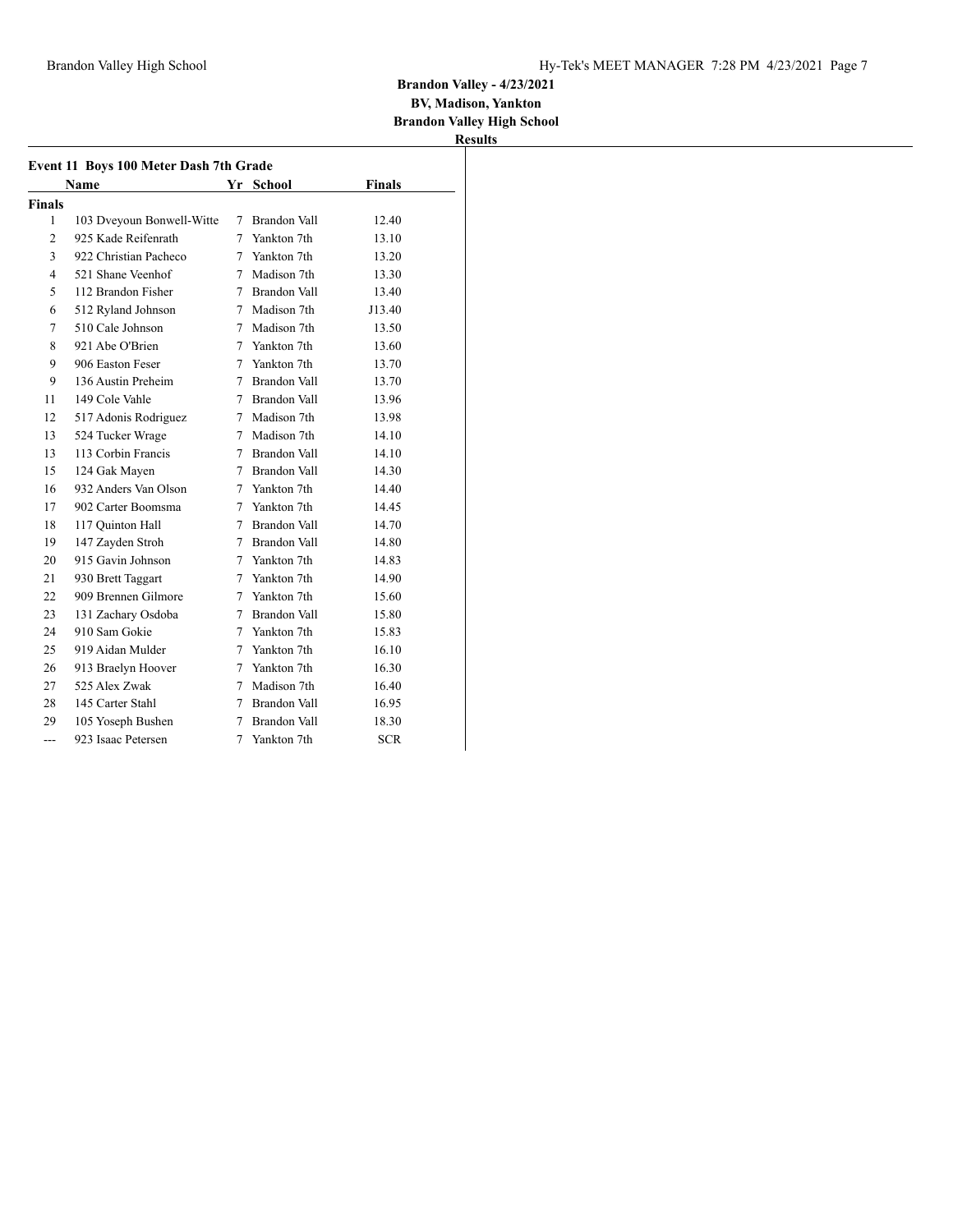**BV, Madison, Yankton Brandon Valley High School**

|                | Name                     |    | Yr School           | Finals |
|----------------|--------------------------|----|---------------------|--------|
| <b>Finals</b>  |                          |    |                     |        |
| 1              | 1119 Evan Serck          | 8  | Yankton 8th         | 12.50  |
| $\overline{2}$ | 1124 Joshua Swenson      | 8. | Yankton 8th         | 12.60  |
| 3              | 702 Ben Brooks           | 8  | Madison 8th         | 12.70  |
| 4              | 307 Trevin Bussa         |    | 8 Brandon Vall      | 12.83  |
| 5              | 720 Logan Wardner        |    | 8 Madison 8th       | 12.88  |
| 6              | 315 Evan Gray            |    | 8 Brandon Vall      | 13.20  |
| 7              | 714 Izaiah Lucas         |    | 8 Madison 8th       | 13.30  |
| 8              | 1115 Lance Payer         |    | 8 Yankton 8th       | J13.30 |
| 9              | 326 Hayden McGuire       |    | 8 Brandon Vall      | 13.40  |
| 10             | 701 Lincoln Anderson     |    | 8 Madison 8th       | 13.47  |
| 11             | 341 Truyvon Tott-Johnson |    | 8 Brandon Vall      | 13.49  |
| 12             | 1127 Reagan Wenisch      |    | 8 Yankton 8th       | 13.60  |
| 12             | 343 Elliot Visscher      | 8. | Brandon Vall        | 13.60  |
| 14             | 706 Quinn Flemming       |    | 8 Madison 8th       | 13.70  |
| 15             | 314 Will Finn            | 8. | Brandon Vall        | 13.87  |
| 16             | 310 Matthew Danielson    |    | 8 Brandon Vall      | 13.96  |
| 17             | 1102 Westin Bauer        |    | 8 Yankton 8th       | 14.25  |
| 18             | 1125 Bode Thurman        |    | 8 Yankton 8th       | 14.30  |
| 19             | 1130 Cohen Zahrbock      |    | 8 Yankton 8th       | 14.38  |
| 20             | 332 Victor Ramirez       |    | 8 Brandon Vall      | 14.40  |
| 21             | 337 Carter Smook         |    | 8 Brandon Vall      | 14.50  |
| 22             | 717 Austin Roling        | 8  | Madison 8th         | 15.00  |
| 23             | 339 Joey Tille           | 8  | <b>Brandon Vall</b> | 16.50  |
| 24             | 327 Carson Meile         | 8  | Brandon Vall        | 17.00  |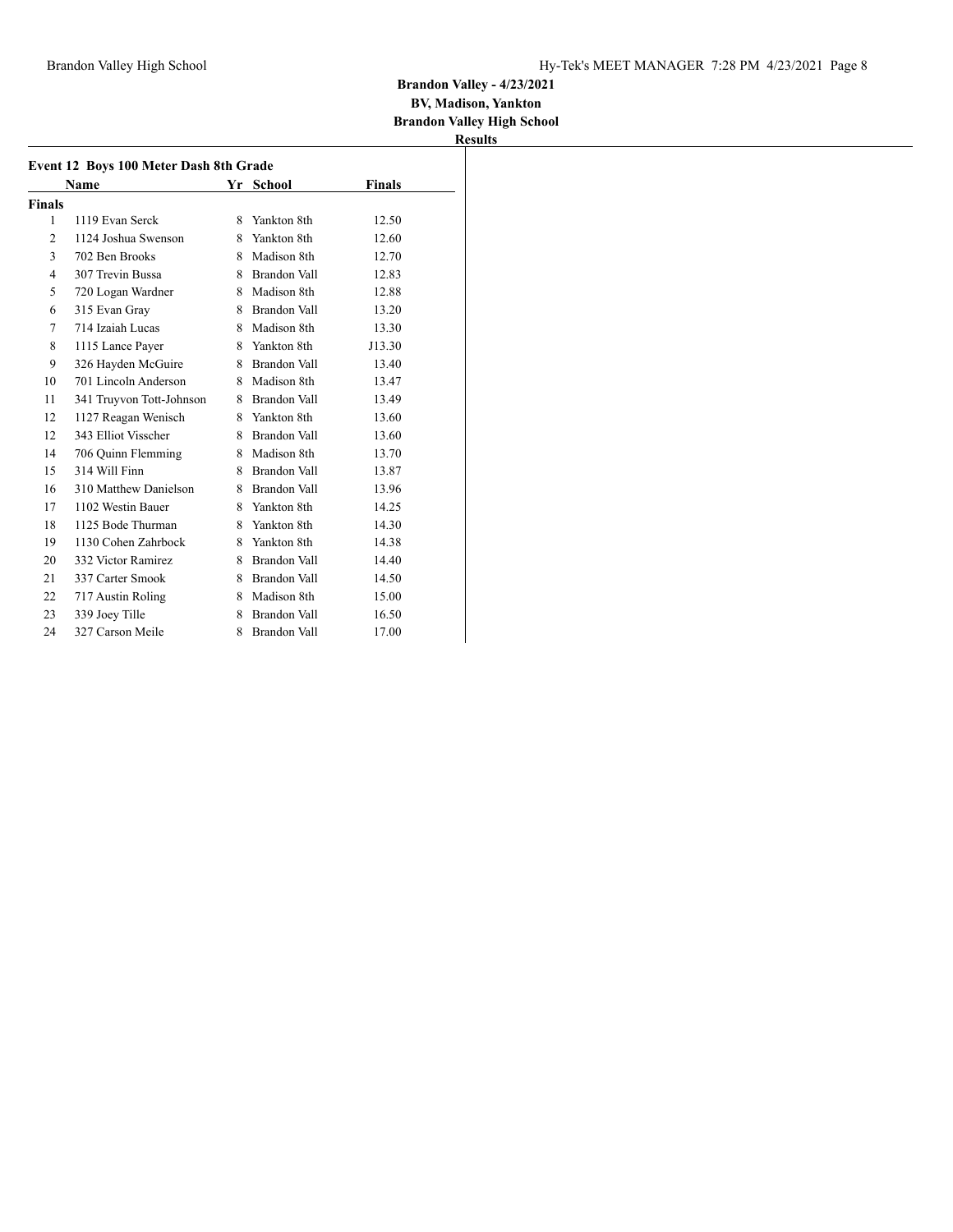|               | Team              | Relay | <b>Finals</b> |  |
|---------------|-------------------|-------|---------------|--|
| <b>Finals</b> |                   |       |               |  |
|               | Brandon Vall      | А     | 2:04.60       |  |
| 2             | Yankton 7th Grade | А     | 2:05.40       |  |
| 3             | Brandon Vall      | в     | 2:10.00       |  |
| 4             | Madison 7th Grade |       | 2:15.60       |  |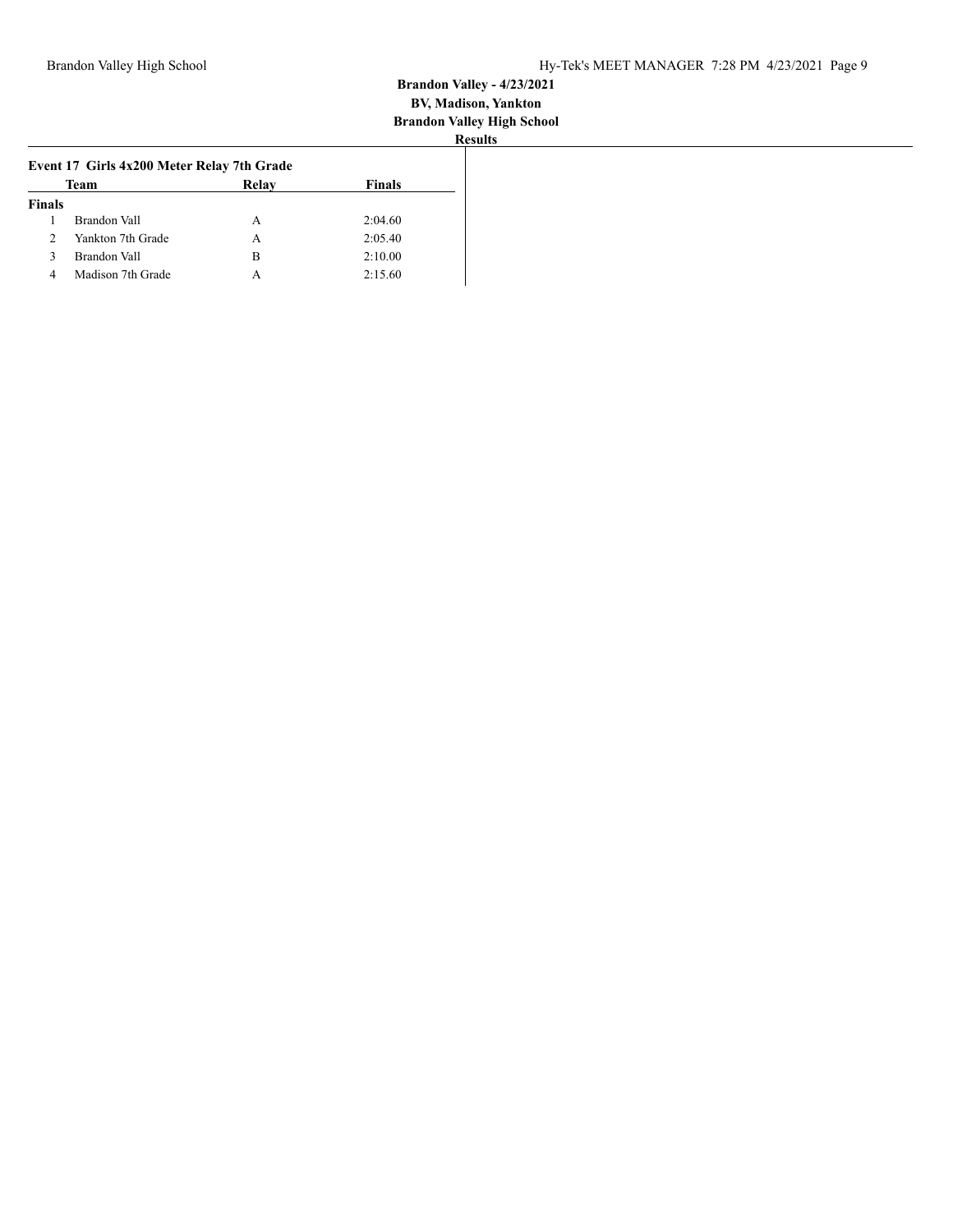|               | Team              | Relay | <b>Finals</b> |
|---------------|-------------------|-------|---------------|
| <b>Finals</b> |                   |       |               |
|               | Yankton 8th Grade | А     | 2:01.40       |
| 2             | Brandon Vall      | А     | 2:11.20       |
| 3             | Brandon Vall      | в     | 2:11.70       |
| 4             | Madison 8th Grade | А     | 2:16.10       |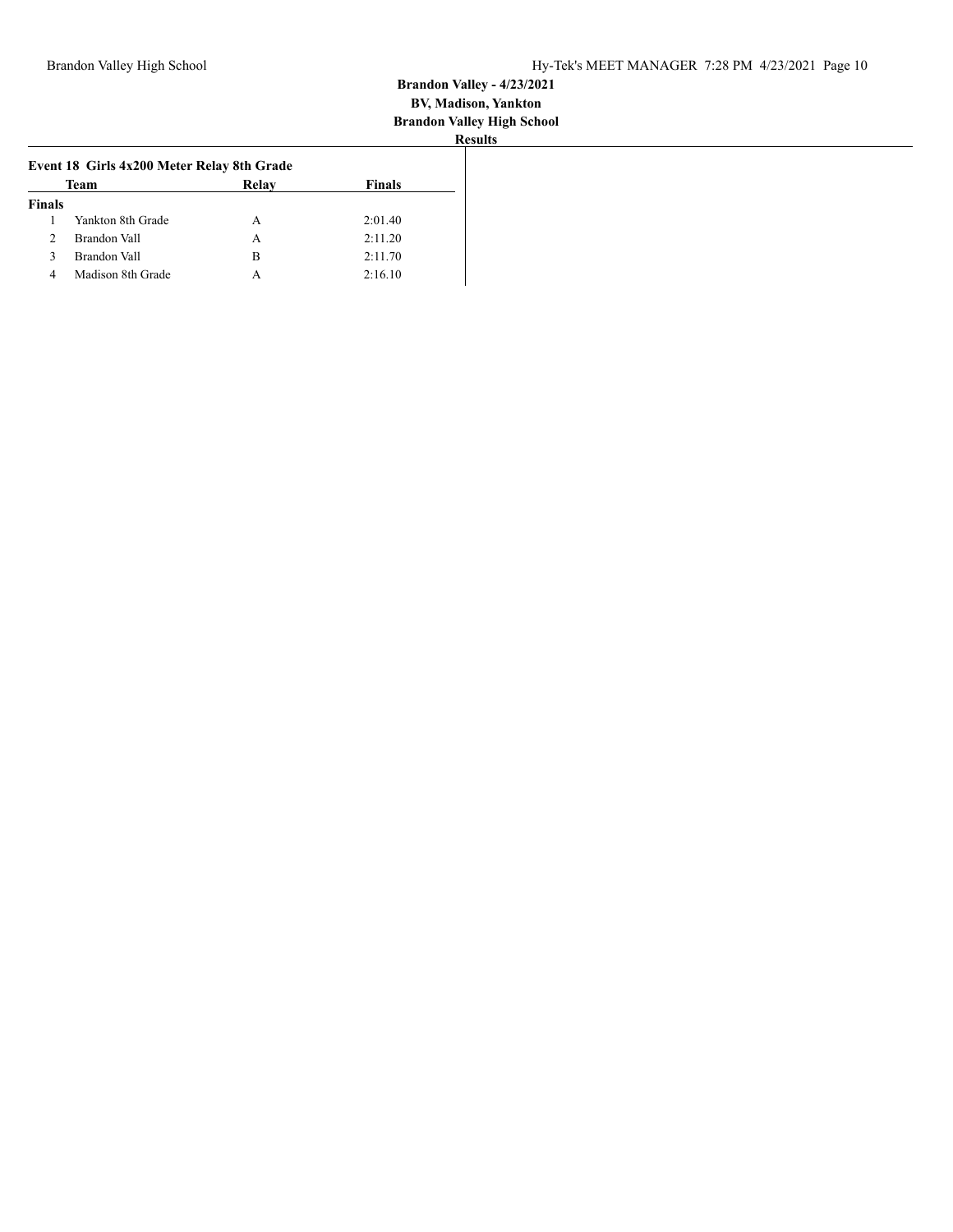|               | Team              | Relay | Finals  |  |
|---------------|-------------------|-------|---------|--|
| <b>Finals</b> |                   |       |         |  |
|               | Yankton 7th Grade | А     | 1:47.95 |  |
| $\mathcal{D}$ | Yankton 7th Grade | в     | 2:02.30 |  |
| 3             | Brandon Vall      | A     | 2:02.40 |  |
| 4             | Brandon Vall      | в     | 2:09.80 |  |
| 5             | Madison 7th Grade | А     | 2:14.30 |  |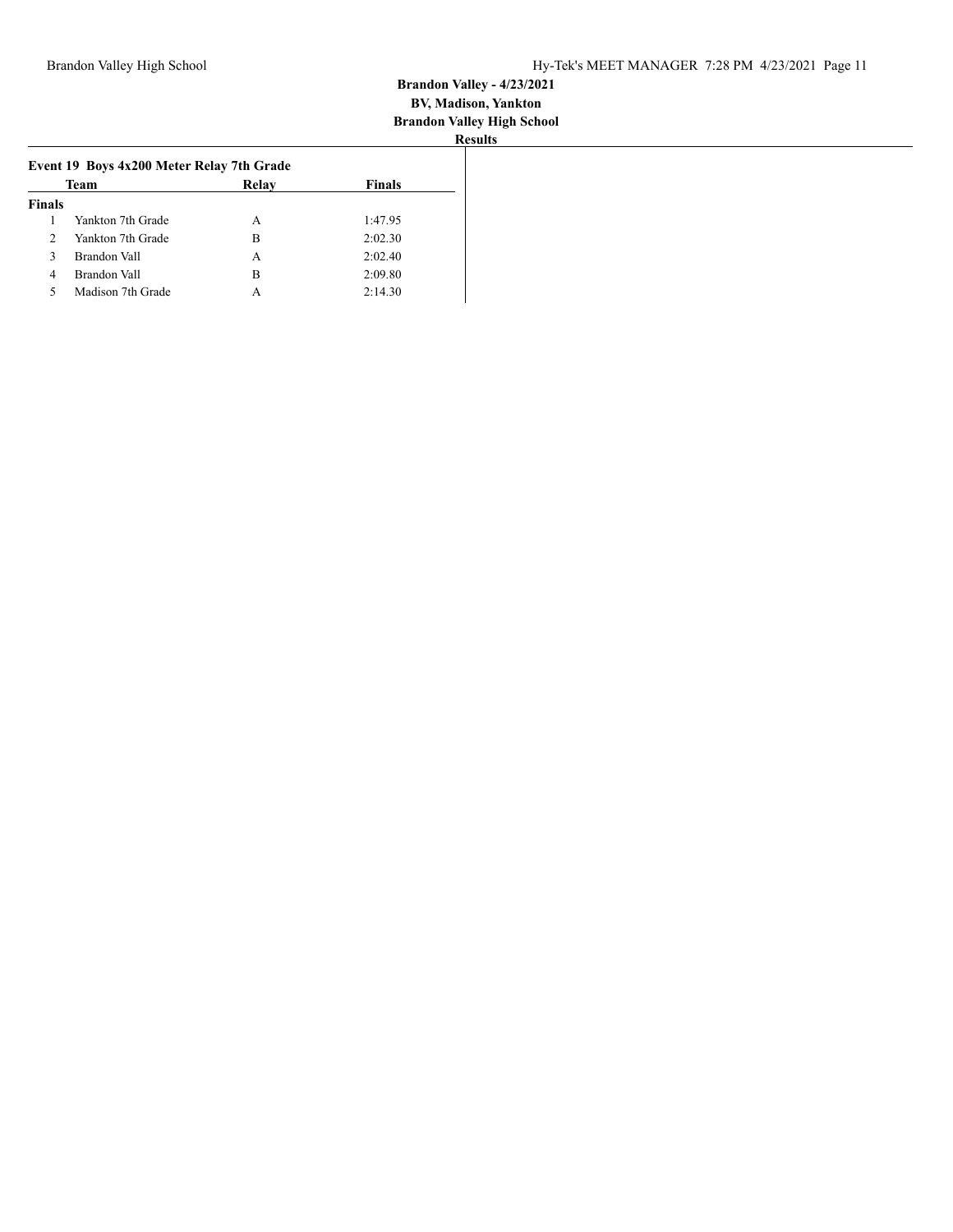|               | Team              | Relay | <b>Finals</b> |
|---------------|-------------------|-------|---------------|
| <b>Finals</b> |                   |       |               |
|               | Brandon Vall      | А     | 1:50.30       |
| $\mathcal{P}$ | Brandon Vall      | в     | 1:56.30       |
| ٦             | Madison 8th Grade | А     | 1:59.30       |
|               | Yankton 8th Grade | А     | DC            |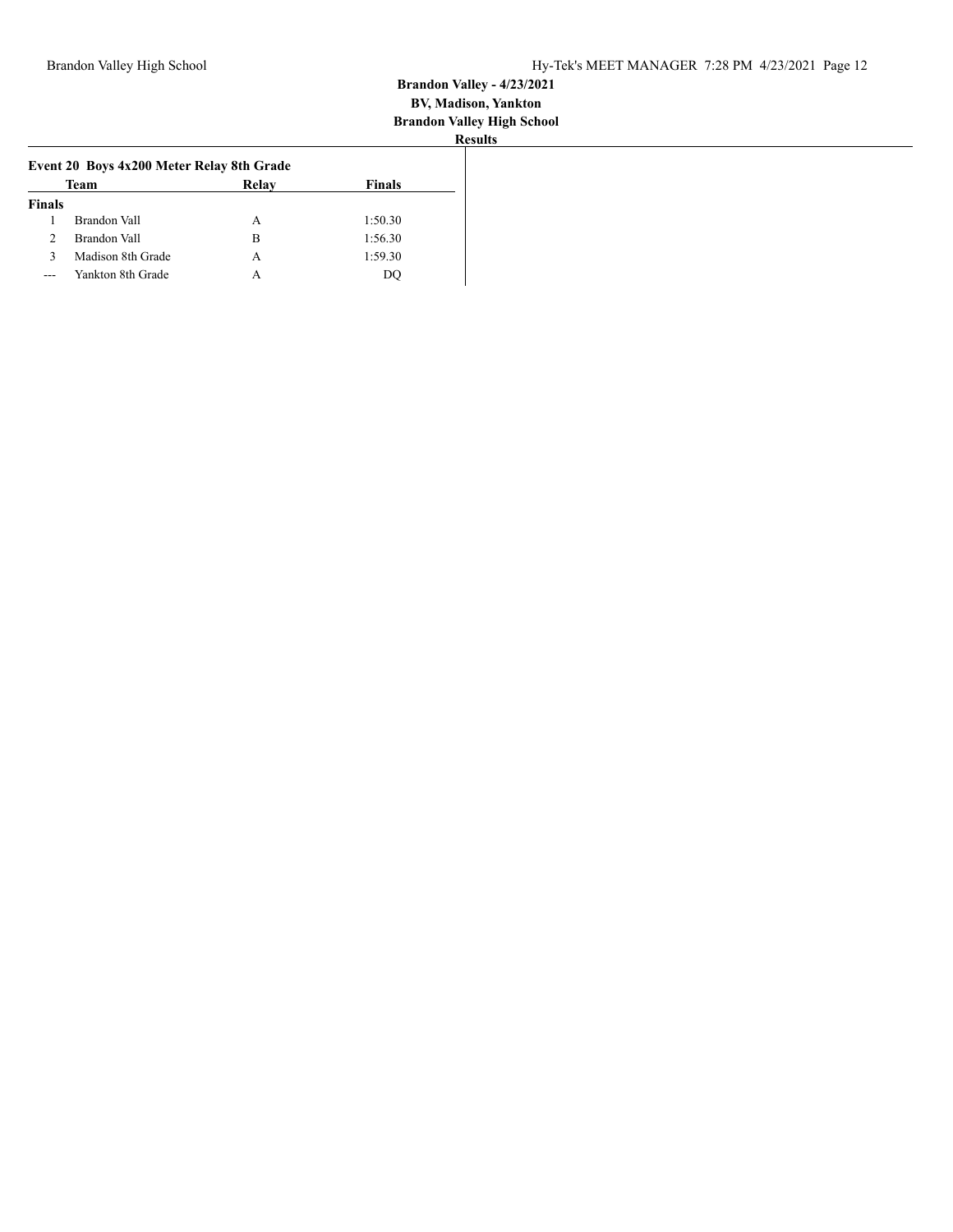| Name          |                      | Yr | School       | <b>Finals</b> |
|---------------|----------------------|----|--------------|---------------|
| <b>Finals</b> |                      |    |              |               |
|               | 235 Lilian Rude      |    | Brandon Vall | 5:38.10       |
| 2             | 245 Lillian Sprecher |    | Brandon Vall | 6:06.60       |
| 3             | 231 Maggie Reekers   |    | Brandon Vall | 6:07.90       |
| 4             | 1023 Kahlen Peterson |    | Yankton 7th  | 6:08.80       |
| 5             | 1018 Bailey Mines    |    | Yankton 7th  | 6:20.70       |
| 6             | 217 Monica Kranz     |    | Brandon Vall | 6:21.40       |
| 7             | 252 Madison VanDyke  |    | Brandon Vall | 6:35.00       |
| 8             | 210 Mckenzie Ehli    |    | Brandon Vall | 6:36.30       |
| 9             | 219 Lucy LaMont      |    | Brandon Vall | 8:02.10       |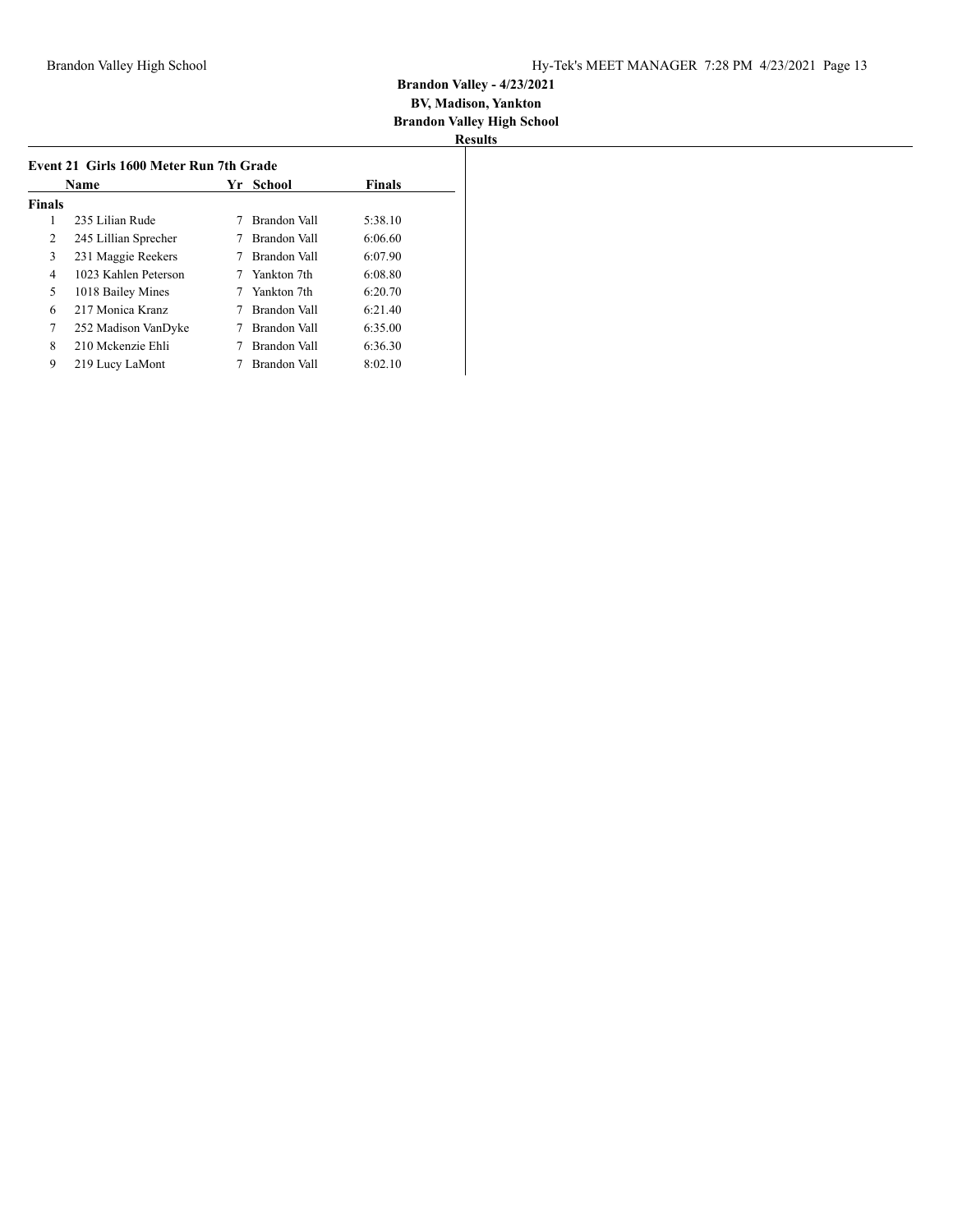| <b>Name</b><br>Yr School<br>Finals |                      |    |              |            |  |
|------------------------------------|----------------------|----|--------------|------------|--|
| <b>Finals</b>                      |                      |    |              |            |  |
|                                    | 1225 Sophie Petheram |    | Yankton 8th  | 5:58.80    |  |
| $\mathcal{D}$                      | 424 Madison Pederson | 8. | Brandon Vall | 6:07.10    |  |
| 3                                  | 1210 Ava Johanneson  |    | Yankton 8th  | 6:16.20    |  |
|                                    | 242 Karlee Small     |    | Brandon Vall | <b>SCR</b> |  |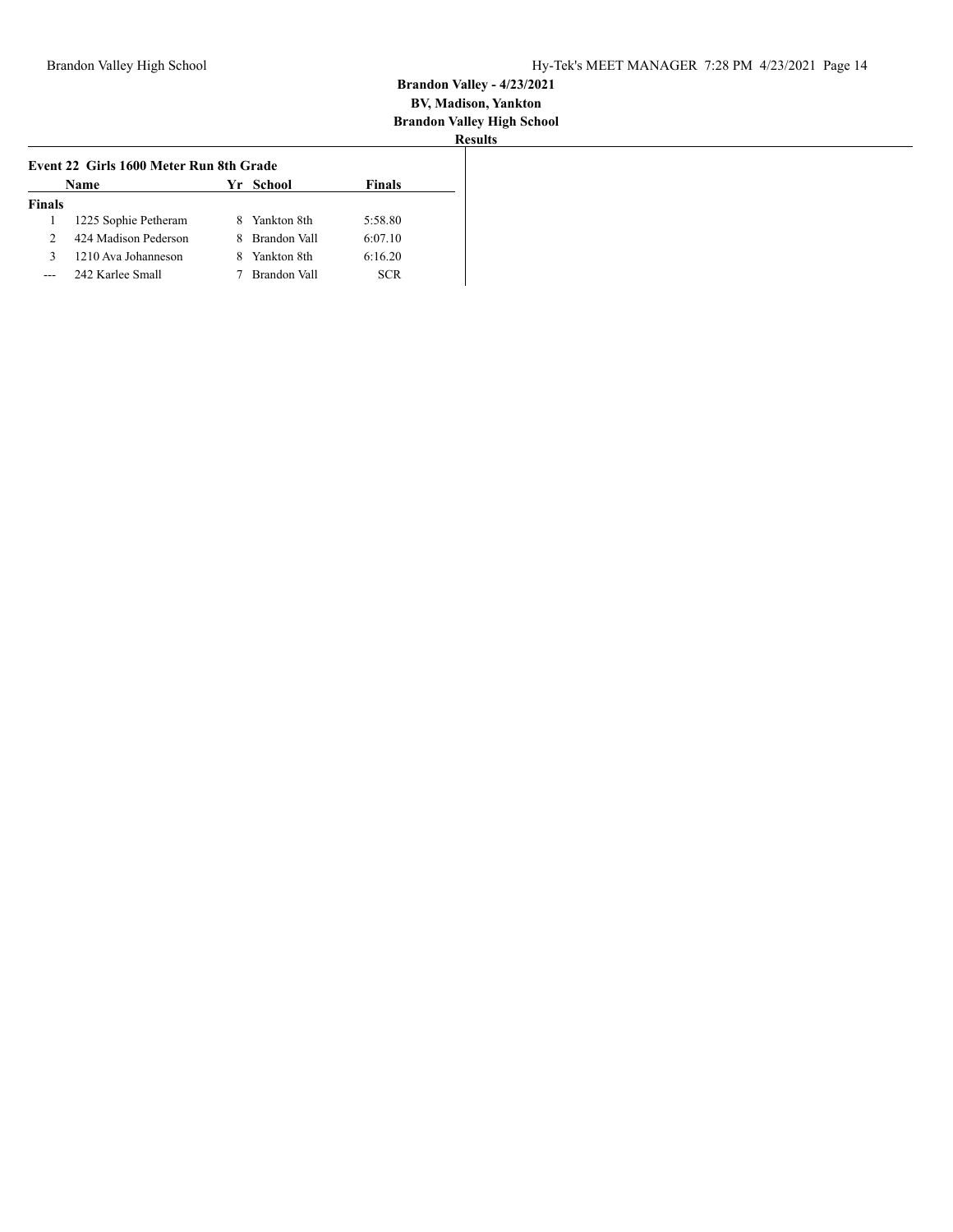| Event 23 Boys 1600 Meter Run 7th Grade |                        |  |              |               |  |  |
|----------------------------------------|------------------------|--|--------------|---------------|--|--|
| Name                                   |                        |  | Yr School    | <b>Finals</b> |  |  |
| <b>Finals</b>                          |                        |  |              |               |  |  |
| 1                                      | 505 Dylan Gerdes       |  | Madison 7th  | 5:38.00       |  |  |
| $\overline{2}$                         | 904 Owen Eidsness      |  | Yankton 7th  | 5:53.10       |  |  |
| 3                                      | 907 Boston Frick       |  | Yankton 7th  | 5:54.50       |  |  |
| 4                                      | 928 Beck Ryken         |  | Yankton 7th  | 5:55.30       |  |  |
| 5                                      | 143 Emmanuel Siemonsma |  | Brandon Vall | 5:57.90       |  |  |
| 6                                      | 923 Isaac Petersen     |  | Yankton 7th  | 6:07.00       |  |  |
| 7                                      | 134 Will Peterson      |  | Brandon Vall | 6:08.50       |  |  |
| 8                                      | 128 Elias Michailidis  |  | Brandon Vall | 6:08.53       |  |  |
| ---                                    | 503 Casyn Crabtree     |  | Madison 7th  | DO            |  |  |
|                                        | 121 Archer Johnson     |  | Brandon Vall | DO            |  |  |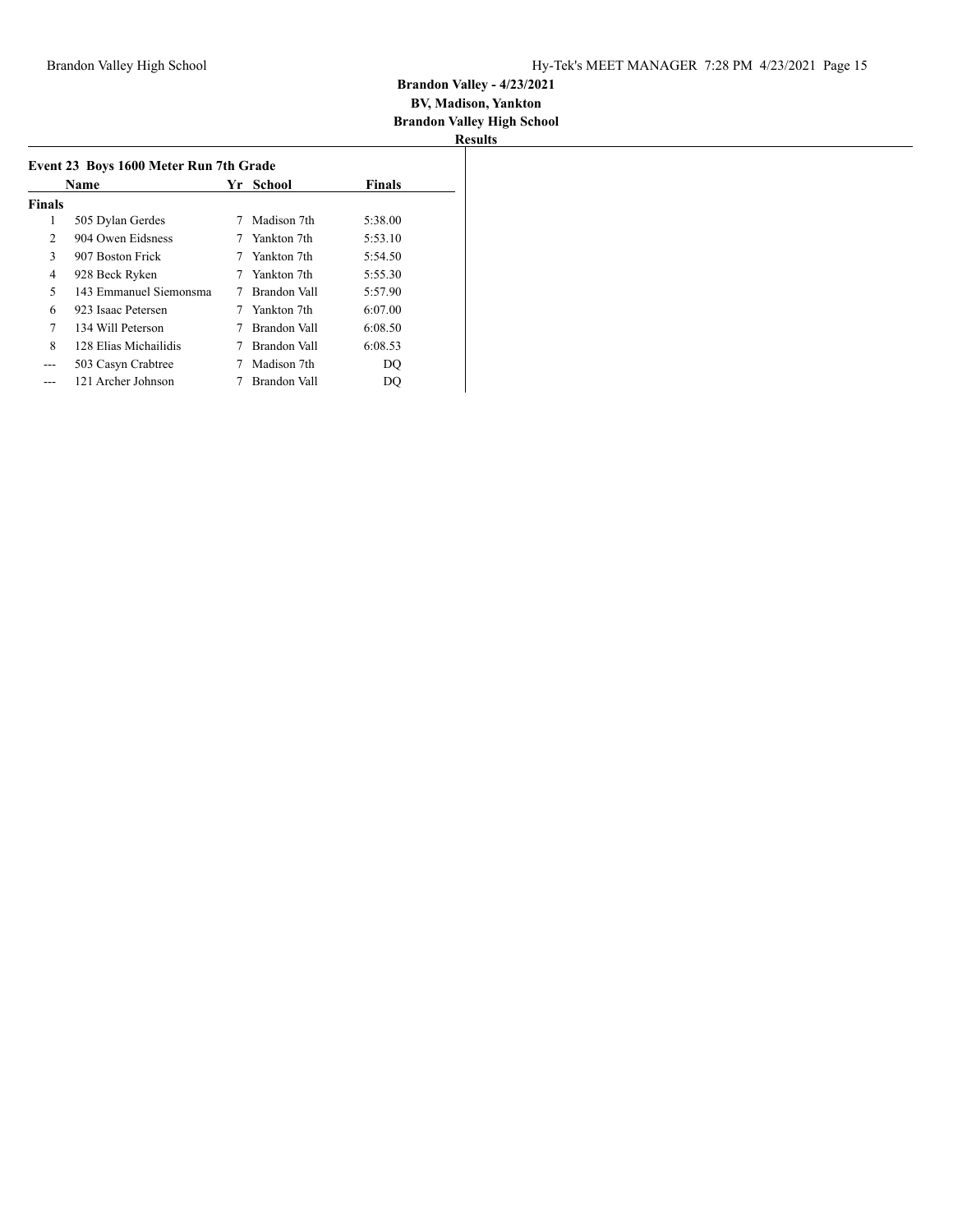| Name          |                      | School<br>Yr |              | <b>Finals</b> |  |
|---------------|----------------------|--------------|--------------|---------------|--|
| <b>Finals</b> |                      |              |              |               |  |
| 1             | 303 Quin Biever      | 8            | Brandon Vall | 5:50.90       |  |
| 2             | 1128 Taylor Wenzlaff | 8            | Yankton 8th  | 5:56.40       |  |
| 3             | 305 Logan Brakke     | 8            | Brandon Vall | 5:58.80       |  |
| 4             | 715 Henry Meyer      | 8            | Madison 8th  | 6:00.00       |  |
| 5             | 1103 Abe Chance      | 8            | Yankton 8th  | 6:01.30       |  |
| 6             | 1106 Mac Grotenhuis  | 8            | Yankton 8th  | 6:06.50       |  |
| 7             | 711 Nathan Hazelton  |              | Madison 8th  | 6:08.80       |  |
|               |                      |              |              |               |  |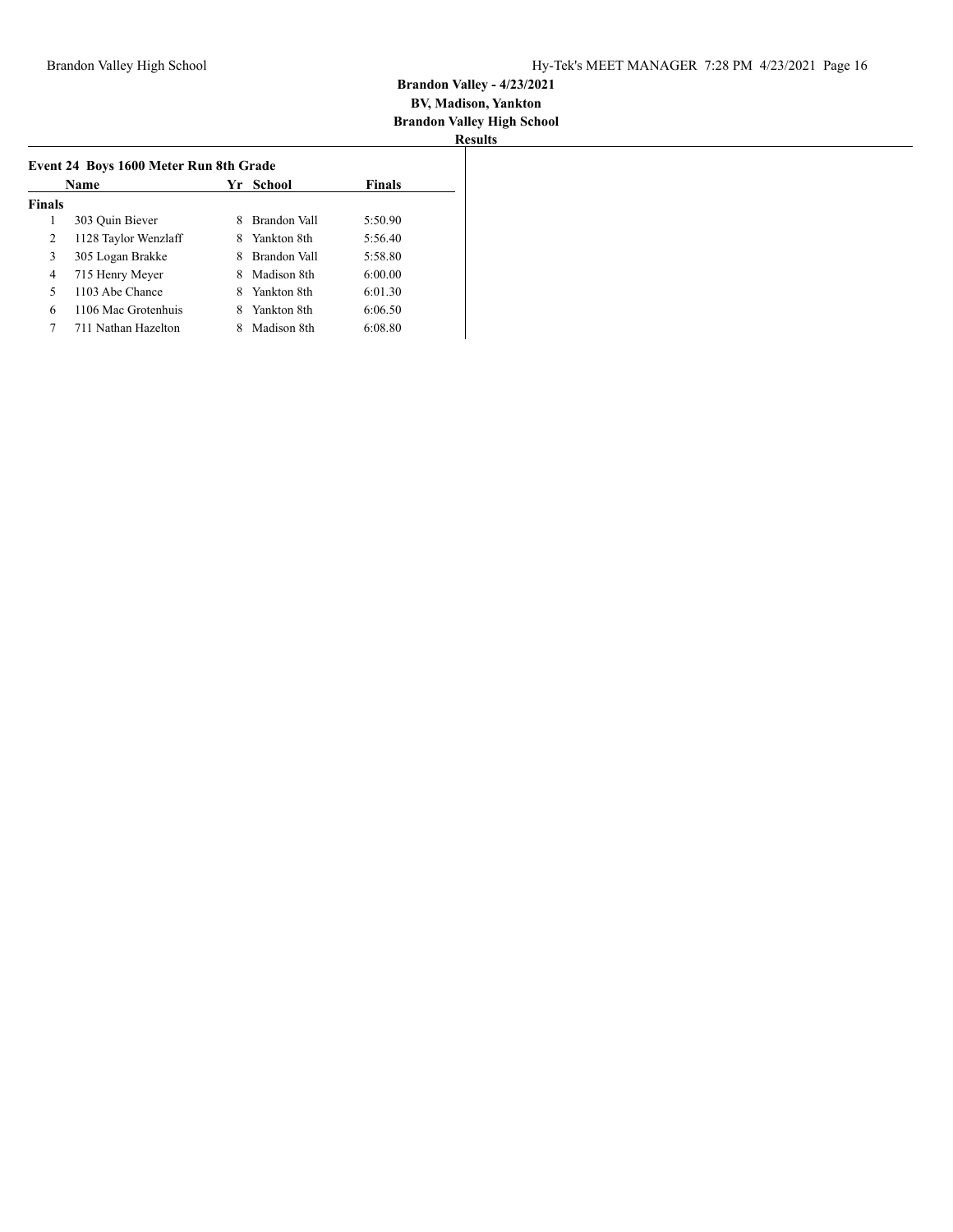| Team          |                   | Relay | <b>Finals</b> |
|---------------|-------------------|-------|---------------|
| <b>Finals</b> |                   |       |               |
|               | Yankton 7th Grade | A     | 1:00.20       |
| 2             | Madison 7th Grade | A     | 1:02.40       |
| 3             | Brandon Vall      | A     | 1:05.10       |
| 4             | Brandon Vall      | B     | 1:06.20       |
| 5             | Brandon Vall      | C     | 1:06.60       |
| 6             | Madison 7th Grade | В     | 1:09.30       |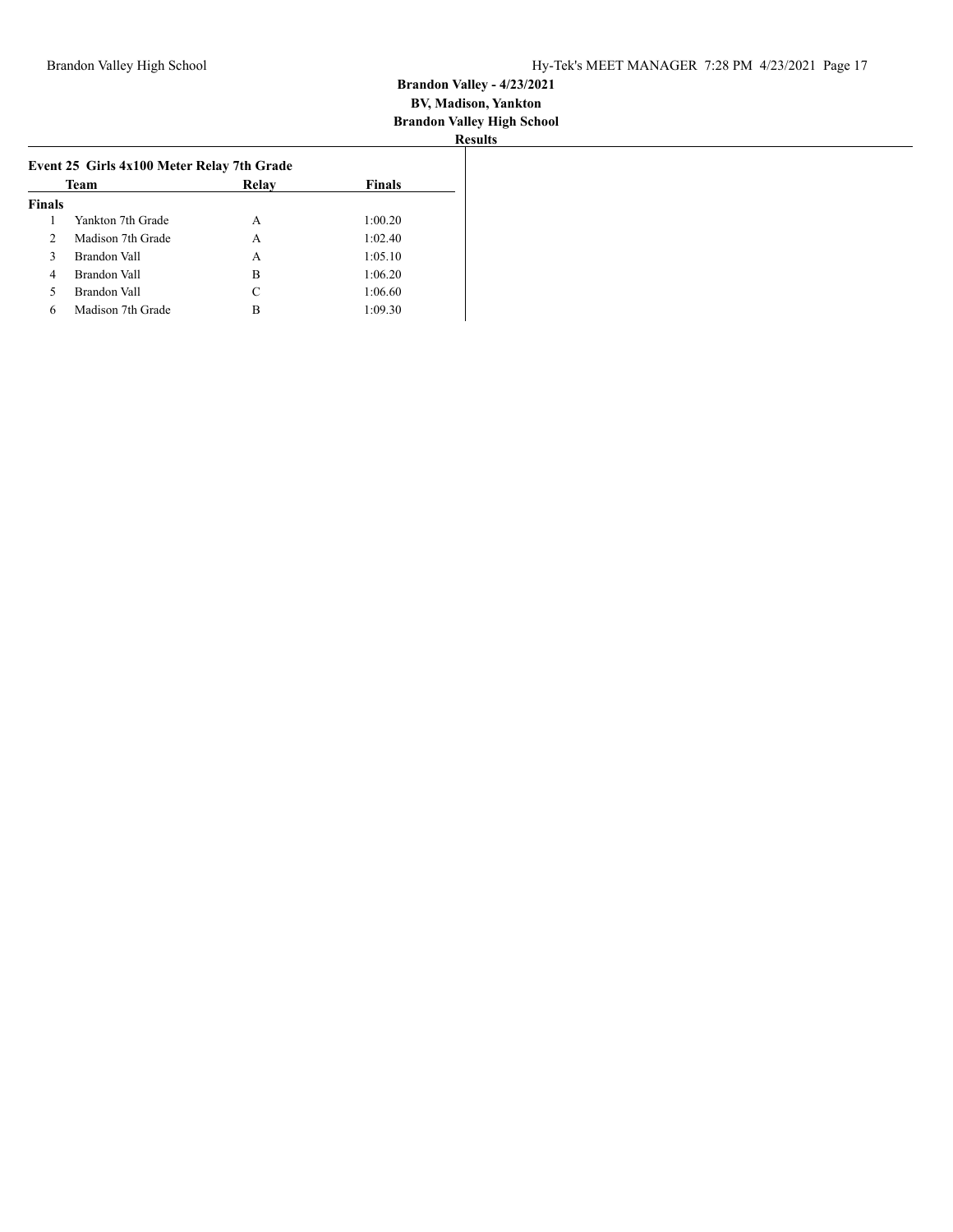|               | Team              | Relay | <b>Finals</b> |
|---------------|-------------------|-------|---------------|
| <b>Finals</b> |                   |       |               |
|               | Brandon Vall      | A     | 55.90         |
| $\mathcal{L}$ | Yankton 8th Grade | А     | 56.50         |
| ٩             | Madison 8th Grade | А     | 1:03.20       |
| 4             | Brandon Vall      | в     | 1:04.50       |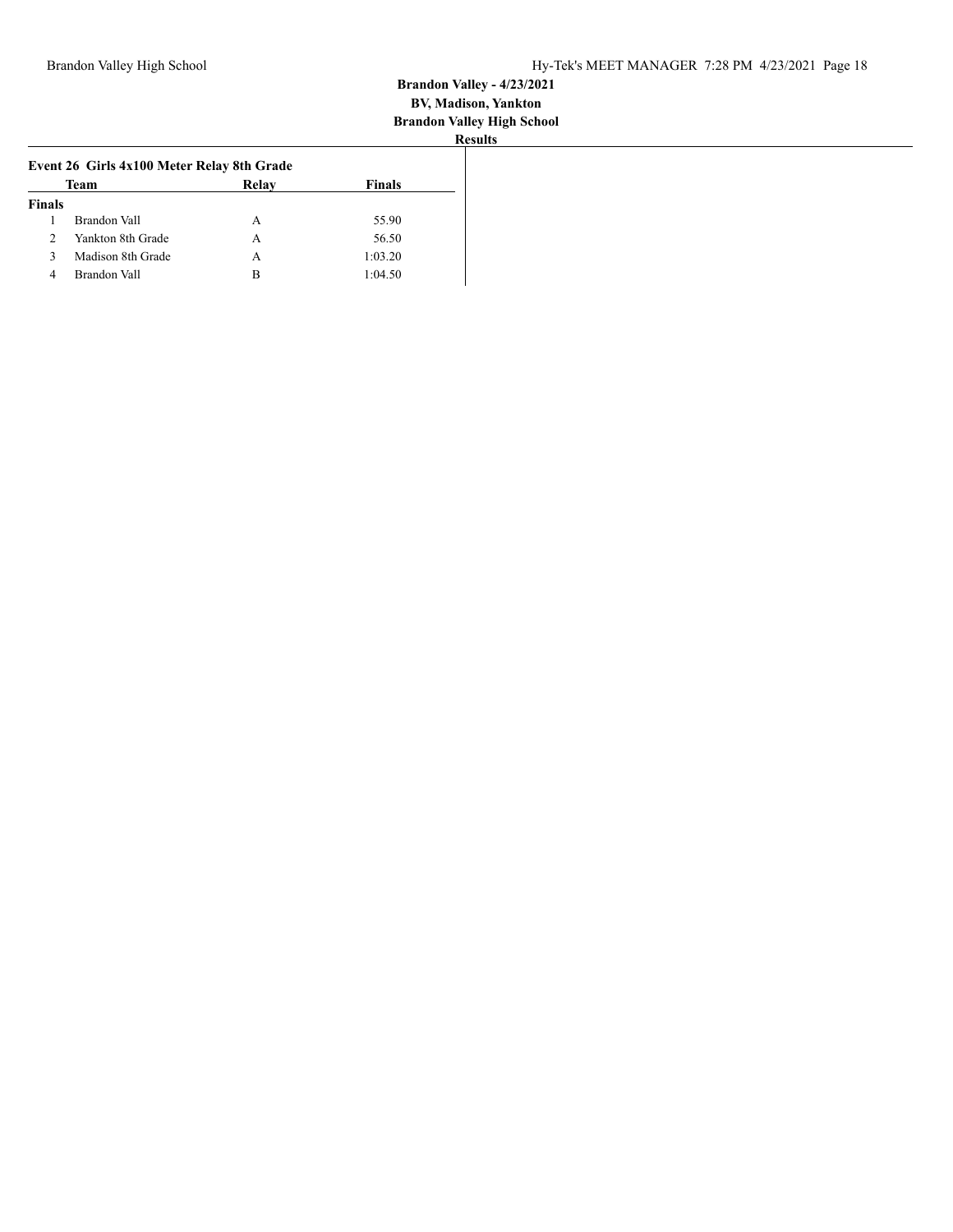|                | Team              | Relav | <b>Finals</b> |
|----------------|-------------------|-------|---------------|
| <b>Finals</b>  |                   |       |               |
| 1              | Brandon Vall      | A     | 52.80         |
| $\mathfrak{D}$ | Yankton 7th Grade | А     | 53.30         |
| 3              | Madison 7th Grade | А     | 54.60         |
| $\overline{4}$ | Madison 7th Grade | в     | 1:01.10       |
| 5              | Yankton 7th Grade | в     | 1:01.40       |
| 6              | Brandon Vall      | в     | 1:10.80       |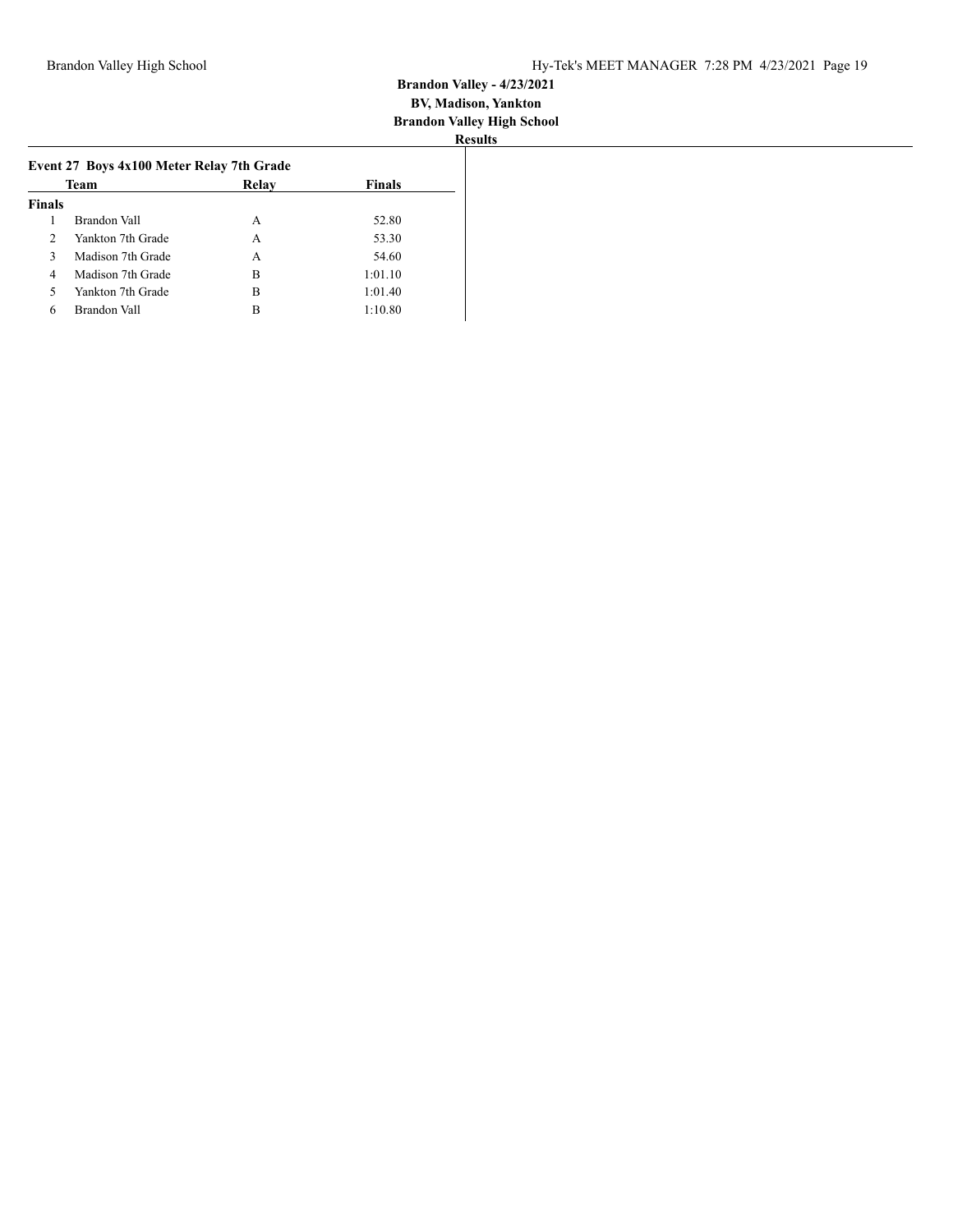| Team          |                   | Relay | <b>Finals</b> |
|---------------|-------------------|-------|---------------|
| <b>Finals</b> |                   |       |               |
|               | Brandon Vall      | А     | 49.95         |
| $\mathcal{L}$ | Yankton 8th Grade | A     | 50.10         |
| 3             | Madison 8th Grade | А     | 51.60         |
| 4             | Brandon Vall      | B     | 52.80         |
| 5             | Brandon Vall      | C     | 59.97         |
| 6             | Madison 8th Grade | в     | 1:01.60       |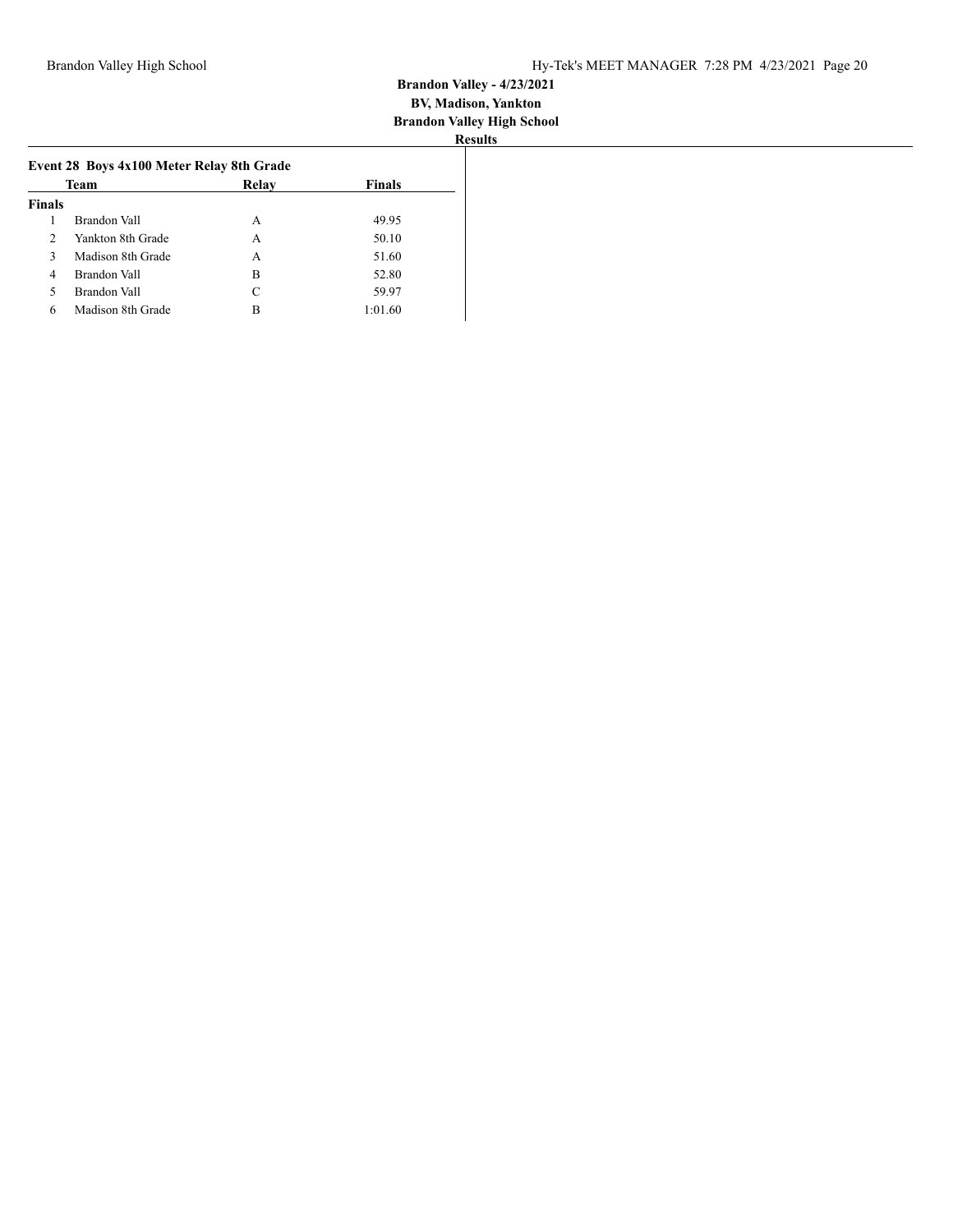| <b>Finals</b><br>Yr School<br>Name |                      |  |              |         |
|------------------------------------|----------------------|--|--------------|---------|
| <b>Finals</b>                      |                      |  |              |         |
|                                    | 216 Ava Kellenberger |  | Brandon Vall | 1:08.15 |
| $\mathcal{D}$                      | 207 Reese Condon     |  | Brandon Vall | 1:08.89 |
| 3                                  | 1019 Paige Mitzel    |  | Yankton 7th  | 1:17.16 |
| 4                                  | 621 Sammy Troxell    |  | Madison 7th  | 1:18.37 |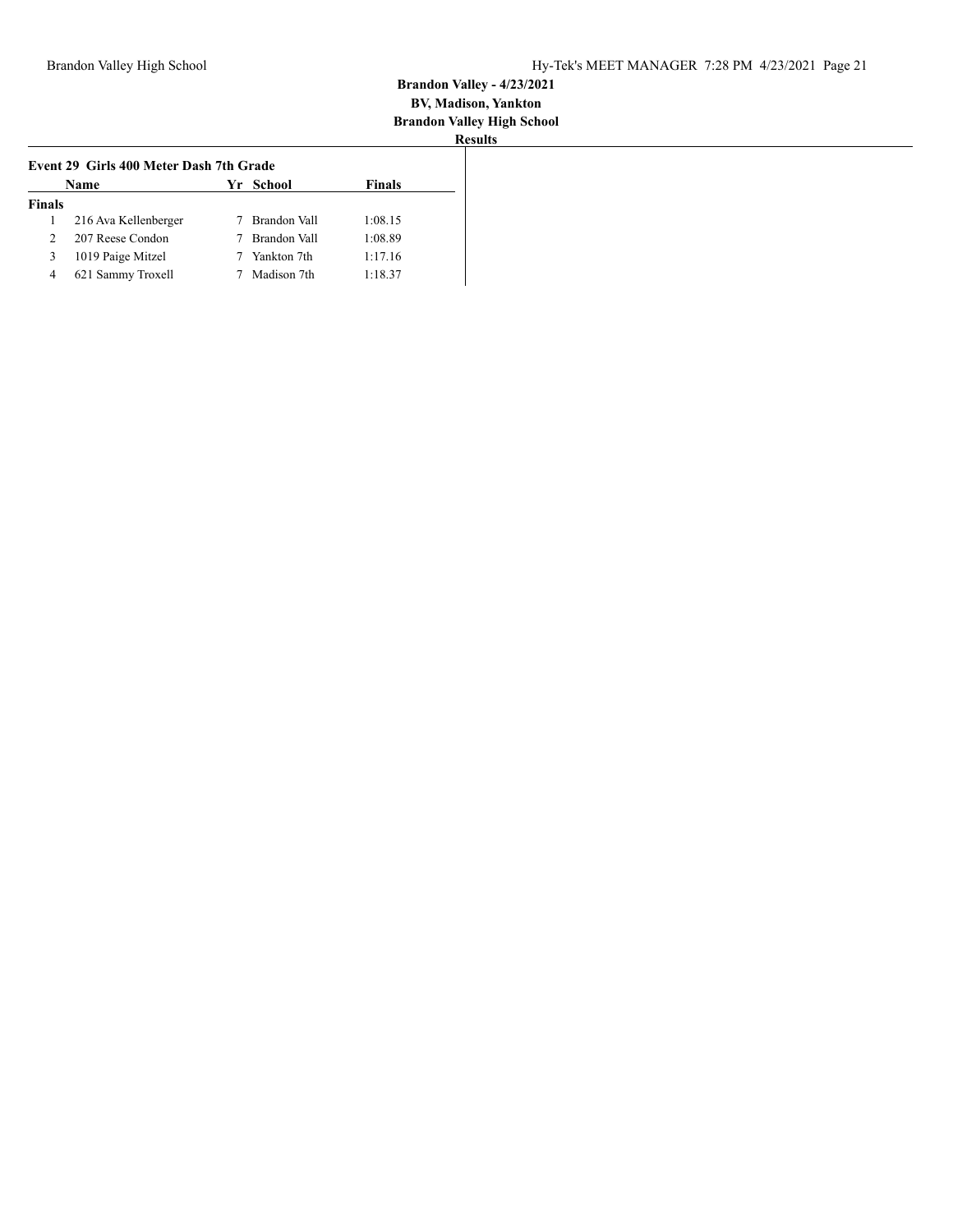| Name          |                      |   | Yr School    | <b>Finals</b> |
|---------------|----------------------|---|--------------|---------------|
| <b>Finals</b> |                      |   |              |               |
|               | 1214 Haley Luke      |   | Yankton 8th  | 1:12.30       |
| 2             | 414 Mckenzie Gjoraas | 8 | Brandon Vall | 1:12.50       |
| 3             | 1204 Carly Cap       | 8 | Yankton 8th  | 1:13.80       |
| 4             | 1211 Eleanor Johnson |   | Yankton 8th  | 1:20.10       |
| 5             | 1212 Rain Lane       |   | Yankton 8th  | 1:23.70       |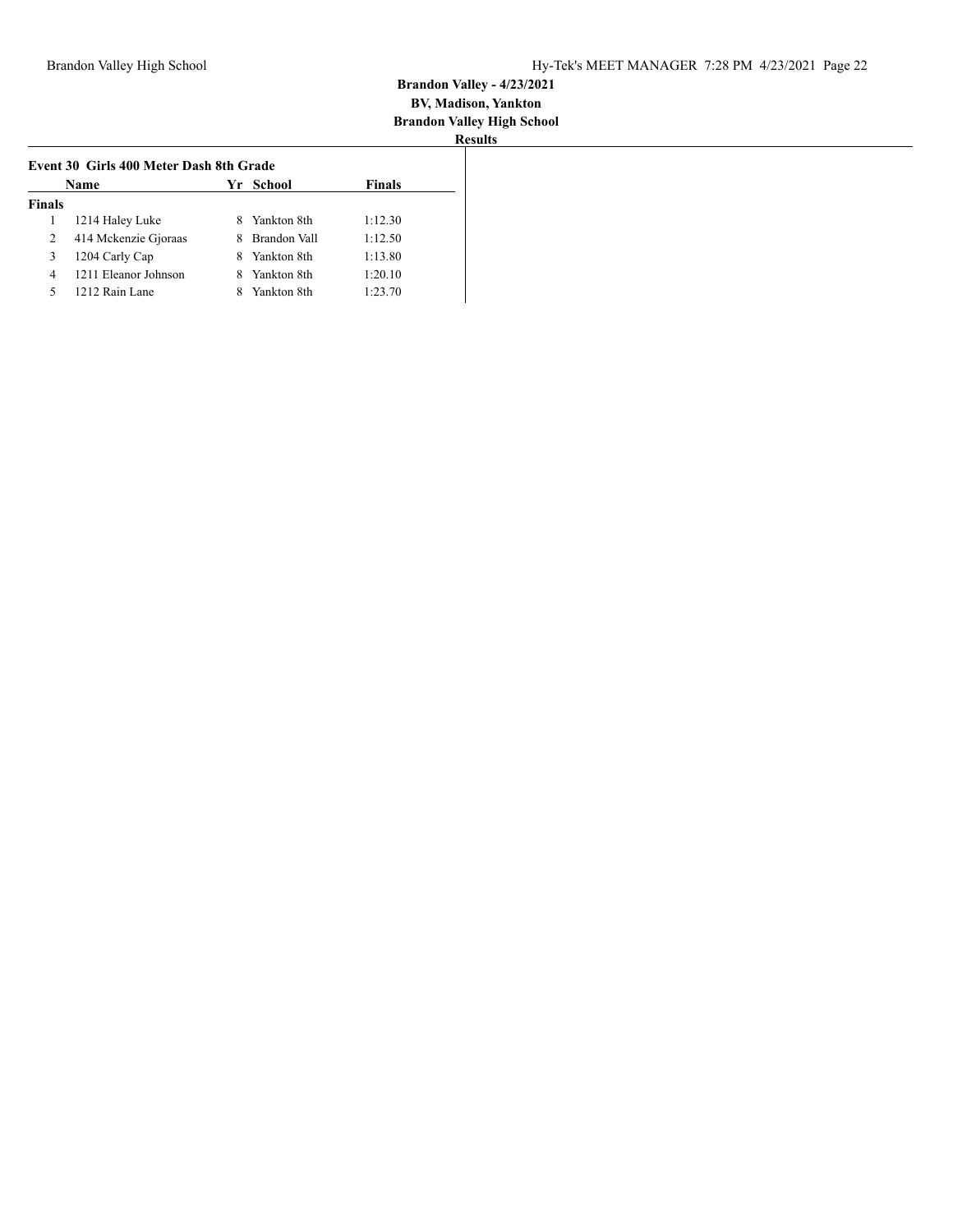|                | Name                | Yr School    | <b>Finals</b> |
|----------------|---------------------|--------------|---------------|
| <b>Finals</b>  |                     |              |               |
| 1              | 113 Corbin Francis  | Brandon Vall | 1:05.00       |
| $\overline{2}$ | 901 Tate Beste      | Yankton 7th  | 1:09.40       |
| 3              | 509 Ryan Jencks     | Madison 7th  | 1:10.80       |
| 4              | 120 Hudson Jacobs   | Brandon Vall | 1:11.95       |
| 5              | 518 Gavin Schneider | Madison 7th  | 1:16.90       |
| 6              | 122 Isaac Josephsen | Brandon Vall | 1:20.10       |
| 7              | 916 Talan Kenney    | Yankton 7th  | 1:21.60       |
|                |                     |              |               |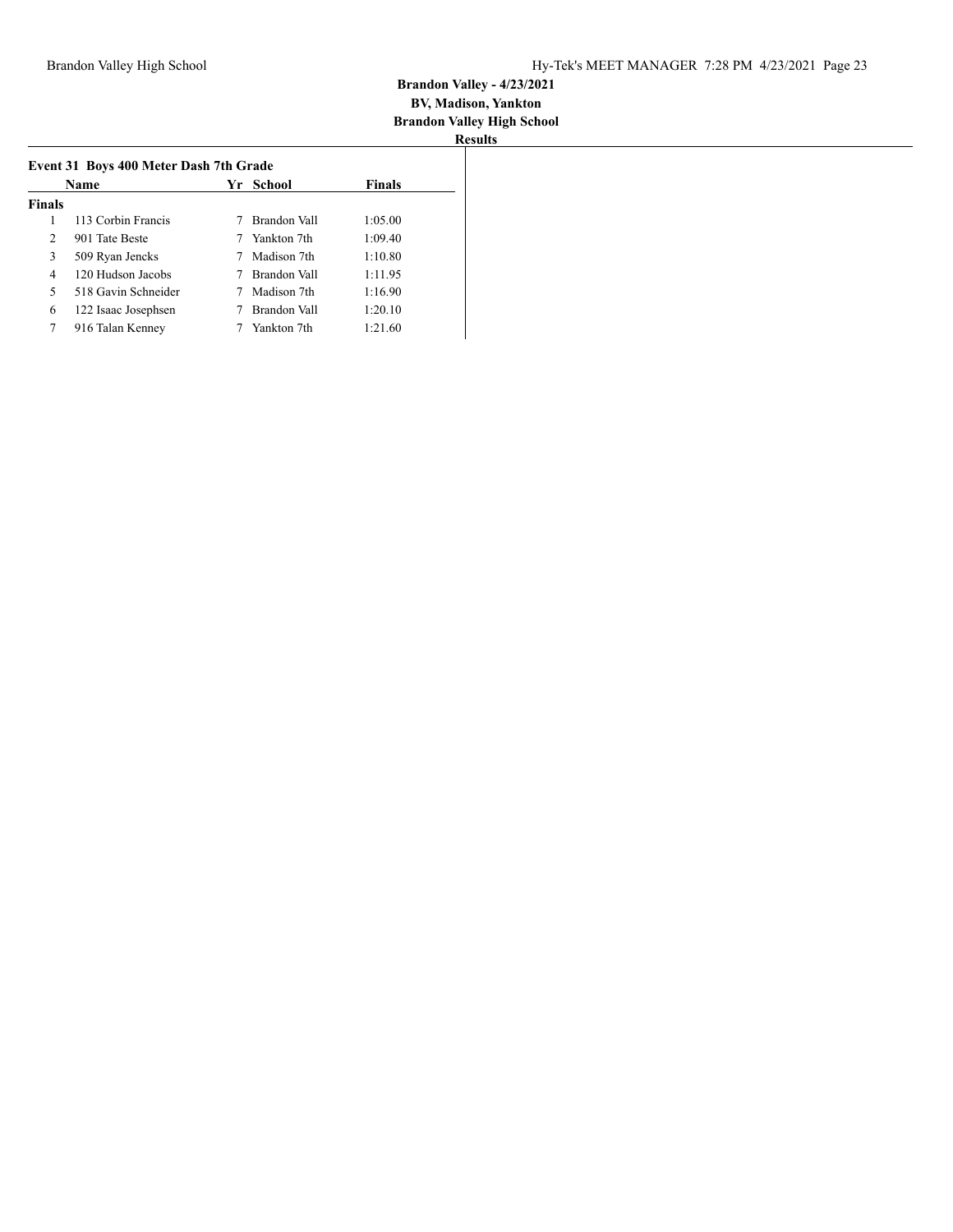|               | Name               |   | School<br>Yr. |         |
|---------------|--------------------|---|---------------|---------|
| <b>Finals</b> |                    |   |               |         |
| 1             | 316 Miles Hunt     | 8 | Brandon Vall  | 59.60   |
| 2             | 329 Daniel Moose   | 8 | Brandon Vall  | 1:03.30 |
| 3             | 1114 Carson Ness   | 8 | Yankton 8th   | 1:03.70 |
| 4             | 313 Ethan Ericsson | 8 | Brandon Vall  | 1:04.50 |
| 5             | 303 Ouin Biever    | 8 | Brandon Vall  | 1:04.60 |
| 6             | 1110 Parker Kisch  | 8 | Yankton 8th   | 1:06.10 |
| 7             | 1116 Trey Sager    | 8 | Yankton 8th   | 1:07.60 |
| 8             | 301 Camron Bailous | 8 | Brandon Vall  | 1:08.00 |
| 9             | 320 Lual Kiir      |   | Brandon Vall  | 1:10.40 |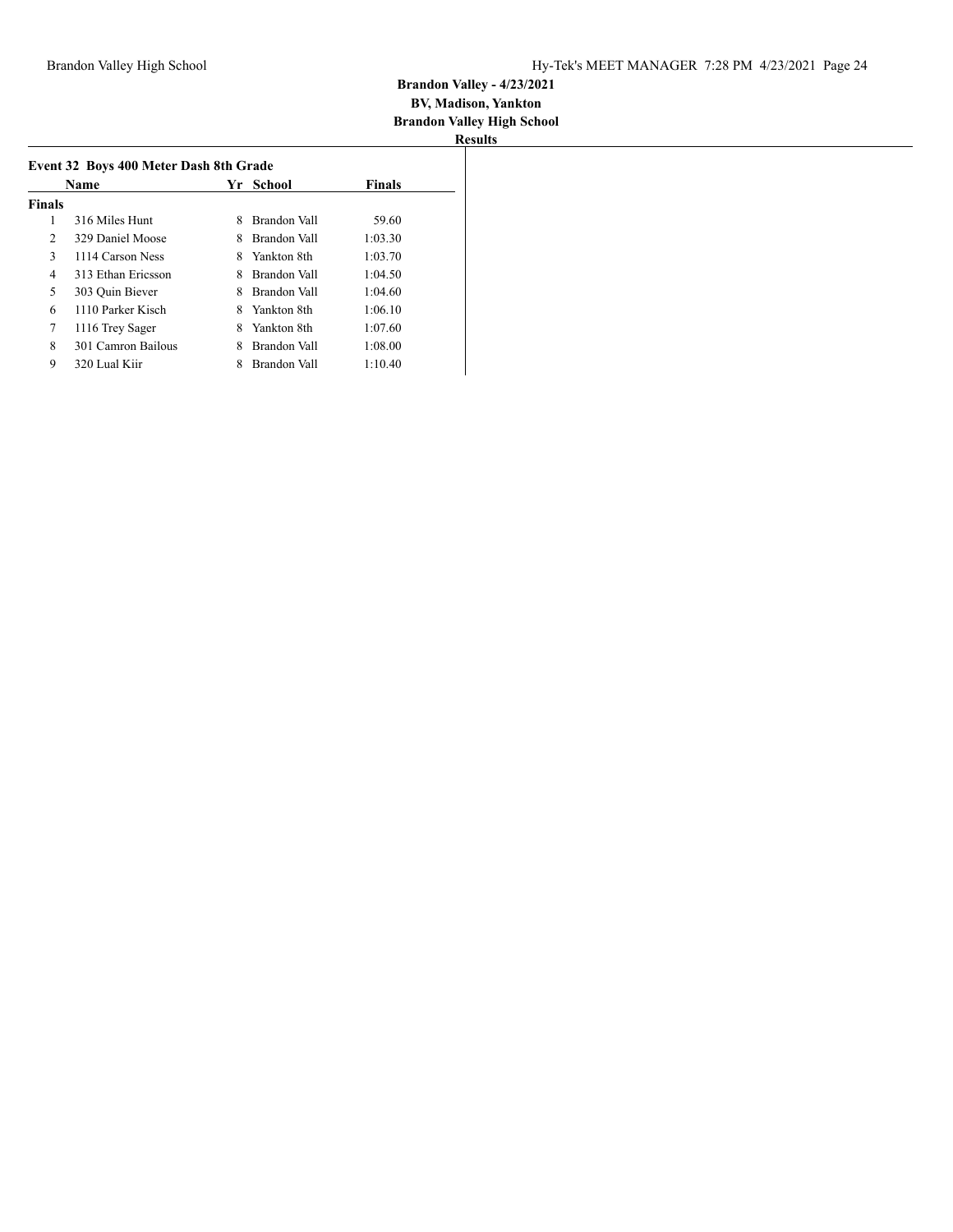|               | <b>Name</b>          | Yr. | School       | <b>Finals</b> |
|---------------|----------------------|-----|--------------|---------------|
| <b>Finals</b> |                      |     |              |               |
| 1             | 247 Jayaunna Stroh   |     | Brandon Vall | 35.90         |
| 2             | 614 Bailey Meadows   |     | Madison 7th  | 37.30         |
| 3             | 208 Kadance Coughlin |     | Brandon Vall | 37.50         |
| 4             | 604 Evie Boecker     |     | Madison 7th  | 38.50         |
| 5             | 251 Alexis Vanderham |     | Brandon Vall | 38.80         |
| 6             | 215 Becca Harris     |     | Brandon Vall | 39.30         |
| 7             | 234 Kiersten Rubin   |     | Brandon Vall | 39.34         |
| 8             | 254 Audrey Wiertzema |     | Brandon Vall | 40.10         |
| 9             | 223 Alexis McKellep  |     | Brandon Vall | 42.00         |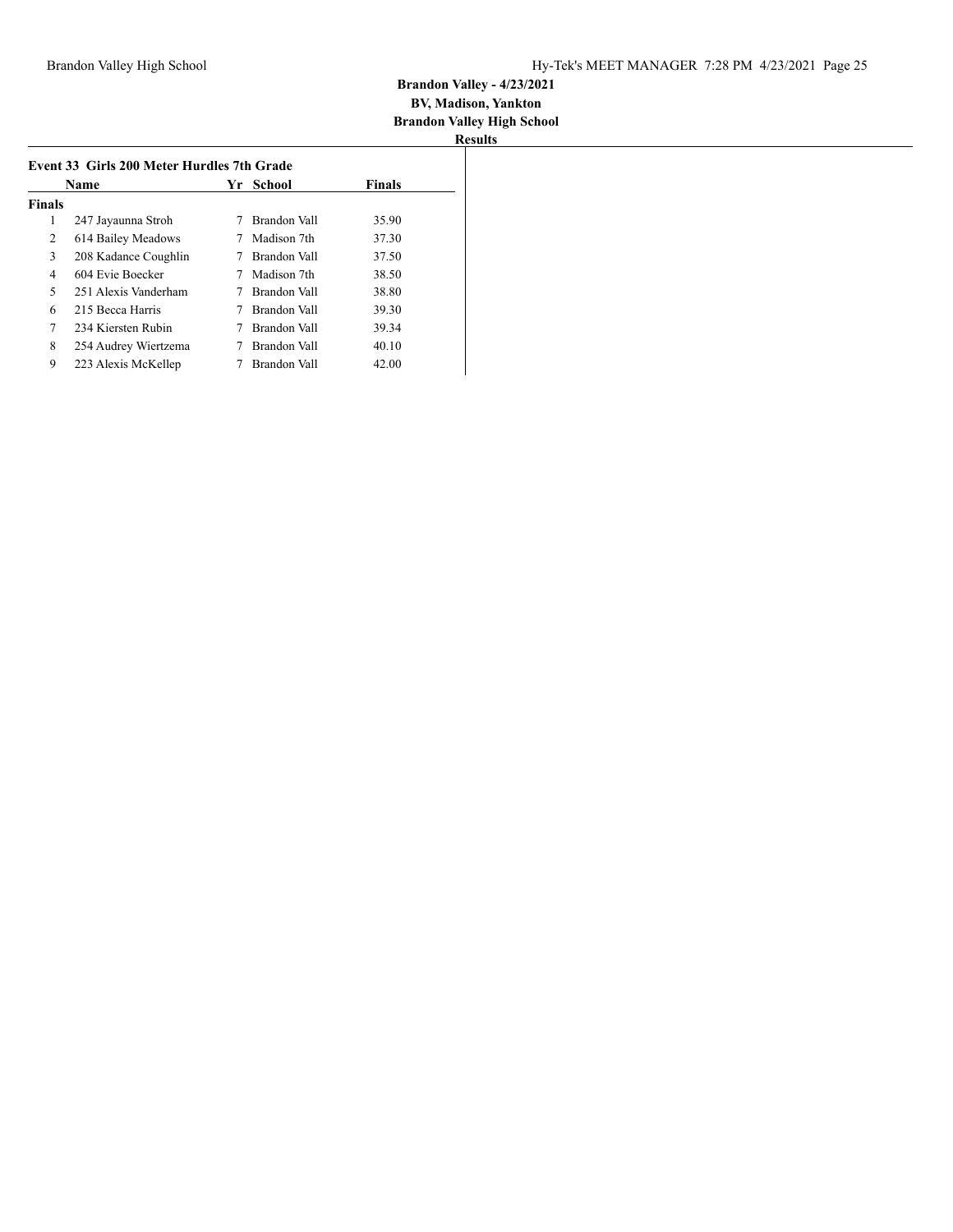| <b>Name</b>   | <b>Finals</b>       |   |              |       |
|---------------|---------------------|---|--------------|-------|
| <b>Finals</b> |                     |   |              |       |
|               | 429 Adeline Roths   | 8 | Brandon Vall | 37.50 |
| 2             | 811 Ellie Osthus    | 8 | Madison 8th  | 39.80 |
| 2             | 1209 Addison Gordon | 8 | Yankton 8th  | 39.80 |
| 4             | 808 Cambree Hunsley |   | Madison 8th  | 40.80 |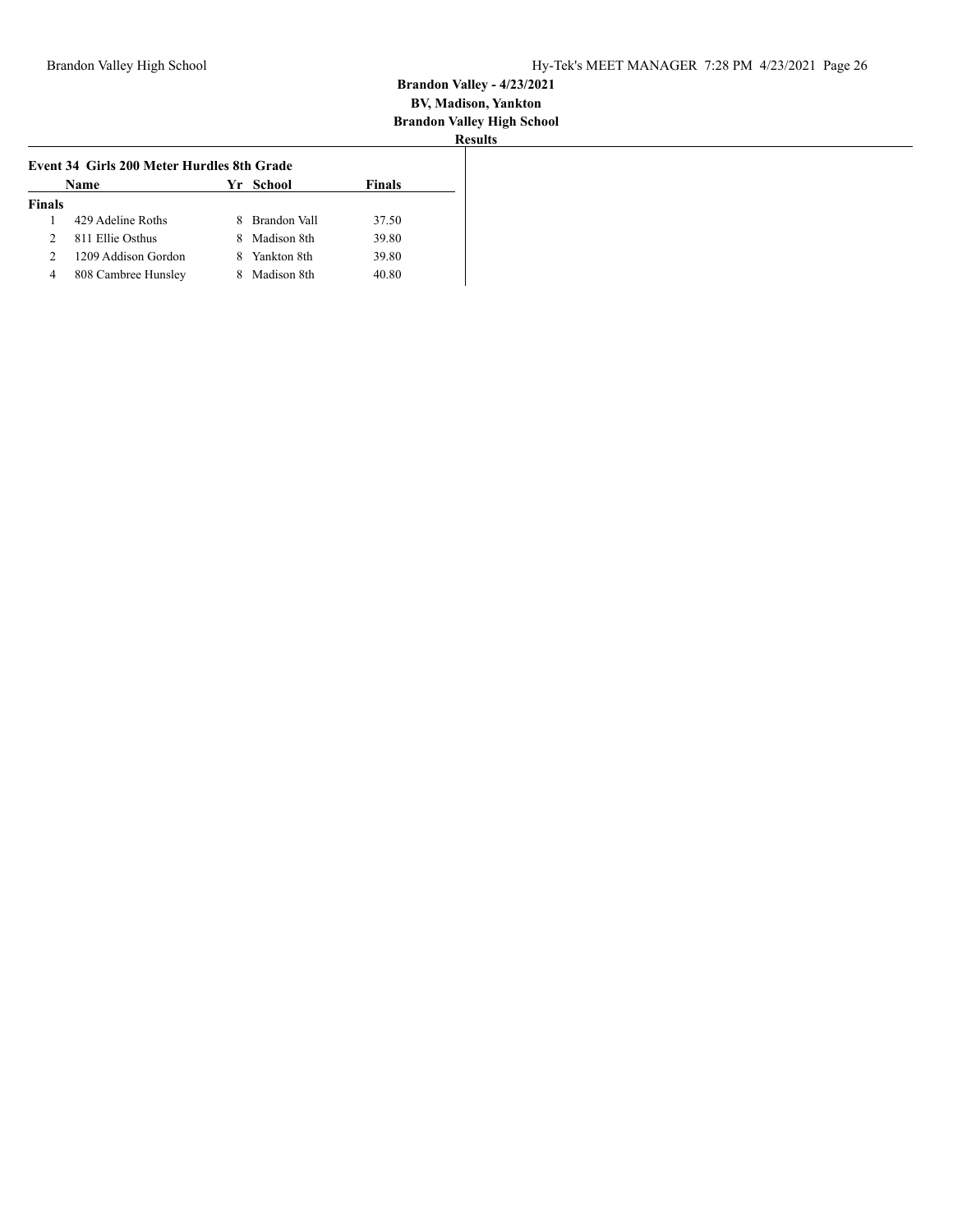|               | Name                |  | Yr School   | <b>Finals</b> |
|---------------|---------------------|--|-------------|---------------|
| <b>Finals</b> |                     |  |             |               |
|               | 521 Shane Veenhof   |  | Madison 7th | 30.95         |
| 2             | 508 Caleb Hodges    |  | Madison 7th | 31.40         |
| 3             | 901 Tate Beste      |  | Yankton 7th | 32.90         |
| 4             | 519 Myles Schneider |  | Madison 7th | 34.80         |
| 5             | 518 Gavin Schneider |  | Madison 7th | 38.10         |
| 6             | 507 Grady Hanson    |  | Madison 7th | 39.30         |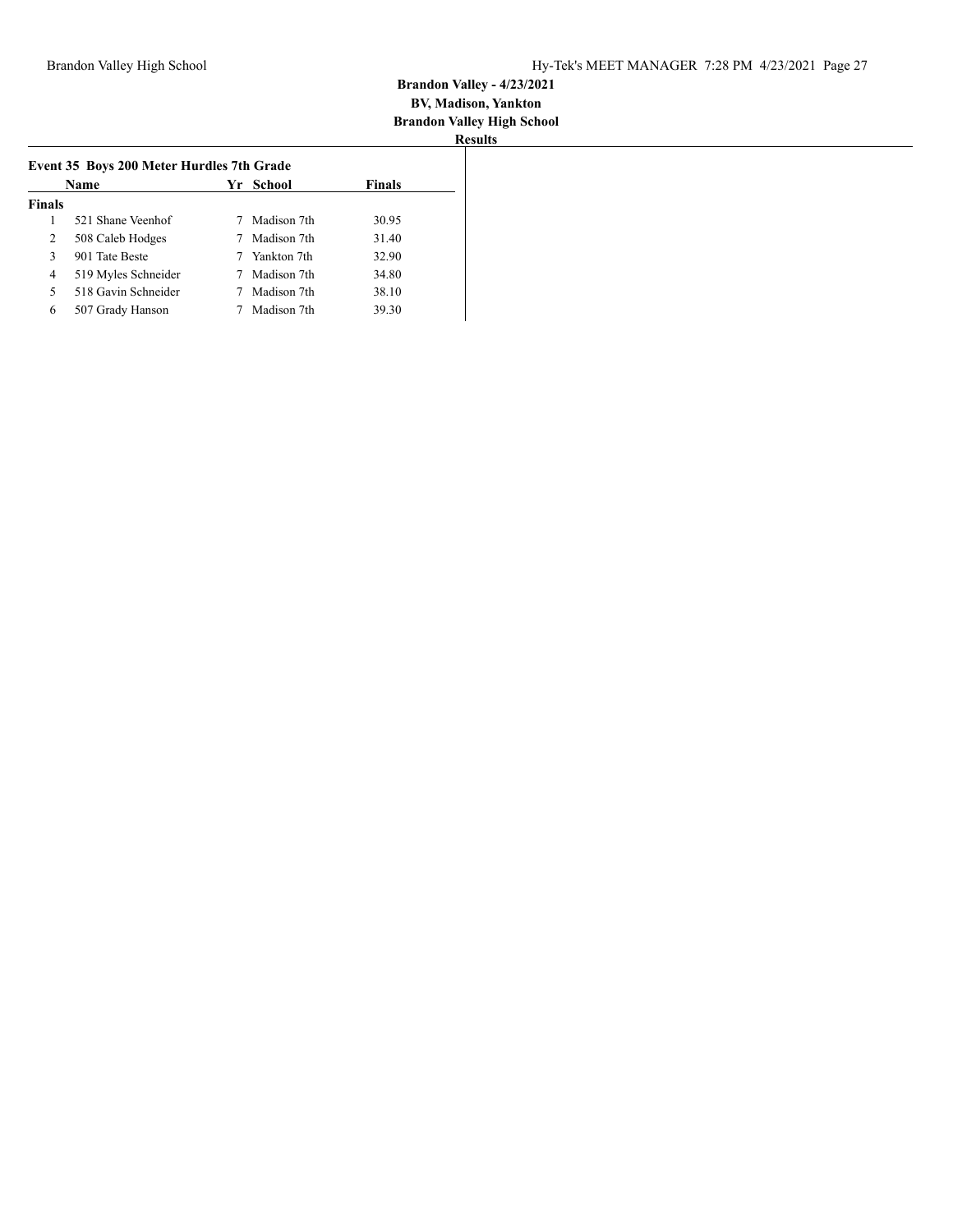|               | <b>Name</b>           | Yr. | - School     | <b>Finals</b> |
|---------------|-----------------------|-----|--------------|---------------|
| <b>Finals</b> |                       |     |              |               |
| 1             | 316 Miles Hunt        | 8   | Brandon Vall | 29.30         |
| 2             | 1101 Aiden Anderson   | 8.  | Yankton 8th  | 30.95         |
| 3             | 1113 Easton Nelson    | 8.  | Yankton 8th  | 31.50         |
| 4             | 721 Carson Wolf       |     | Madison 8th  | 31.52         |
| 5             | 310 Matthew Danielson | 8   | Brandon Vall | 31.70         |
| 6             | 318 Drake Jellema     | 8   | Brandon Vall | 31.90         |
| 7             | 308 Ryland Carroll    | 8   | Brandon Vall | 31.96         |
| 8             | 309 Riley Cero        |     | Brandon Vall | 32.10         |
|               |                       |     |              |               |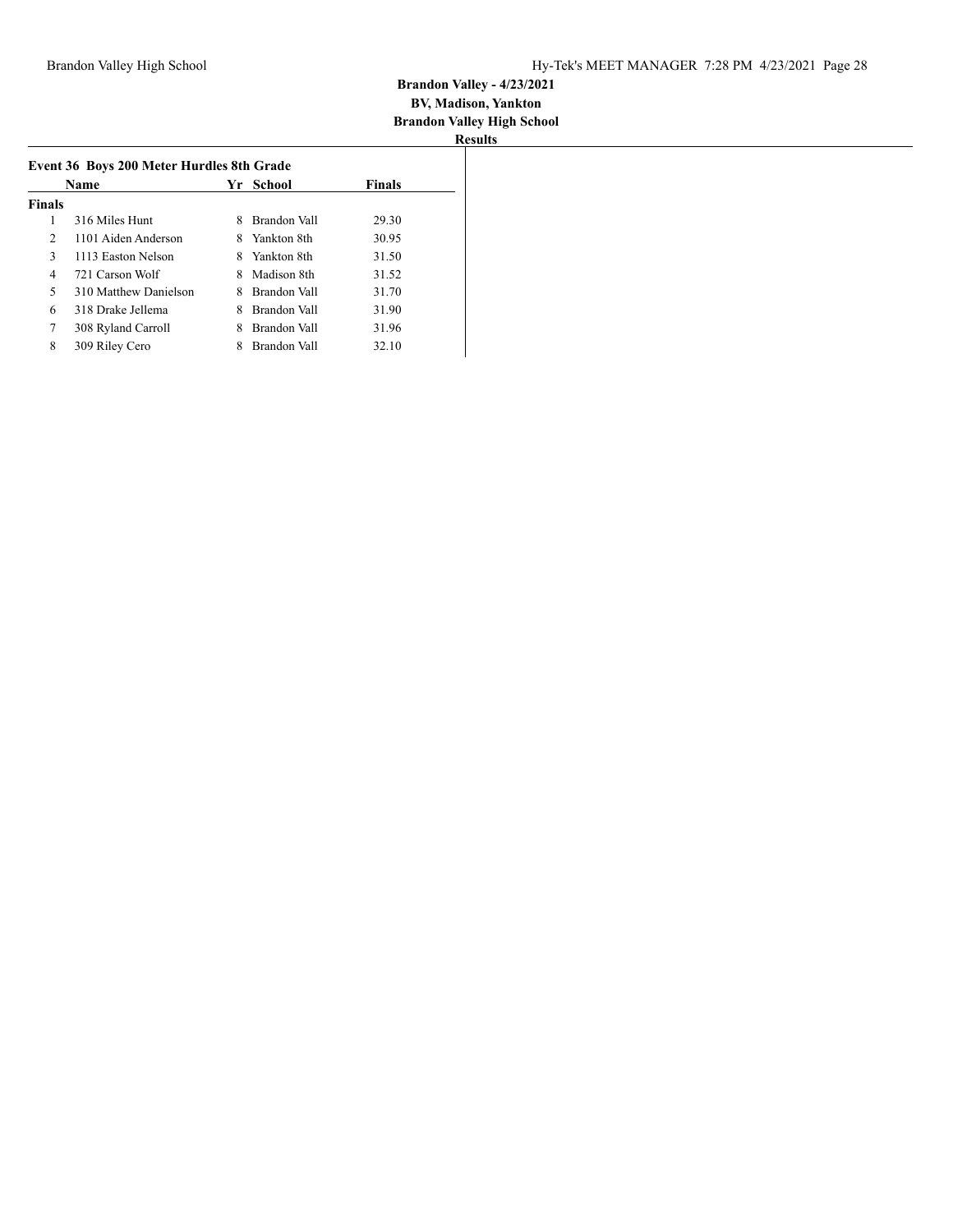|               | Name                 |  | Yr School    | <b>Finals</b> |
|---------------|----------------------|--|--------------|---------------|
| <b>Finals</b> |                      |  |              |               |
| 1             | 235 Lilian Rude      |  | Brandon Vall | 2:48.00       |
| 2             | 245 Lillian Sprecher |  | Brandon Vall | 2:52.00       |
| 3             | 231 Maggie Reekers   |  | Brandon Vall | 2:56.20       |
| 4             | 203 Meg Bebensee     |  | Brandon Vall | 3:03.60       |
| 5             | 225 Samantha Morris  |  | Brandon Vall | 3:07.10       |
| 6             | 1018 Bailey Mines    |  | Yankton 7th  | 3:09.70       |
| 7             | 621 Sammy Troxell    |  | Madison 7th  | 3:14.70       |
| 8             | 1025 Emily Tramp     |  | Yankton 7th  | 3:14.80       |
|               |                      |  |              |               |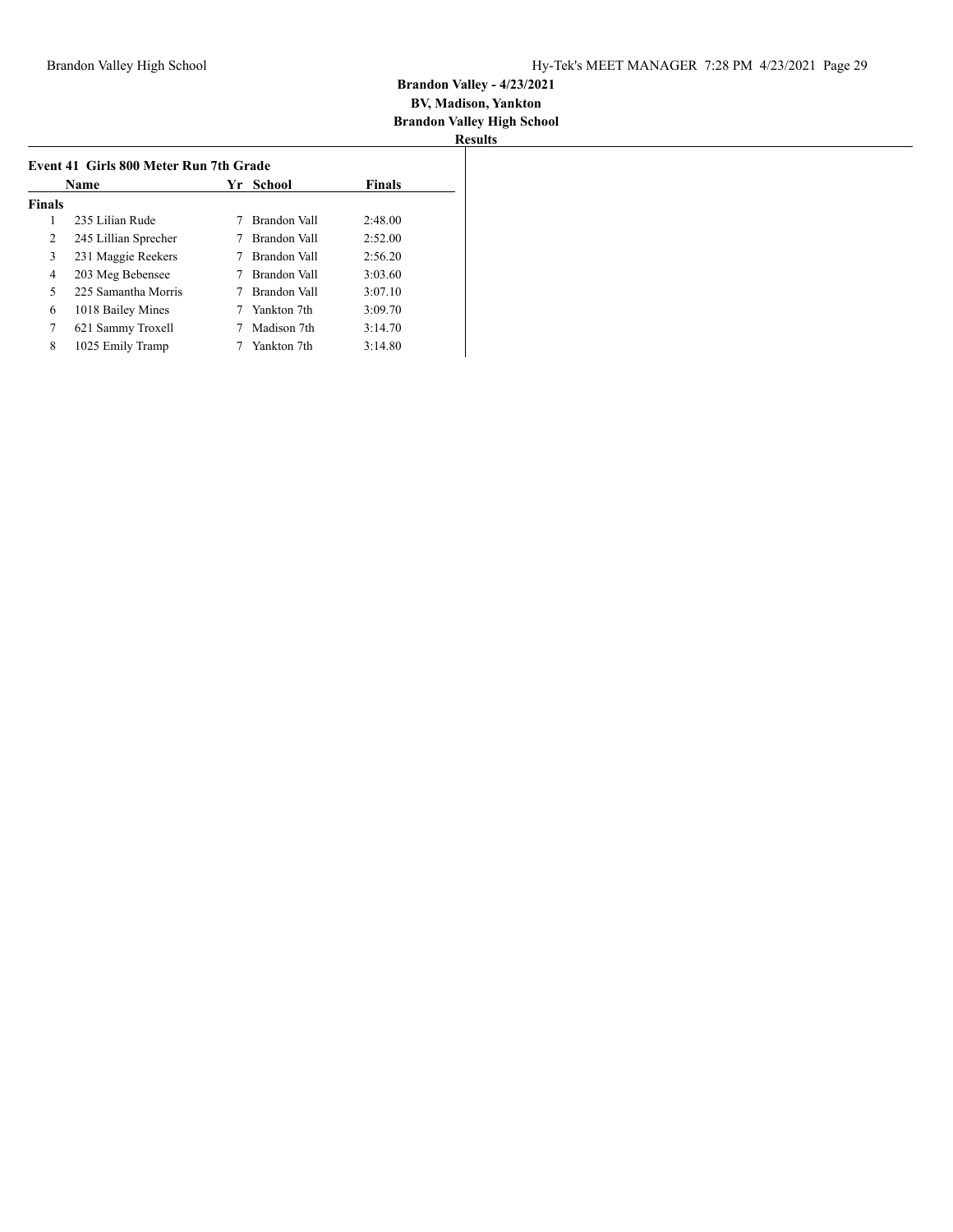| <b>Finals</b><br>1<br>Yankton 8th<br>1225 Sophie Petheram<br>8<br>2<br>1210 Ava Johanneson<br>Yankton 8th<br>8<br>3<br>406 Brooke Burnette<br>Brandon Vall<br>417 Evie Hoff<br>Brandon Vall<br>4<br>8<br>5<br>805 Delaney Feistner<br>Madison 8th<br>8<br>1220 Andrea Sotelo<br>6<br>Yankton 8th<br>8<br>7<br>Yankton 8th<br>1214 Haley Luke<br>8 | Name |                      | Yr School |              |         |
|---------------------------------------------------------------------------------------------------------------------------------------------------------------------------------------------------------------------------------------------------------------------------------------------------------------------------------------------------|------|----------------------|-----------|--------------|---------|
|                                                                                                                                                                                                                                                                                                                                                   |      |                      |           |              |         |
|                                                                                                                                                                                                                                                                                                                                                   |      |                      |           |              | 2:47.20 |
|                                                                                                                                                                                                                                                                                                                                                   |      |                      |           |              | 2:53.50 |
|                                                                                                                                                                                                                                                                                                                                                   |      |                      |           |              | 3:03.30 |
|                                                                                                                                                                                                                                                                                                                                                   |      |                      |           |              | 3:03.40 |
|                                                                                                                                                                                                                                                                                                                                                   |      |                      |           |              | 3:07.40 |
|                                                                                                                                                                                                                                                                                                                                                   |      |                      |           |              | 3:08.20 |
|                                                                                                                                                                                                                                                                                                                                                   |      |                      |           |              | 3:17.50 |
|                                                                                                                                                                                                                                                                                                                                                   | 8    | 414 Mckenzie Gjoraas |           | Brandon Vall | 3:17.80 |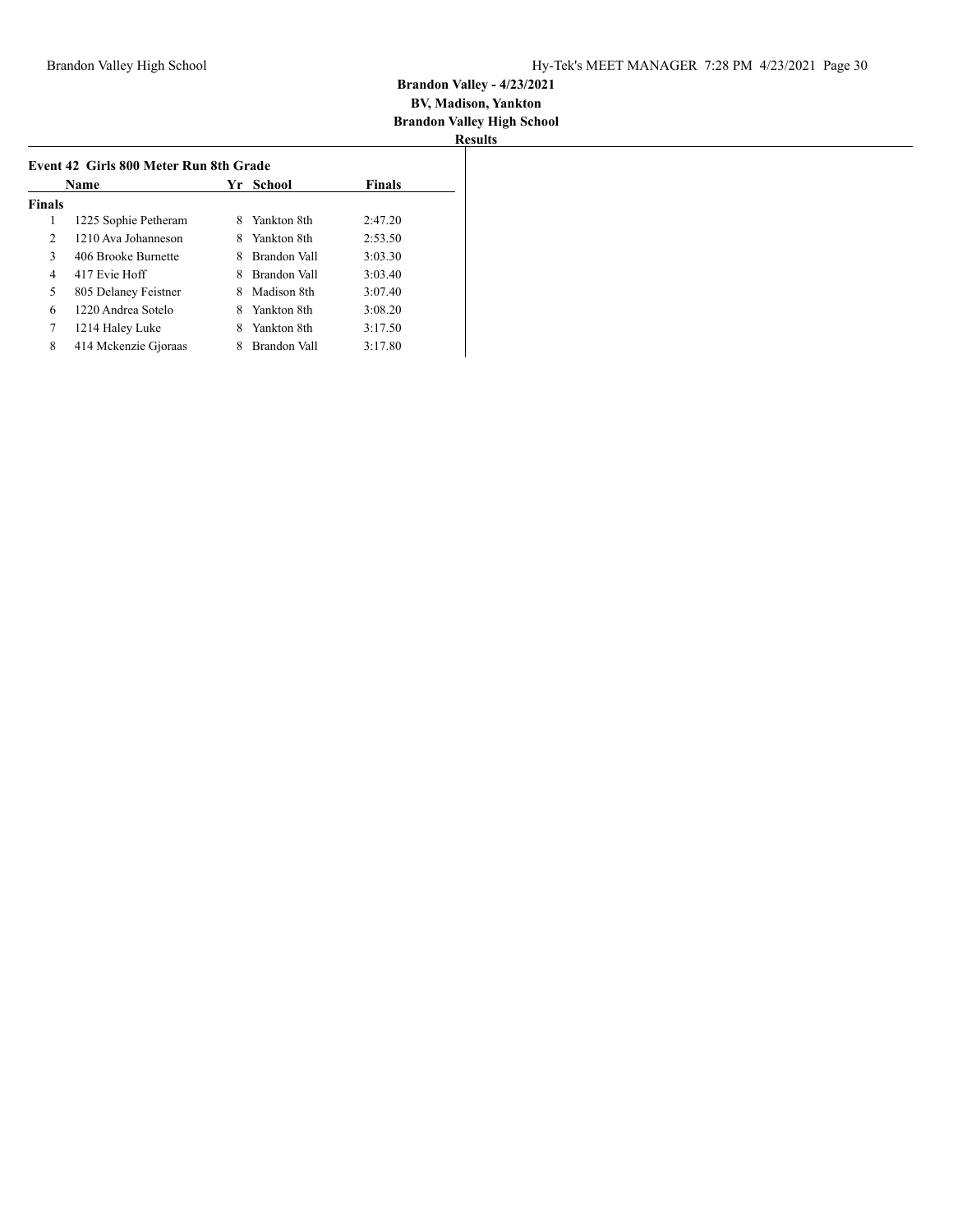|                | Name               | Yr School    | <b>Finals</b> |
|----------------|--------------------|--------------|---------------|
| <b>Finals</b>  |                    |              |               |
| 1              | 505 Dylan Gerdes   | Madison 7th  | 2:38.40       |
| $\overline{2}$ | 904 Owen Eidsness  | Yankton 7th  | 2:46.20       |
| 3              | 923 Isaac Petersen | Yankton 7th  | 2:48.20       |
| 4              | 509 Ryan Jencks    | Madison 7th  | 2:48.30       |
| 5              | 907 Boston Frick   | Yankton 7th  | 2:49.20       |
| 6              | 928 Beck Ryken     | Yankton 7th  | 2:50.90       |
| 7              | 134 Will Peterson  | Brandon Vall | 2:51.40       |
| 8              | 102 Talen Black    | Brandon Vall | 2:54.30       |
|                |                    |              |               |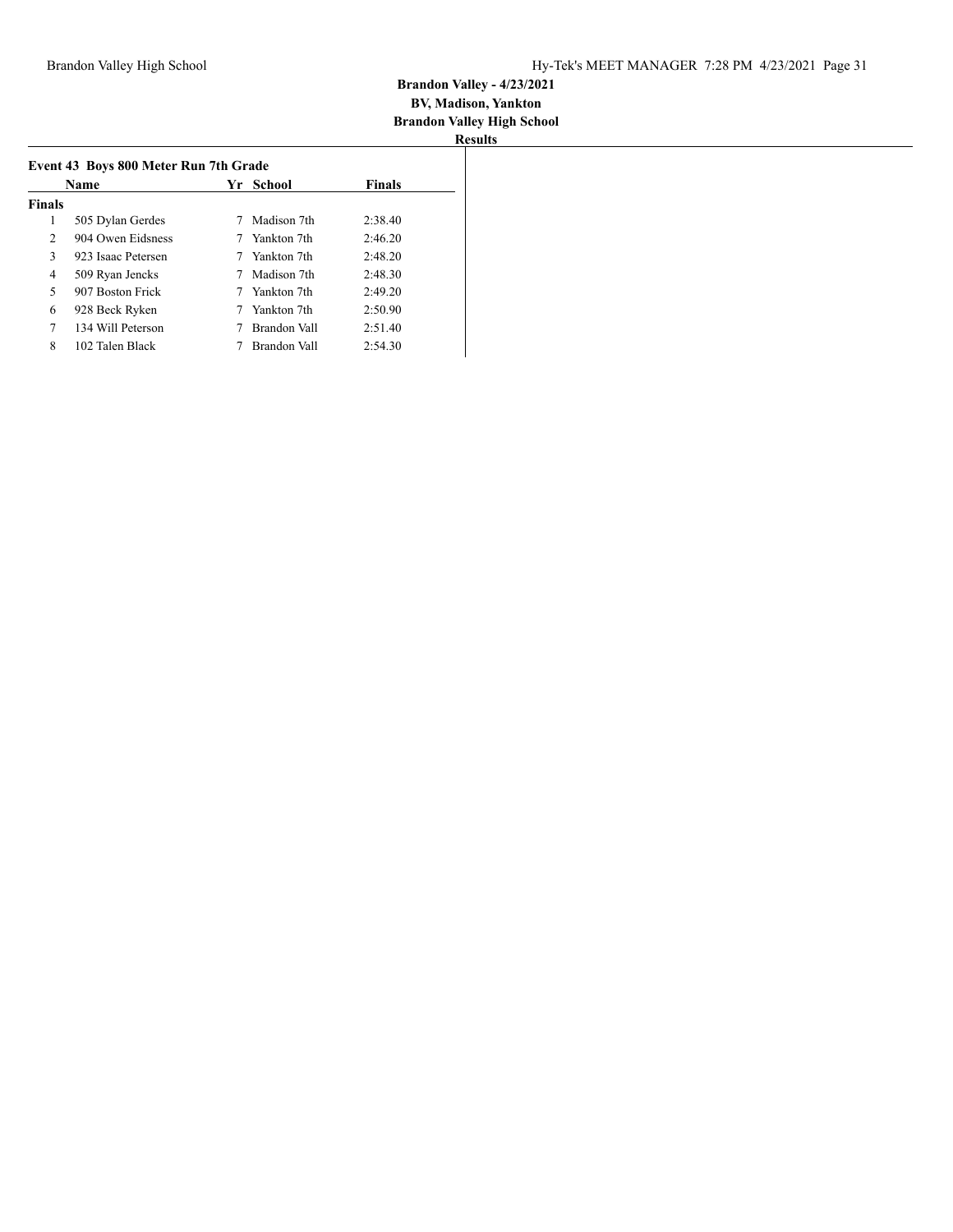|                | Name                 |   | Yr School    | Finals  |
|----------------|----------------------|---|--------------|---------|
| <b>Finals</b>  |                      |   |              |         |
| 1              | 303 Ouin Biever      | 8 | Brandon Vall | 2:34.00 |
| $\overline{2}$ | 1110 Parker Kisch    | 8 | Yankton 8th  | 2:35.70 |
| 3              | 313 Ethan Ericsson   | 8 | Brandon Vall | 2:41.20 |
| 4              | 1121 Connor Slaba    | 8 | Yankton 8th  | 2:41.50 |
| 5              | 305 Logan Brakke     | 8 | Brandon Vall | 2:41.60 |
| 6              | 1128 Taylor Wenzlaff | 8 | Yankton 8th  | 2:45.90 |
| 7              | 317 Dylan Jahraus    | 8 | Brandon Vall | 2:46.20 |
| 8              | 301 Camron Bailous   |   | Brandon Vall | 2:46.80 |
|                |                      |   |              |         |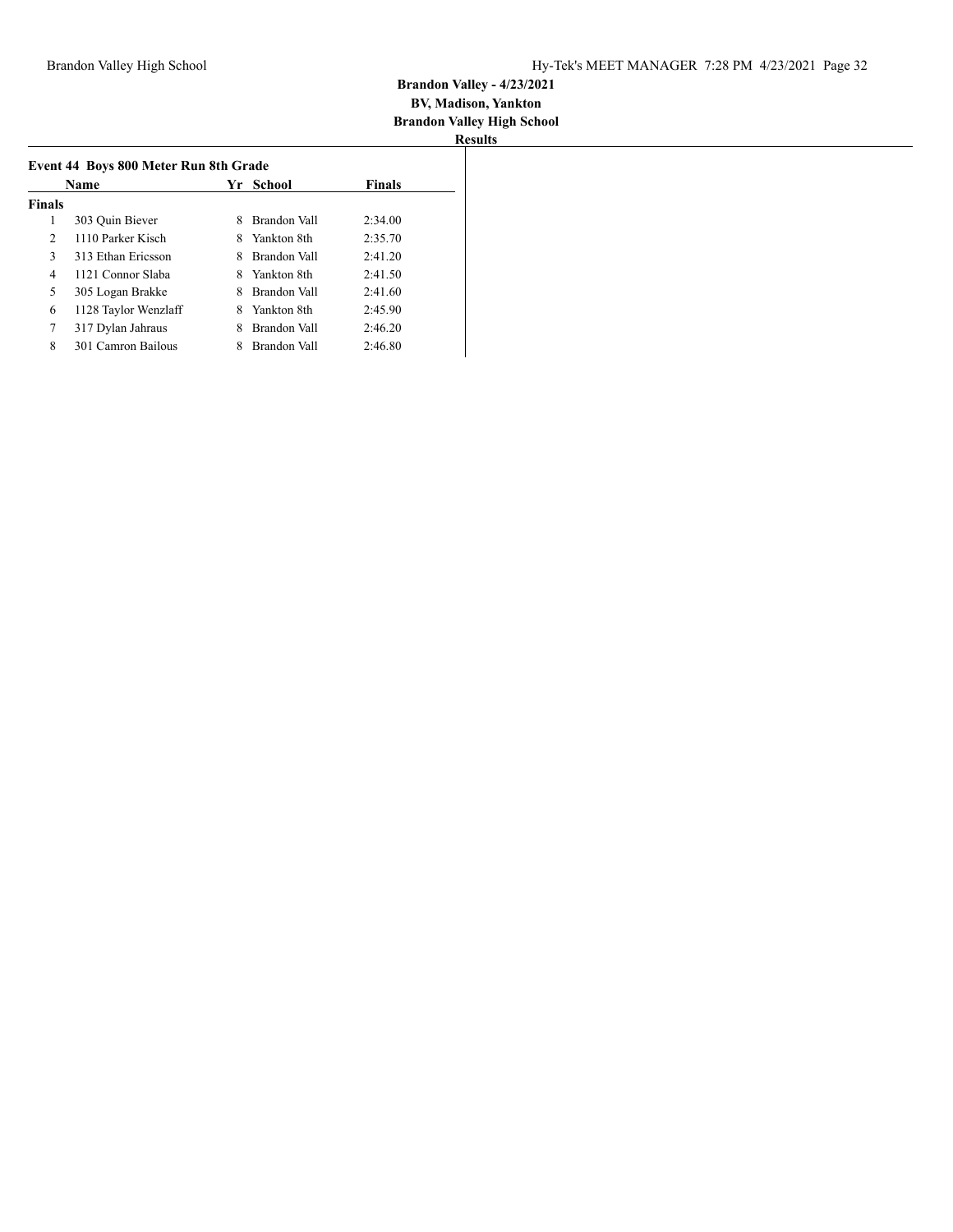**BV, Madison, Yankton Brandon Valley High School**

|                | Name                   |        | Yr School      | Finals |
|----------------|------------------------|--------|----------------|--------|
| Finals         |                        |        |                |        |
| 1              | 222 Maya Matthies      | 7      | Brandon Vall   | 30.30  |
| 2              | 216 Ava Kellenberger   | 7      | Brandon Vall   | 30.40  |
| 3              | 1011 Kaelyn Hoilien    |        | 7 Yankton 7th  | 31.40  |
| $\overline{4}$ | 211 Chloe Erickson     | 7      | Brandon Vall   | 31.50  |
| $\overline{4}$ | 248 Kinsley Terveer    |        | 7 Brandon Vall | 31.50  |
| 6              | 606 Kennedy Bryant     | 7      | Madison 7th    | 32.20  |
| 7              | 250 Melanie Tsymbalist | 7      | Brandon Vall   | 32.34  |
| 8              | 255 Anna Williams      |        | 7 Brandon Vall | 32.35  |
| 9              | 611 Aliya Jones        |        | 7 Madison 7th  | 33.10  |
| 9              | 618 Sophia Peterreins  |        | 7 Madison 7th  | 33.10  |
| 11             | 1024 Kyra Tjeerdsma    | 7      | Yankton 7th    | 33.30  |
| 12             | 608 Amilia Gonzales    |        | 7 Madison 7th  | 33.50  |
| 13             | 209 Morgan Dathe       |        | 7 Brandon Vall | 34.00  |
| 13             | 607 Miranda Gonyo      |        | 7 Madison 7th  | 34.00  |
| 15             | 1012 Ava Horn          | 7      | Yankton 7th    | 34.05  |
| 16             | 612 Aedan Klawonn      | $\tau$ | Madison 7th    | 34.06  |
| 17             | 1005 Stella Dooley     |        | 7 Yankton 7th  | 34.10  |
| 18             | 230 Alivia Putnam      | 7      | Brandon Vall   | 34.50  |
| 19             | 1002 Malia Bender      |        | 7 Yankton 7th  | 35.40  |
| 20             | 1021 Brenna Odens      | 7      | Yankton 7th    | 35.60  |
| 21             | 605 Selma Brown        | 7      | Madison 7th    | 36.50  |
| 22             | 610 Vivian Johnson     | 7      | Madison 7th    | 36.80  |
| 23             | 1007 Eliza Gurney      |        | 7 Yankton 7th  | 36.90  |
| 24             | 1013 Jenna Horning     | 7      | Yankton 7th    | 37.30  |
| 25             | 616 Devrah Meyer       |        | 7 Madison 7th  | 39.10  |
| 26             | 1010 Kiah Hayes        | 7      | Yankton 7th    | 39.20  |
| 27             | 1028 Taylor Christ     | 7      | Yankton 7th    | 39.50  |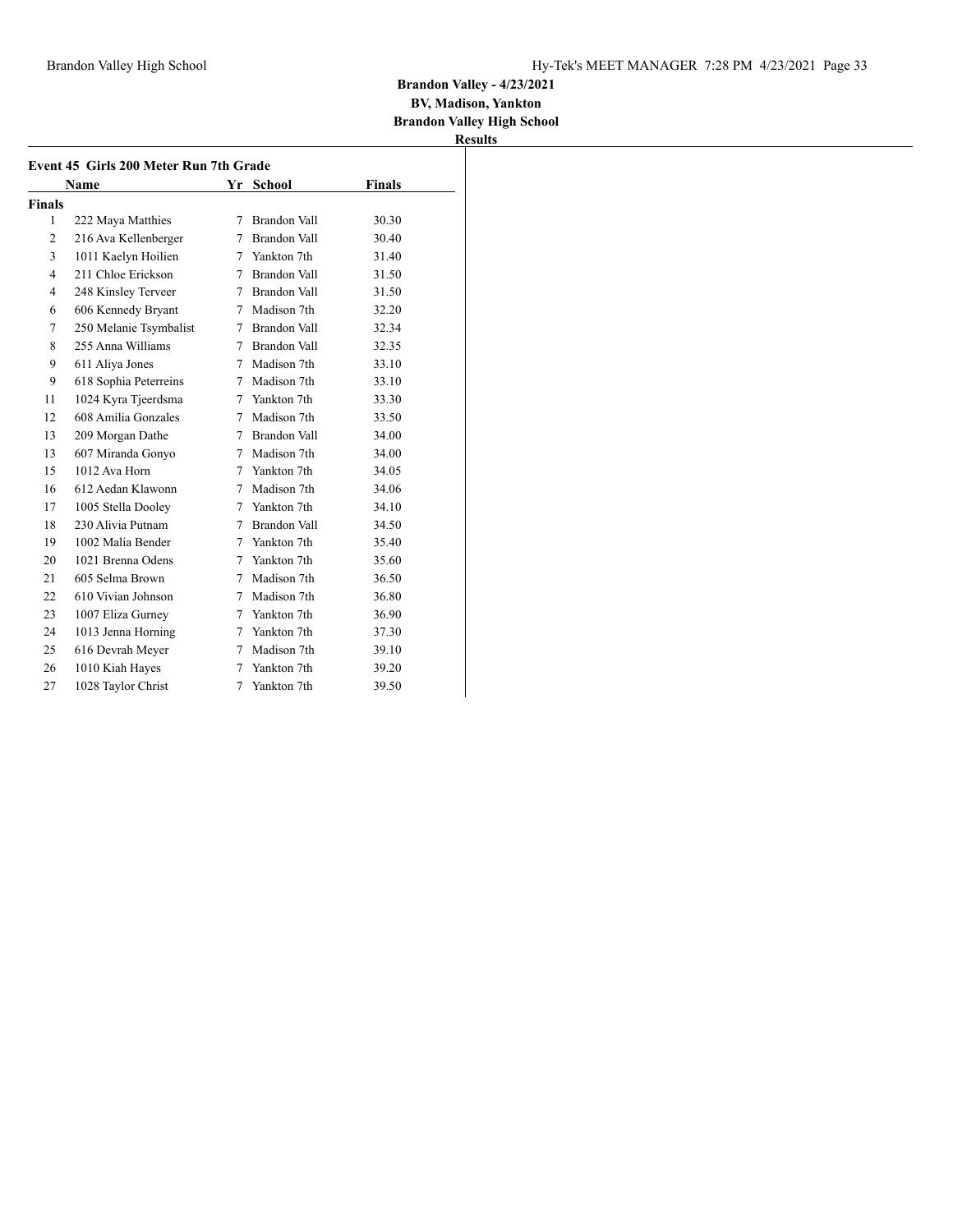**BV, Madison, Yankton Brandon Valley High School**

|                | Name                          |    | Yr School           | <b>Finals</b> |
|----------------|-------------------------------|----|---------------------|---------------|
| <b>Finals</b>  |                               |    |                     |               |
| 1              | 427 Kennedy Reindl            | 8  | <b>Brandon Vall</b> | 29.70         |
| $\overline{2}$ | 1224 Alexia Wheeler           |    | 8 Yankton 8th       | 29.96         |
| 3              | 1203 Allie Byrkeland          | 8. | Yankton 8th         | 30.50         |
| 4              | 435 Sydnie Wannarka           | 8. | Brandon Vall        | 30.51         |
| 5              | 1221 Brynne Stohr             |    | 8 Yankton 8th       | 30.60         |
| 6              | 419 Addison Hunsaid           | 8  | Brandon Vall        | 31.50         |
| 7              | 1206 Chloe Foote              | 8. | Yankton 8th         | 32.00         |
| 8              | 1204 Carly Cap                |    | 8 Yankton 8th       | 32.60         |
| 9              | 415 Isabella(Bella) Gustafson | 8  | Brandon Vall        | 32.90         |
| 10             | 401 Ava Anders                | 8  | Brandon Vall        | 33.90         |
|                | 605 Selma Brown               |    | 7 Madison 7th       | <b>SCR</b>    |
| ---            | 610 Vivian Johnson            | 7  | Madison 7th         | SCR.          |
|                | 611 Aliya Jones               | 7  | Madison 7th         | <b>SCR</b>    |
|                | 608 Amilia Gonzales           | 7  | Madison 7th         | SCR.          |
| ---            | 1028 Taylor Christ            | 7  | Yankton 7th         | <b>SCR</b>    |
| ---            | 222 Maya Matthies             | 7  | Brandon Vall        | <b>SCR</b>    |
|                | 1013 Jenna Horning            | 7  | Yankton 7th         | <b>SCR</b>    |
| ---            | 1010 Kiah Hayes               | 7  | Yankton 7th         | <b>SCR</b>    |
| ---            | 618 Sophia Peterreins         | 7  | Madison 7th         | SCR.          |
|                | 255 Anna Williams             | 7  | Brandon Vall        | SCR.          |
| ---            | 230 Alivia Putnam             | 7  | Brandon Vall        | <b>SCR</b>    |
|                | 209 Morgan Dathe              | 7  | Brandon Vall        | <b>SCR</b>    |
| ---            | 248 Kinsley Terveer           | 7  | Brandon Vall        | SCR.          |
|                | 616 Devrah Meyer              | 7  | Madison 7th         | <b>SCR</b>    |
| ---            | 250 Melanie Tsymbalist        | 7  | <b>Brandon Vall</b> | <b>SCR</b>    |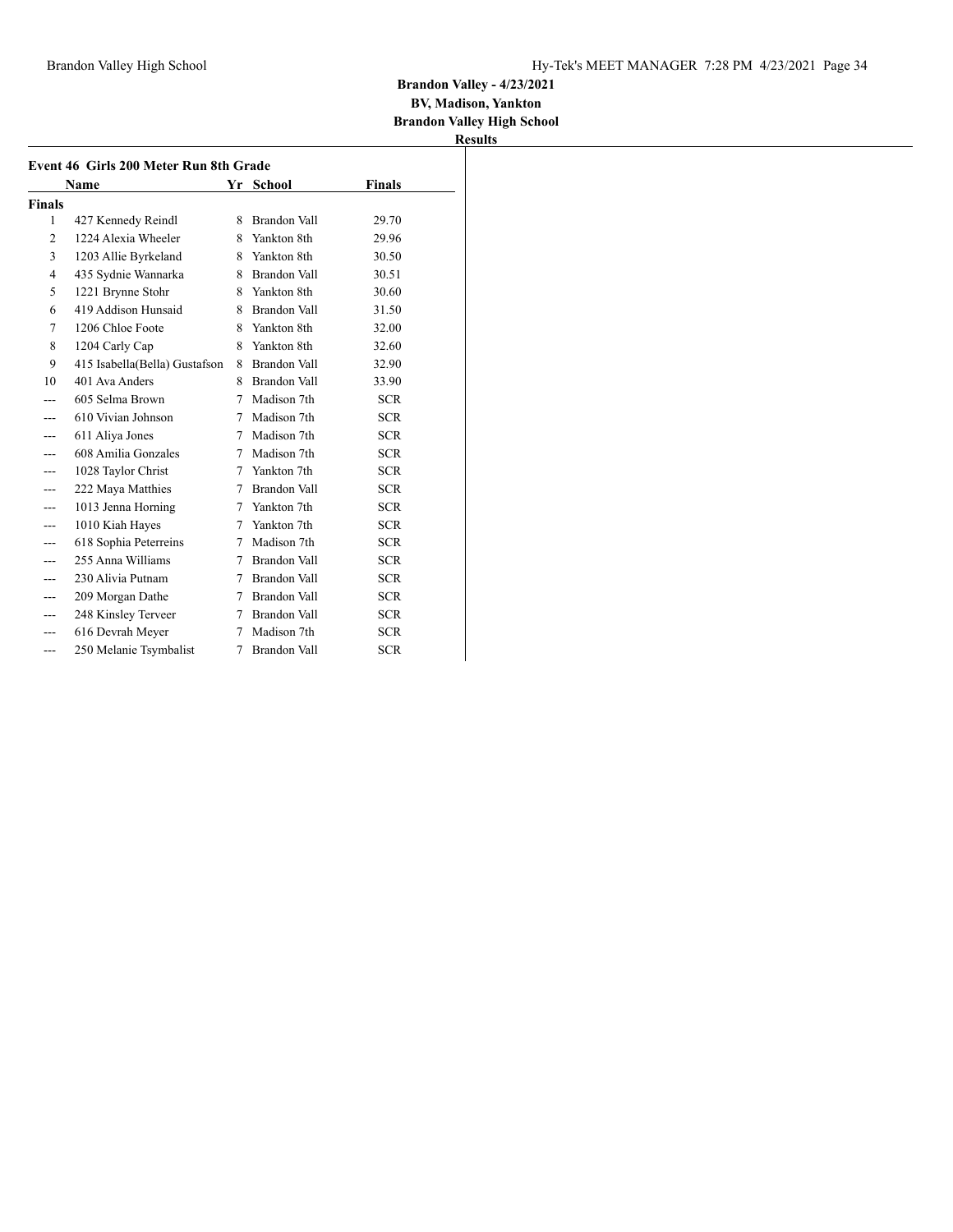## **Brandon Valley - 4/23/2021 BV, Madison, Yankton**

**Brandon Valley High School**

| Event 47 Boys 200 Meter Run 7th Grade |                           |    |                     |            |  |  |  |
|---------------------------------------|---------------------------|----|---------------------|------------|--|--|--|
|                                       | Name                      | Yr | School              | Finals     |  |  |  |
| Finals                                |                           |    |                     |            |  |  |  |
| 1                                     | 929 Jace Sedlacek         | 7  | Yankton 7th         | 26.20      |  |  |  |
| 2                                     | 926 Joelton Reimnitz-hahn | 7  | Yankton 7th         | 28.20      |  |  |  |
| 3                                     | 151 Levi Veskma           | 7  | <b>Brandon Vall</b> | 28.30      |  |  |  |
| 4                                     | 149 Cole Vahle            | 7  | Brandon Vall        | 28.95      |  |  |  |
| 5                                     | 144 Daevion Simonsen      | 7  | Brandon Vall        | 29.00      |  |  |  |
| 6                                     | 924 Shayce Platt          | 7  | Yankton 7th         | 29.01      |  |  |  |
| 7                                     | 136 Austin Preheim        | 7  | Brandon Vall        | 29.70      |  |  |  |
| 8                                     | 515 Justin Peters         | 7  | Madison 7th         | 29.90      |  |  |  |
| 9                                     | 118 Cohen Hartz           | 7  | Brandon Vall        | 30.20      |  |  |  |
| 10                                    | 511 Cooper Johnson        | 7  | Madison 7th         | 30.30      |  |  |  |
| 11                                    | 141 Jaden Schmidt         | 7  | Brandon Vall        | 30.60      |  |  |  |
| 12                                    | 124 Gak Mayen             | 7  | <b>Brandon Vall</b> | 30.70      |  |  |  |
| 13                                    | 930 Brett Taggart         | 7  | Yankton 7th         | 31.30      |  |  |  |
| 14                                    | 147 Zayden Stroh          | 7  | Brandon Vall        | 31.47      |  |  |  |
| 15                                    | 123 Yahye Juma            | 7  | Brandon Vall        | 31.53      |  |  |  |
| 16                                    | 504 Brody Dossett         | 7  | Madison 7th         | 34.20      |  |  |  |
|                                       | 122 Isaac Josephsen       | 7  | Brandon Vall        | <b>SCR</b> |  |  |  |
| ---                                   | 316 Miles Hunt            | 8  | <b>Brandon Vall</b> | <b>SCR</b> |  |  |  |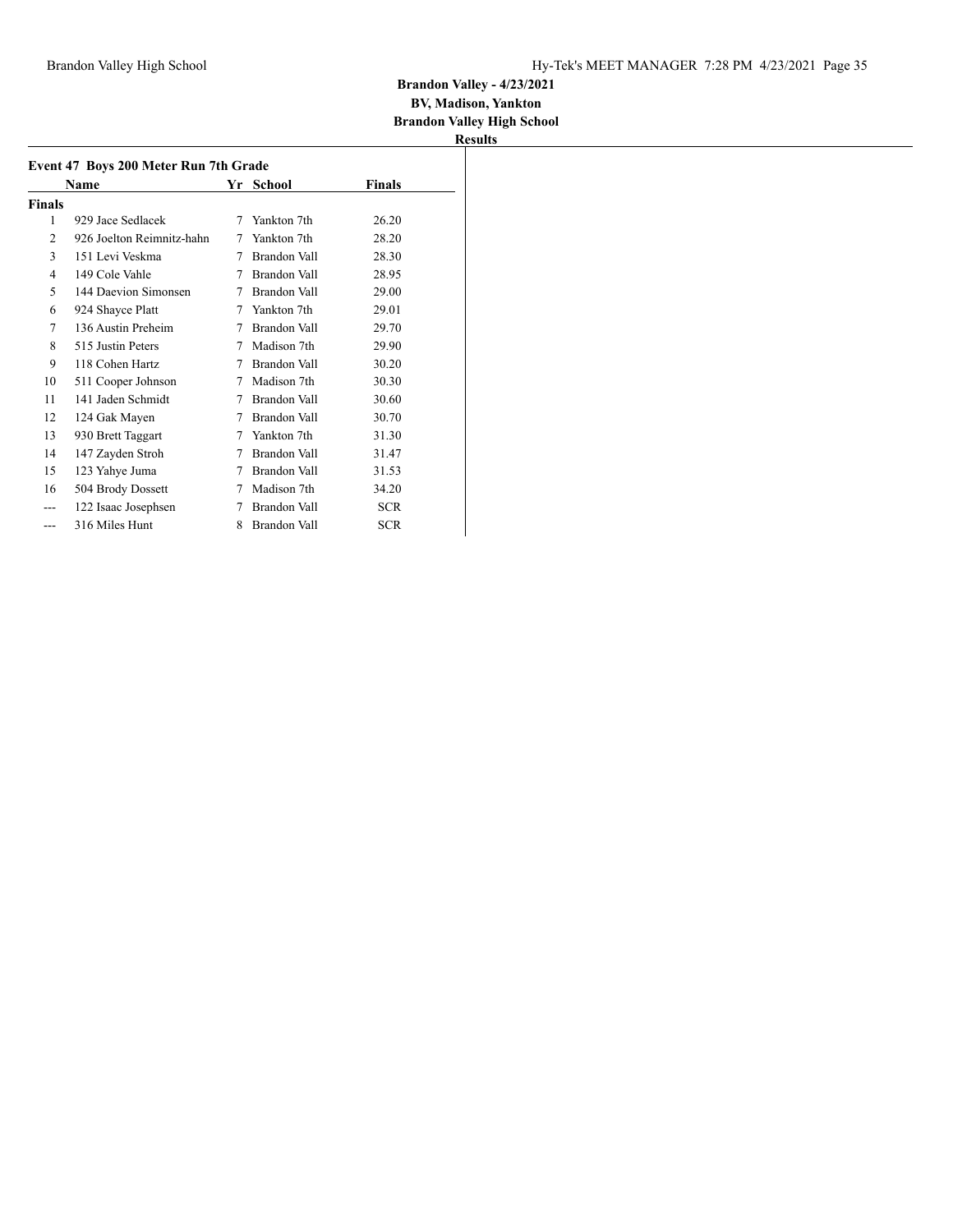| Results |  |
|---------|--|

| Name   |                       |   | Yr School    | <b>Finals</b> |
|--------|-----------------------|---|--------------|---------------|
| Finals |                       |   |              |               |
| 1      | 316 Miles Hunt        | 8 | Brandon Vall | 25.50         |
| 2      | 1124 Joshua Swenson   | 8 | Yankton 8th  | 25.69         |
| 3      | 1119 Evan Serck       | 8 | Yankton 8th  | 25.70         |
| 4      | 346 Matthew Wilkinson | 8 | Brandon Vall | 26.40         |
| 5      | 702 Ben Brooks        | 8 | Madison 8th  | 26.50         |
| 6      | 329 Daniel Moose      | 8 | Brandon Vall | 26.80         |
| 7      | 720 Logan Wardner     | 8 | Madison 8th  | 27.80         |
| 8      | 714 Izaiah Lucas      | 8 | Madison 8th  | 28.59         |
| 9      | 335 Kaedan Siemonsma  | 8 | Brandon Vall | 28.63         |
| 10     | 1118 Sean Scott       | 8 | Yankton 8th  | 28.80         |
| 11     | 337 Carter Smook      | 8 | Brandon Vall | 30.30         |
| 12     | 343 Elliot Visscher   | 8 | Brandon Vall | 31.50         |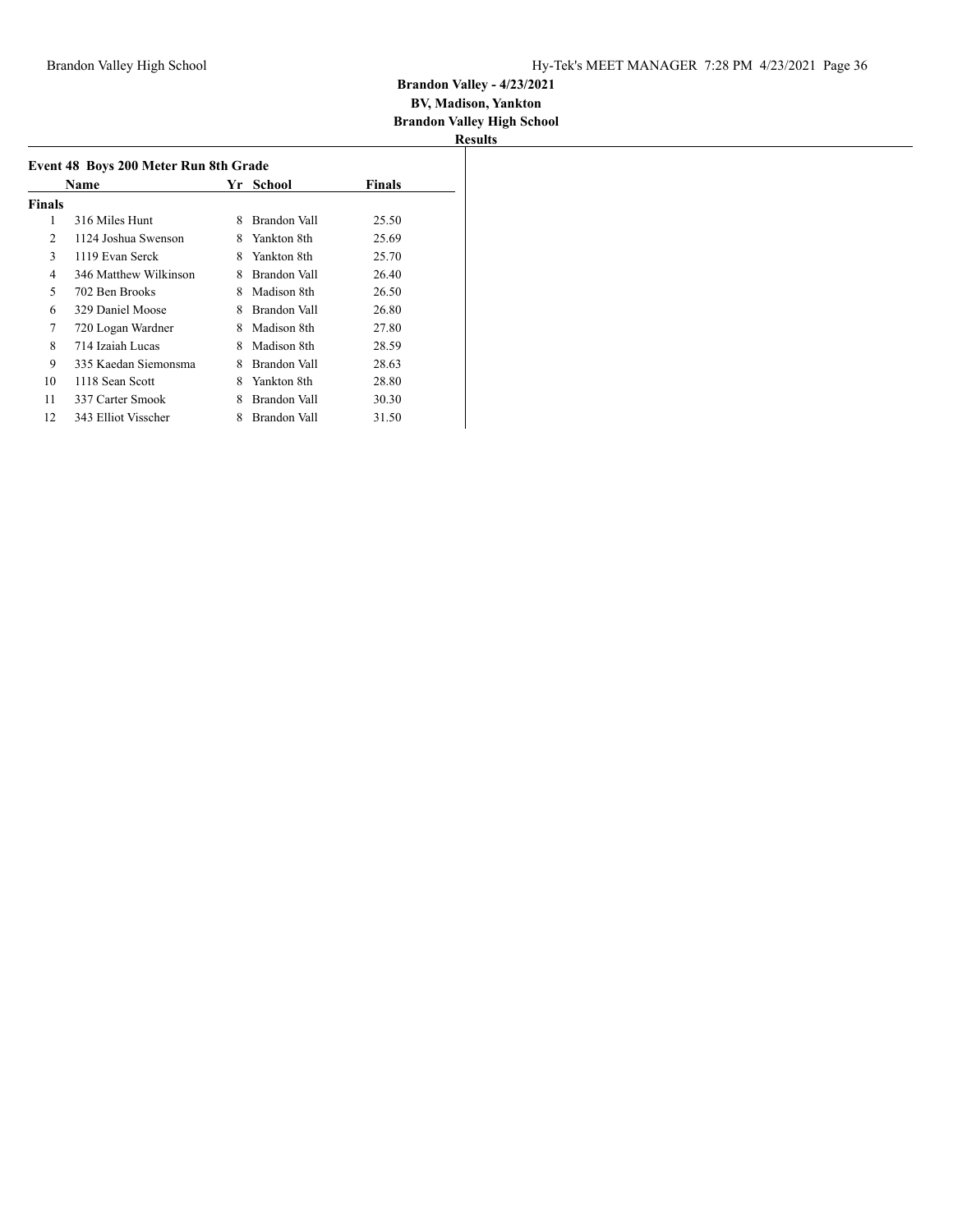|               | Event 49 Girls 4x400 Meter Relay 7th Grade |       |               |
|---------------|--------------------------------------------|-------|---------------|
|               | Team                                       | Relay | <b>Finals</b> |
| <b>Finals</b> |                                            |       |               |
|               | Brandon Vall                               | А     | 4:46.50       |
|               | Yankton 7th Grade                          | А     | 5:01.40       |
|               | Madison 7th Grade                          | А     | 5:51.30       |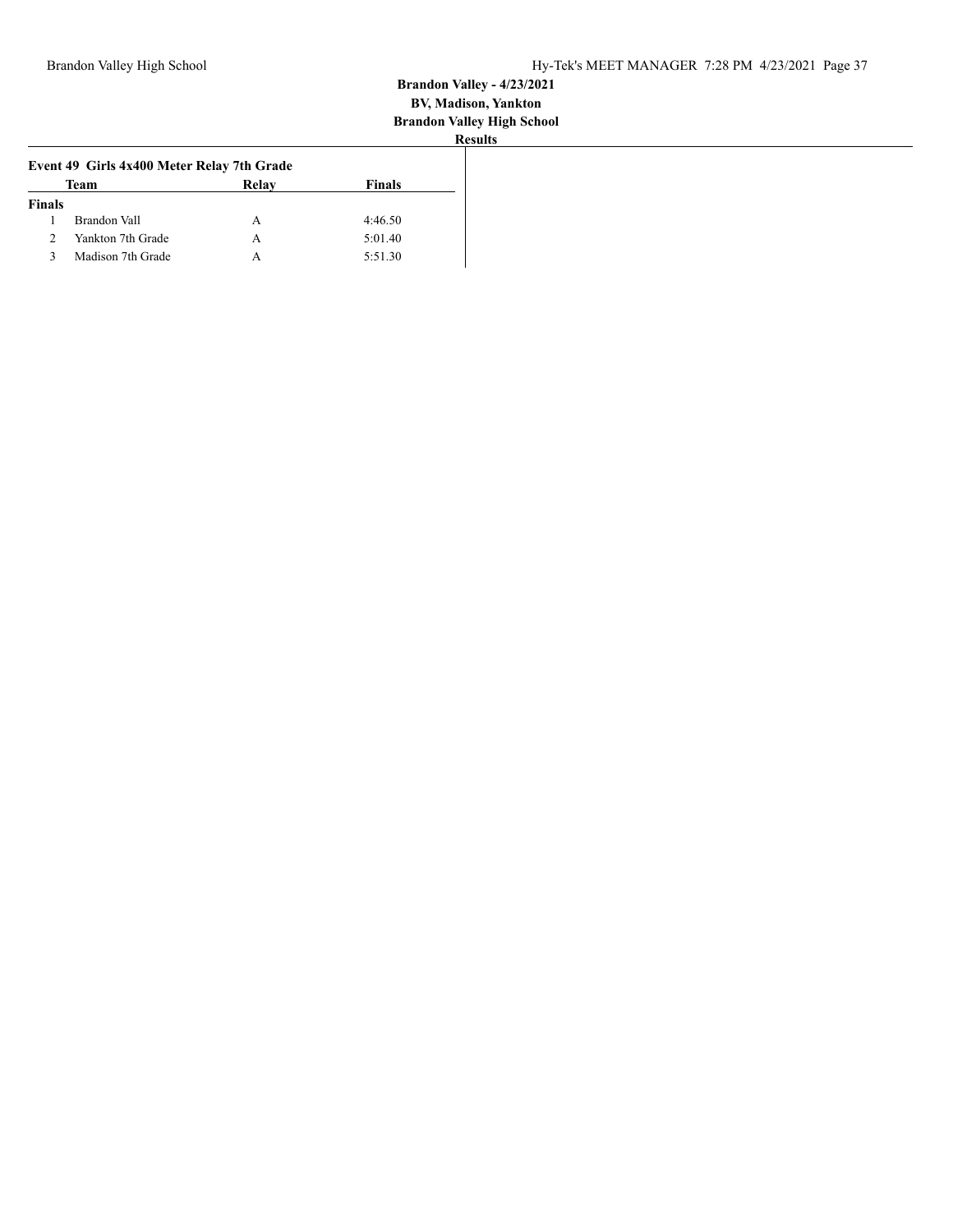|               | Event 50 Girls 4x400 Meter Relay 8th Grade |       |               |
|---------------|--------------------------------------------|-------|---------------|
|               | <b>Team</b>                                | Relay | <b>Finals</b> |
| <b>Finals</b> |                                            |       |               |
|               | Yankton 8th Grade                          |       | 4:59.60       |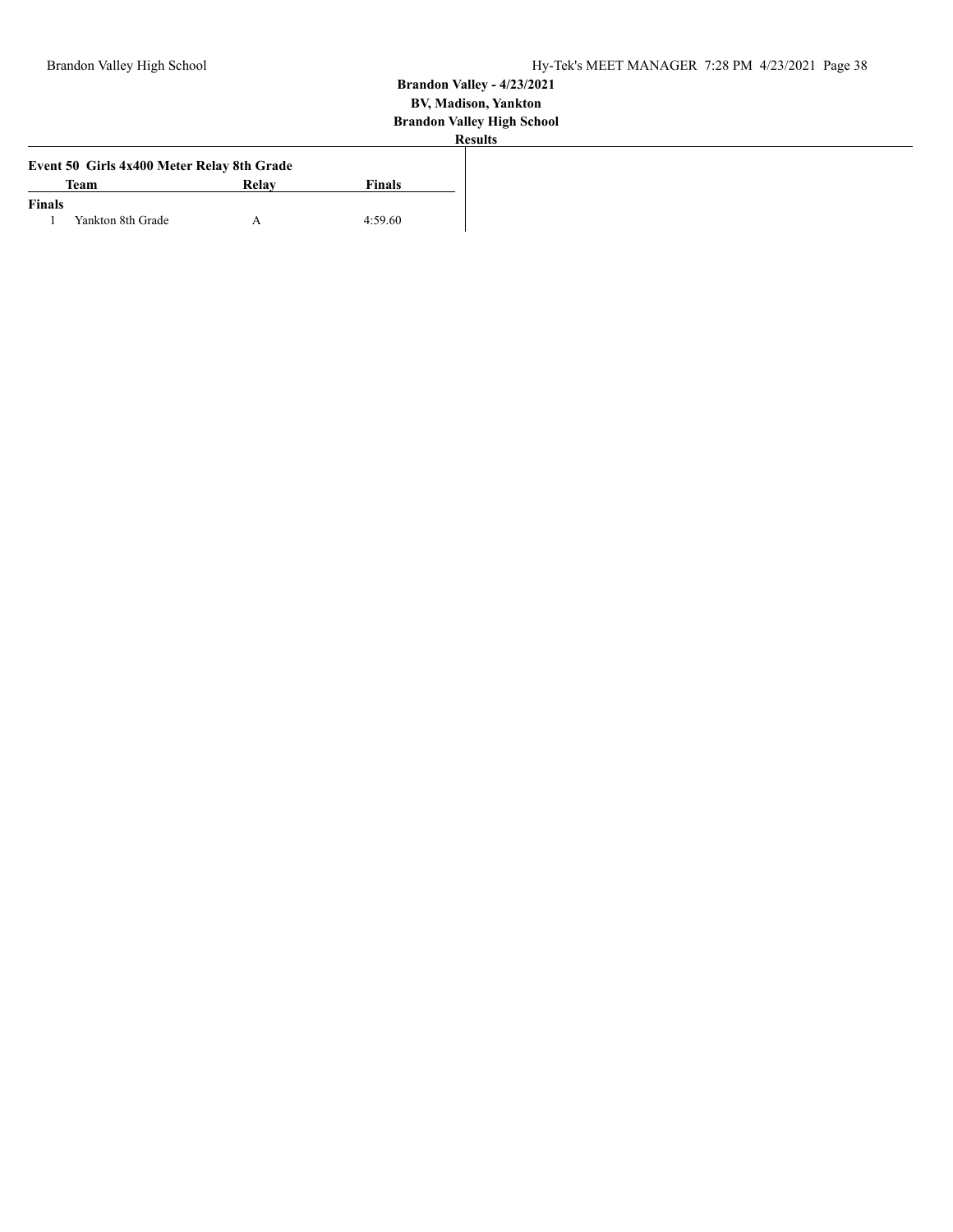|               | Event 51 Boys 4x400 Meter Relay 7th Grade |       |               |
|---------------|-------------------------------------------|-------|---------------|
|               | <b>Team</b>                               | Relay | <b>Finals</b> |
| <b>Finals</b> |                                           |       |               |
|               | Yankton 7th Grade                         |       | 4:47.40       |
|               | Madison 7th Grade                         | А     | 4:55.80       |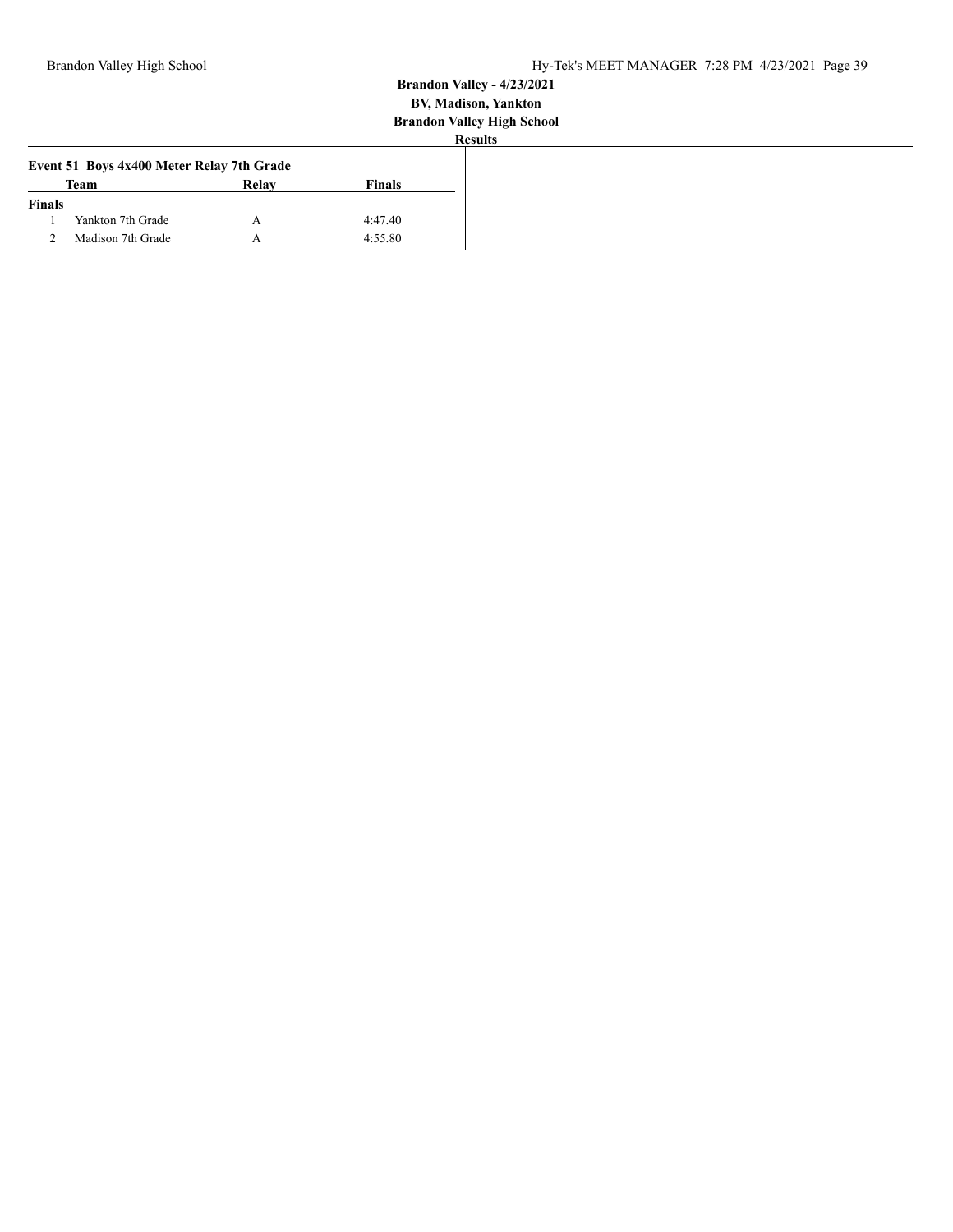|               | Event 52 Boys 4x400 Meter Relay 8th Grade |       |               |
|---------------|-------------------------------------------|-------|---------------|
|               | Team                                      | Relay | <b>Finals</b> |
| <b>Finals</b> |                                           |       |               |
|               | Yankton 8th Grade                         |       | 4:25.90       |
|               | Madison 8th Grade                         |       | 4:55.70       |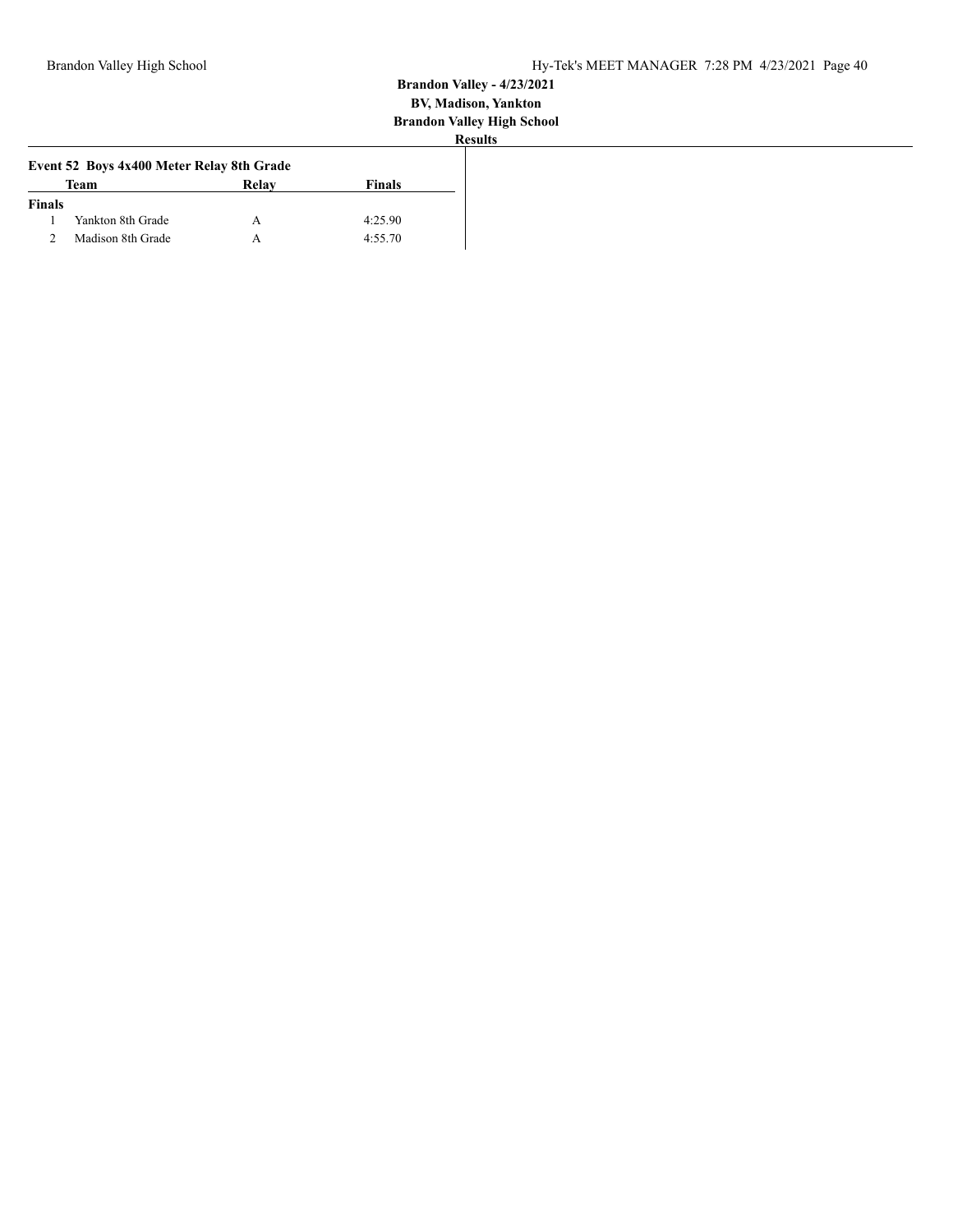**BV, Madison, Yankton Brandon Valley High School**

|                | <b>Name</b>            |             | Yr School           | <b>Finals</b> |
|----------------|------------------------|-------------|---------------------|---------------|
| <b>Finals</b>  |                        |             |                     |               |
| 1              | 247 Jayaunna Stroh     | 7           | <b>Brandon Vall</b> | 13-09.25      |
| 2              | 248 Kinsley Terveer    | 7           | Brandon Vall        | 13-02.25      |
| 3              | 242 Karlee Small       | 7           | Brandon Vall        | 12-06.25      |
| $\overline{4}$ | 608 Amilia Gonzales    | 7           | Madison 7th         | 11-06.25      |
| 5              | 611 Aliya Jones        | 7           | Madison 7th         | 11-04.00      |
| 6              | 1009 Ava Haar          | 7           | Yankton 7th         | 11-01.25      |
| 7              | 613 Brookelynn Mallett | 7           | Madison 7th         | 11-00.00      |
| 8              | 1012 Ava Horn          | 7           | Yankton 7th         | 10-09.00      |
| 9              | 215 Becca Harris       | 7           | Brandon Vall        | 10-08.50      |
| 10             | 620 Avery Schamber     | 7           | Madison 7th         | $10-05.50$    |
| 11             | 617 Channing Olverson  | 7           | Madison 7th         | 10-05.00      |
| 12             | 604 Evie Boecker       | 7           | Madison 7th         | 10-01.75      |
| 13             | 233 Bella Reif         | 7           | <b>Brandon Vall</b> | 10-00.25      |
| 14             | 1017 Kaylor Luellman   | 7           | Yankton 7th         | 9-11.00       |
| 15             | 208 Kadance Coughlin   | 7           | Brandon Vall        | $9 - 10.75$   |
| 16             | 1007 Eliza Gurney      | $7^{\circ}$ | Yankton 7th         | 9-08.50       |
| 17             | 1020 Addi Muth         | 7           | Yankton 7th         | 9-01.50       |
| 18             | 612 Aedan Klawonn      | 7           | Madison 7th         | 8-04.50       |
| 19             | 1021 Brenna Odens      | 7           | Yankton 7th         | 8-04.25       |
| 20             | 1022 Gabby Payer       | 7           | Yankton 7th         | 8-01.25       |
| 21             | 1013 Jenna Horning     | 7           | Yankton 7th         | $7-03.50$     |
| 22             | 1016 Ginger Lesher     | 7           | Yankton 7th         | $7 - 00.00$   |
| 23             | 610 Vivian Johnson     | 7           | Madison 7th         | $6 - 06.00$   |
| ---            | 216 Ava Kellenberger   | 7           | <b>Brandon Vall</b> | ND            |
|                | 621 Sammy Troxell      | 7           | Madison 7th         | ND            |
| ---            | 221 Emma Langerock     | 7           | <b>Brandon Vall</b> | ND            |
| ---            | 230 Alivia Putnam      | 7           | Brandon Vall        | ND            |
| ---            | 616 Devrah Mever       | 7           | Madison 7th         | ND            |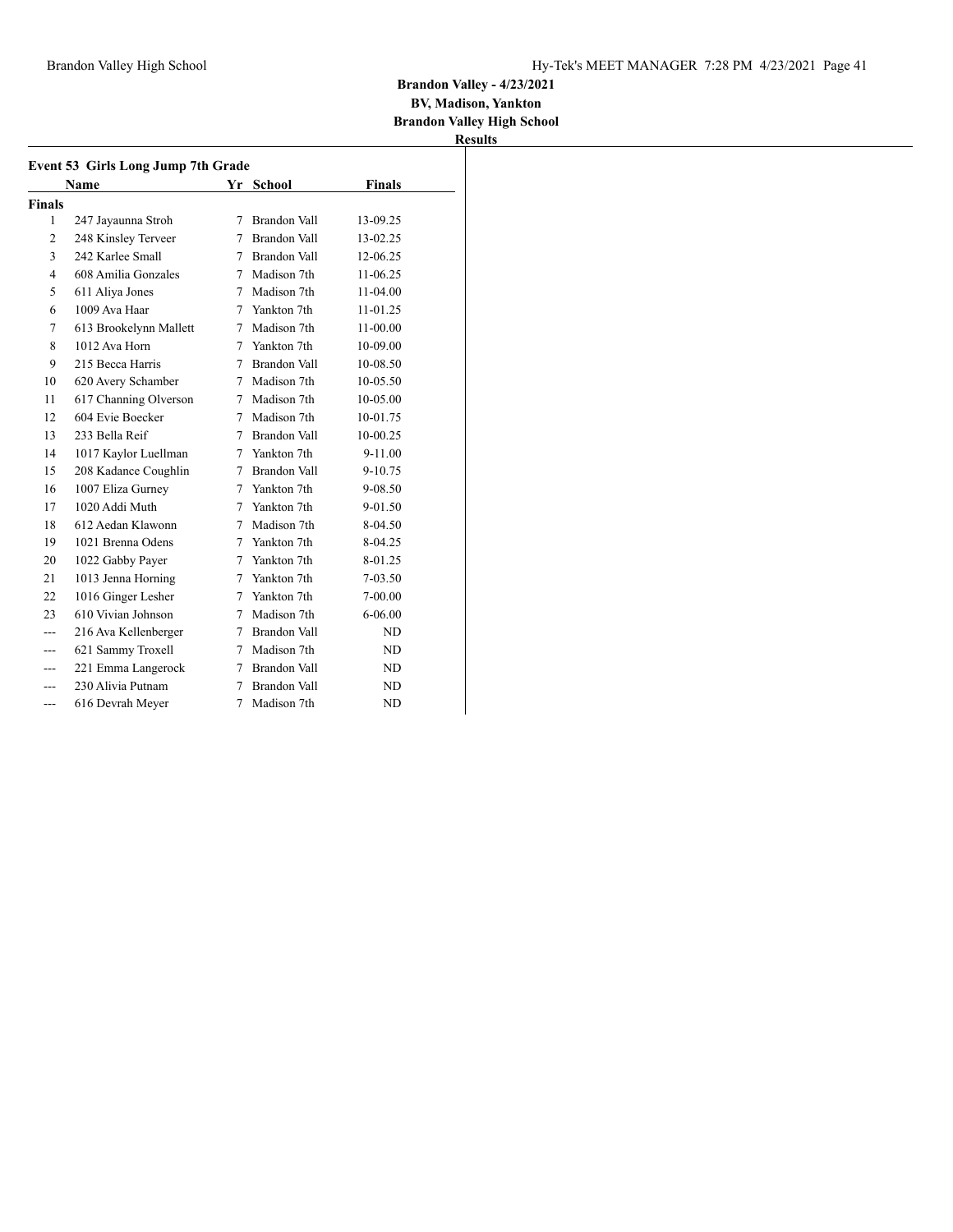# **BV, Madison, Yankton**

**Brandon Valley High School Results**

|                | <b>Event 54 Girls Long Jump 8th Grade</b> |    |                     |           |
|----------------|-------------------------------------------|----|---------------------|-----------|
|                | <b>Name</b>                               |    | Yr School           | Finals    |
| Finals         |                                           |    |                     |           |
| 1              | 434 Olivia Wallace                        | 8  | Brandon Vall        | 13-04.25  |
| $\overline{2}$ | 1214 Haley Luke                           | 8  | Yankton 8th         | 13-00.00  |
| 3              | 812 Macy Patch                            | 8  | Madison 8th         | 12-10.50  |
| $\overline{4}$ | 424 Madison Pederson                      |    | 8 Brandon Vall      | 12-06.00  |
| 5              | 404 Chloe Bills                           |    | 8 Brandon Vall      | J12-06.00 |
| 6              | 422 Reagan Morrell                        |    | 8 Brandon Vall      | 12-01.25  |
| 7              | 808 Cambree Hunsley                       |    | 8 Madison 8th       | 11-08.50  |
| 8              | 810 Lindsey King                          |    | 8 Madison 8th       | 11-07.75  |
| 9              | 436 Jayden West                           |    | 8 Brandon Vall      | 11-05.25  |
| 10             | 401 Ava Anders                            |    | 8 Brandon Vall      | 11-05.00  |
| 11             | 1220 Andrea Sotelo                        | 8  | Yankton 8th         | 10-07.75  |
| 12             | 1217 Rylee Rutjes                         |    | 8 Yankton 8th       | 10-07.50  |
| 13             | 417 Evie Hoff                             |    | 8 Brandon Vall      | 10-05.75  |
| 14             | 418 Ava Huber                             |    | 8 Brandon Vall      | 9-11.75   |
| 15             | 1218 Adilyn Schelhaas                     |    | 8 Yankton 8th       | 9-11.50   |
| 16             | 806 Lucy Gors                             | 8. | Madison 8th         | 9-09.25   |
| 17             | 1215 Trista Miller                        |    | 8 Yankton 8th       | 9-07.00   |
| 18             | 1202 Jozie Anderson                       | 8  | Yankton 8th         | 8-10.00   |
| 19             | 1208 Libby Glover                         | 8  | Yankton 8th         | 8-08.50   |
| 20             | 1223 Emma Warnock                         | 8  | Yankton 8th         | 8-08.00   |
| 21             | 1216 Kenzie Phipps                        | 8  | Yankton 8th         | 8-06.00   |
| ---            | 403 Makenna Beck                          | 8  | <b>Brandon Vall</b> | <b>ND</b> |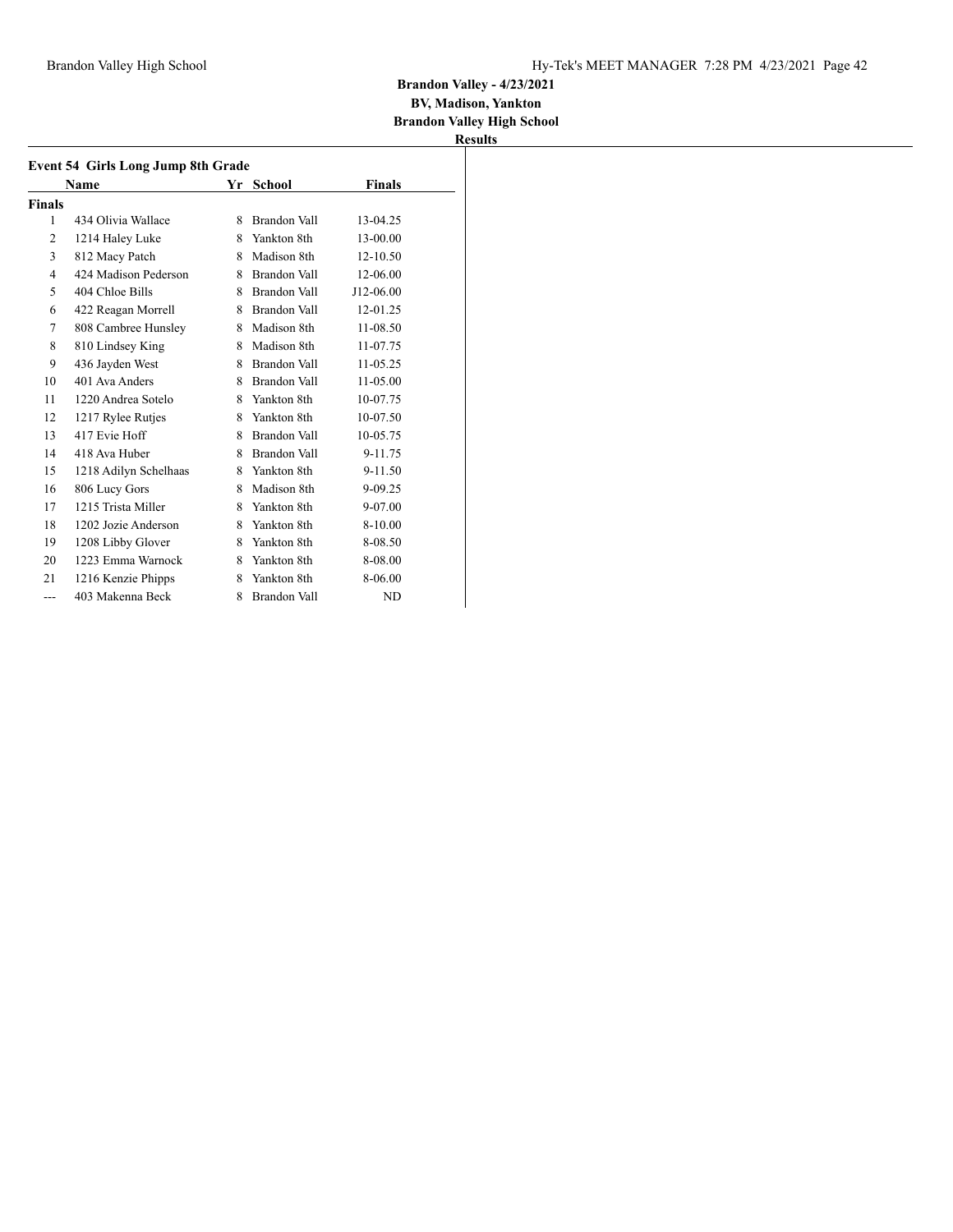#### **BV, Madison, Yankton Brandon Valley High School**

|        | Name                  |   | Yr School    | Finals       |
|--------|-----------------------|---|--------------|--------------|
| Finals |                       |   |              |              |
| 1      | 922 Christian Pacheco | 7 | Yankton 7th  | $14 - 10.00$ |
| 2      | 929 Jace Sedlacek     | 7 | Yankton 7th  | 14-07.00     |
| 3      | 924 Shayce Platt      | 7 | Yankton 7th  | 14-01.00     |
| 4      | 902 Carter Boomsma    | 7 | Yankton 7th  | 13-10.00     |
| 5      | 136 Austin Preheim    | 7 | Brandon Vall | 13-05.00     |
| 6      | 117 Quinton Hall      | 7 | Brandon Vall | 13-01.00     |
| 7      | 915 Gavin Johnson     | 7 | Yankton 7th  | 12-08.00     |
| 8      | 506 Cohen Hahn        | 7 | Madison 7th  | 11-09.00     |
| 9      | 514 Nick Martian      | 7 | Madison 7th  | 11-06.00     |
| 10     | 104 Will Bunker       | 7 | Brandon Vall | 11-03.50     |
| 11     | 903 Everett Dixon     | 7 | Yankton 7th  | 11-02.00     |
| 12     | 919 Aidan Mulder      | 7 | Yankton 7th  | 11-01.00     |
| 13     | 932 Anders Van Olson  | 7 | Yankton 7th  | 10-11.00     |
| 14     | 525 Alex Zwak         | 7 | Madison 7th  | 10-07.00     |
| 15     | 912 Cale Haselhorst   | 7 | Yankton 7th  | 10-02.00     |
| 16     | 511 Cooper Johnson    | 7 | Madison 7th  | 9-09.00      |
| 17     | 105 Yoseph Bushen     | 7 | Brandon Vall | 9-08.00      |
| ---    | 504 Brody Dossett     | 7 | Madison 7th  | ND           |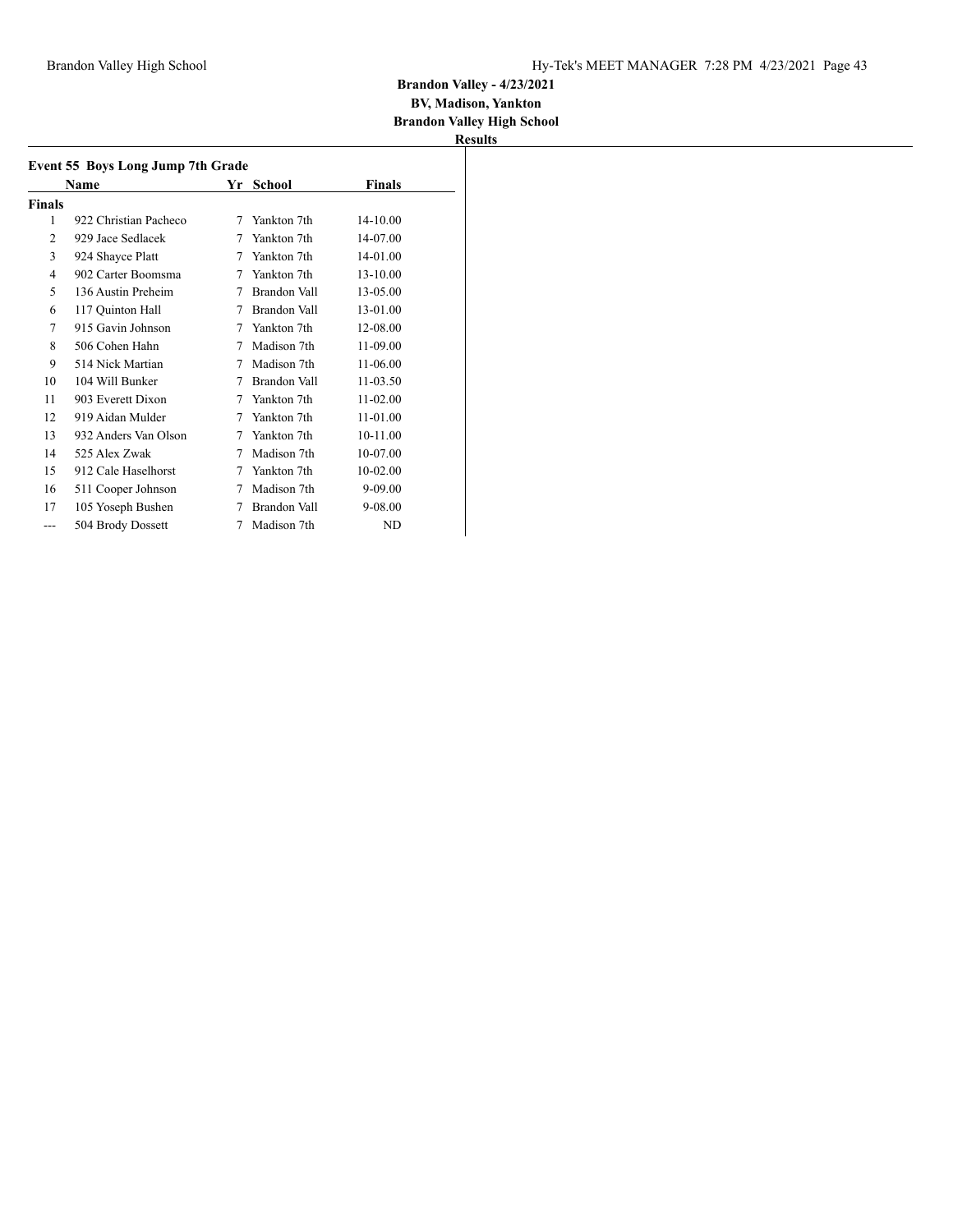**BV, Madison, Yankton**

**Brandon Valley High School Results**

| Event 56 Boys Long Jump 8th Grade |                      |    |                |          |  |
|-----------------------------------|----------------------|----|----------------|----------|--|
|                                   | Name                 |    | Yr School      | Finals   |  |
| Finals                            |                      |    |                |          |  |
| 1                                 | 714 Izaiah Lucas     | 8  | Madison 8th    | 16-02.50 |  |
| 2                                 | 339 Joey Tille       | 8  | Brandon Vall   | 16-02.00 |  |
| 3                                 | 1124 Joshua Swenson  |    | 8 Yankton 8th  | 15-09.00 |  |
| 4                                 | 1115 Lance Payer     | 8. | Yankton 8th    | 15-07.50 |  |
| 5                                 | 318 Drake Jellema    |    | 8 Brandon Vall | 15-06.75 |  |
| 6                                 | 343 Elliot Visscher  |    | 8 Brandon Vall | 15-06.25 |  |
| 7                                 | 329 Daniel Moose     |    | 8 Brandon Vall | 15-05.75 |  |
| 8                                 | 308 Ryland Carroll   |    | 8 Brandon Vall | 15-04.00 |  |
| 9                                 | 307 Trevin Bussa     |    | 8 Brandon Vall | 15-02.50 |  |
| 10                                | 1120 Matthew Sheldon |    | 8 Yankton 8th  | 15-00.00 |  |
| 11                                | 326 Hayden McGuire   |    | 8 Brandon Vall | 14-08.00 |  |
| 12                                | 315 Evan Gray        |    | 8 Brandon Vall | 14-05.00 |  |
| 13                                | 1127 Reagan Wenisch  | 8  | Yankton 8th    | 13-11.00 |  |
| 14                                | 720 Logan Wardner    | 8. | Madison 8th    | 13-08.50 |  |
| 15                                | 1108 Kaden Hughes    |    | 8 Yankton 8th  | 13-07.00 |  |
| 16                                | 706 Quinn Flemming   | 8. | Madison 8th    | 13-06.00 |  |
| 17                                | 1102 Westin Bauer    |    | 8 Yankton 8th  | 13-04.00 |  |
| 18                                | 721 Carson Wolf      | 8  | Madison 8th    | 13-01.00 |  |
| 19                                | 719 Gerrit Van Liere | 8  | Madison 8th    | 13-00.25 |  |
| 20                                | 1125 Bode Thurman    |    | 8 Yankton 8th  | 12-09.25 |  |
| 21                                | 712 Kade Klein       | 8  | Madison 8th    | 12-08.75 |  |
| 22                                | 709 Jase Hall        | 8  | Madison 8th    | 12-08.50 |  |
| $---$                             | 1130 Cohen Zahrbock  | 8  | Yankton 8th    | ND       |  |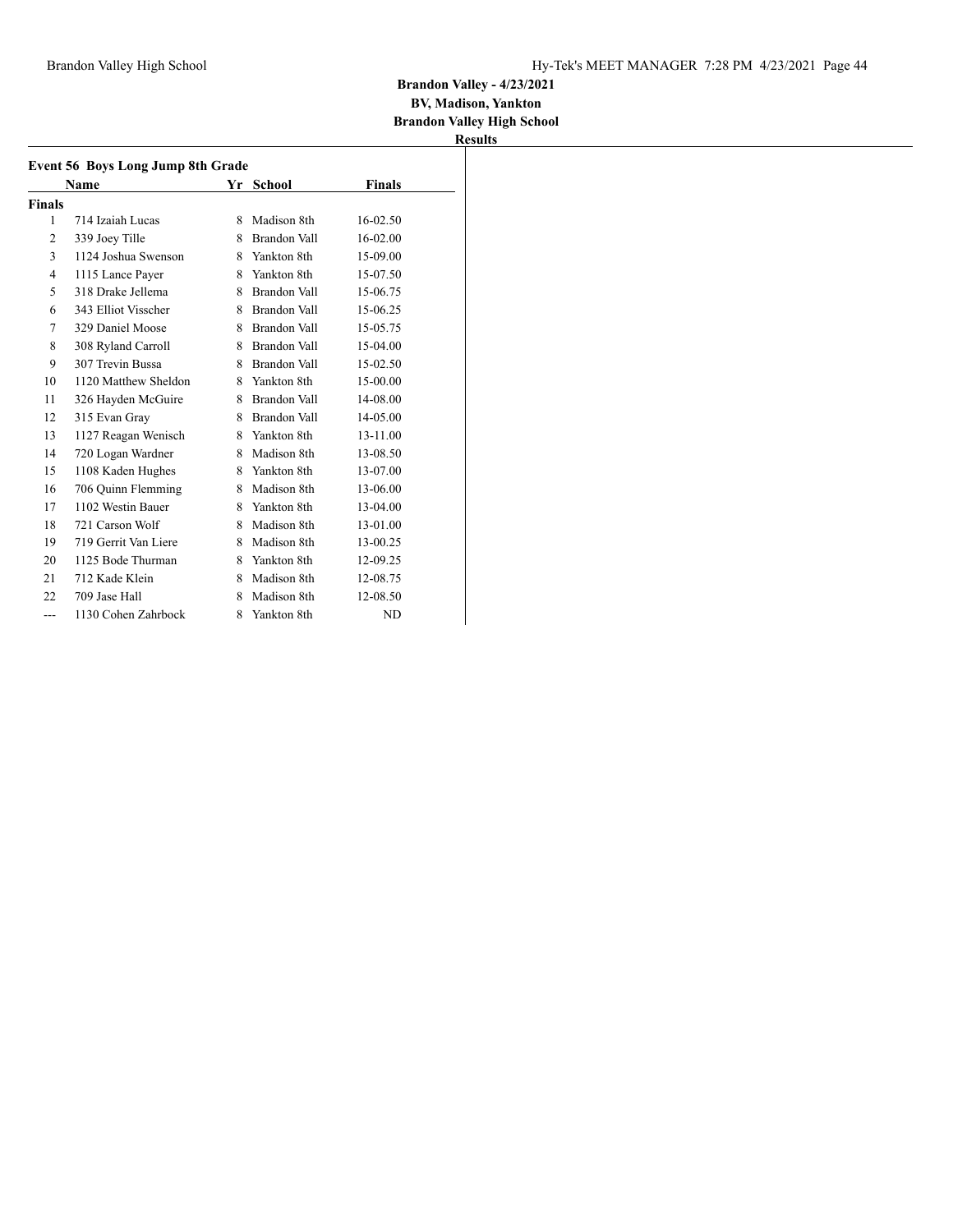#### **BV, Madison, Yankton Brandon Valley High School**

| Event 57 Girls High Jump 7th Grade |                      |   |              |             |  |
|------------------------------------|----------------------|---|--------------|-------------|--|
|                                    | Name                 |   | Yr School    | Finals      |  |
| Finals                             |                      |   |              |             |  |
| 1                                  | 240 Riya Sheley      | 7 | Brandon Vall | $4 - 10.00$ |  |
| 2                                  | 247 Jayaunna Stroh   | 7 | Brandon Vall | $4 - 06.00$ |  |
| 3                                  | 201 Peyton Amdahl    | 7 | Brandon Vall | $4 - 02.00$ |  |
| 4                                  | 236 Gracie Salter    | 7 | Brandon Vall | $4 - 00.00$ |  |
| 5                                  | 1012 Ava Horn        | 7 | Yankton 7th  | $3 - 10.00$ |  |
| 6                                  | 230 Alivia Putnam    | 7 | Brandon Vall | $3 - 08.00$ |  |
| 6                                  | 232 Briana Reese     | 7 | Brandon Vall | 3-08.00     |  |
| 8                                  | 607 Miranda Gonyo    | 7 | Madison 7th  | J3-08.00    |  |
| ---                                | 602 Audrey Allen     | 7 | Madison 7th  | NΗ          |  |
|                                    | 1020 Addi Muth       | 7 | Yankton 7th  | NΗ          |  |
|                                    | 1014 Sydney Kapla    | 7 | Yankton 7th  | NH          |  |
|                                    | 605 Selma Brown      | 7 | Madison 7th  | NΗ          |  |
|                                    | 251 Alexis Vanderham | 7 | Brandon Vall | NΗ          |  |
|                                    | 1010 Kiah Hayes      | 7 | Yankton 7th  | NΗ          |  |
|                                    | 227 Adah Peters      | 7 | Brandon Vall | NH          |  |
|                                    | 1024 Kyra Tjeerdsma  | 7 | Yankton 7th  | NΗ          |  |
|                                    | 222 Maya Matthies    | 7 | Brandon Vall | NH          |  |
| ---                                | 1022 Gabby Payer     | 7 | Yankton 7th  | NΗ          |  |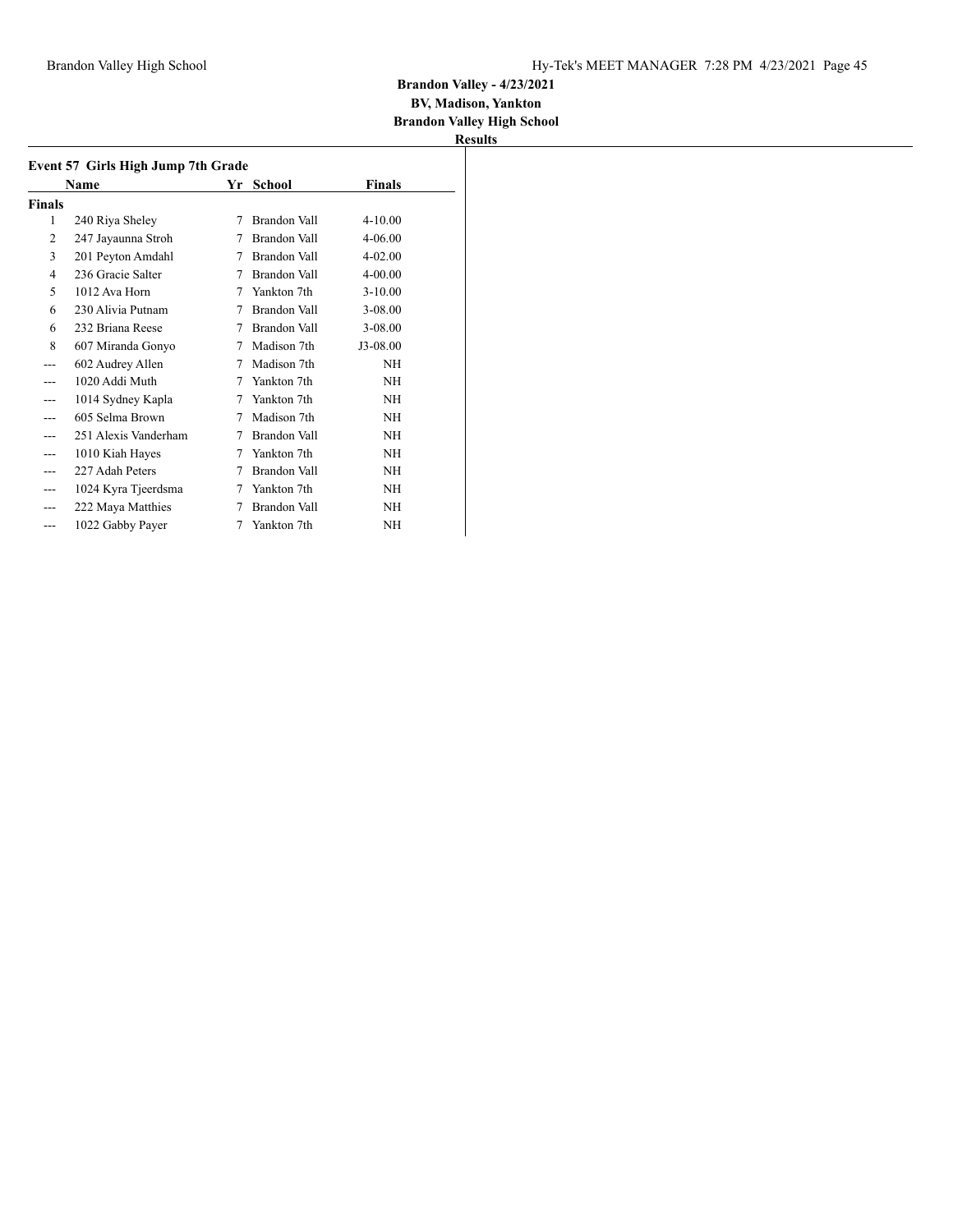| Event 58 Girls High Jump 8th Grade |                      |    |              |               |  |  |  |  |
|------------------------------------|----------------------|----|--------------|---------------|--|--|--|--|
|                                    | Name                 | Yr | School       | <b>Finals</b> |  |  |  |  |
| <b>Finals</b>                      |                      |    |              |               |  |  |  |  |
| 1                                  | 1206 Chloe Foote     | 8  | Yankton 8th  | $4 - 04.00$   |  |  |  |  |
| 2                                  | 406 Brooke Burnette  | 8  | Brandon Vall | J4-04.00      |  |  |  |  |
| 3                                  | 404 Chloe Bills      | 8  | Brandon Vall | $4 - 00.00$   |  |  |  |  |
| 3                                  | 419 Addison Hunsaid  | 8  | Brandon Vall | $4 - 00.00$   |  |  |  |  |
| 5                                  | 403 Makenna Beck     | 8  | Brandon Vall | $3 - 10.00$   |  |  |  |  |
| 6                                  | 1217 Rylee Rutjes    | 8  | Yankton 8th  | 3-08.00       |  |  |  |  |
| 6                                  | 1209 Addison Gordon  | 8  | Yankton 8th  | $3 - 08.00$   |  |  |  |  |
| ---                                | 810 Lindsey King     | 8  | Madison 8th  | NH            |  |  |  |  |
|                                    | 428 Emeline Risty    | 8  | Brandon Vall | NH            |  |  |  |  |
|                                    | 1211 Eleanor Johnson | 8  | Yankton 8th  | <b>NH</b>     |  |  |  |  |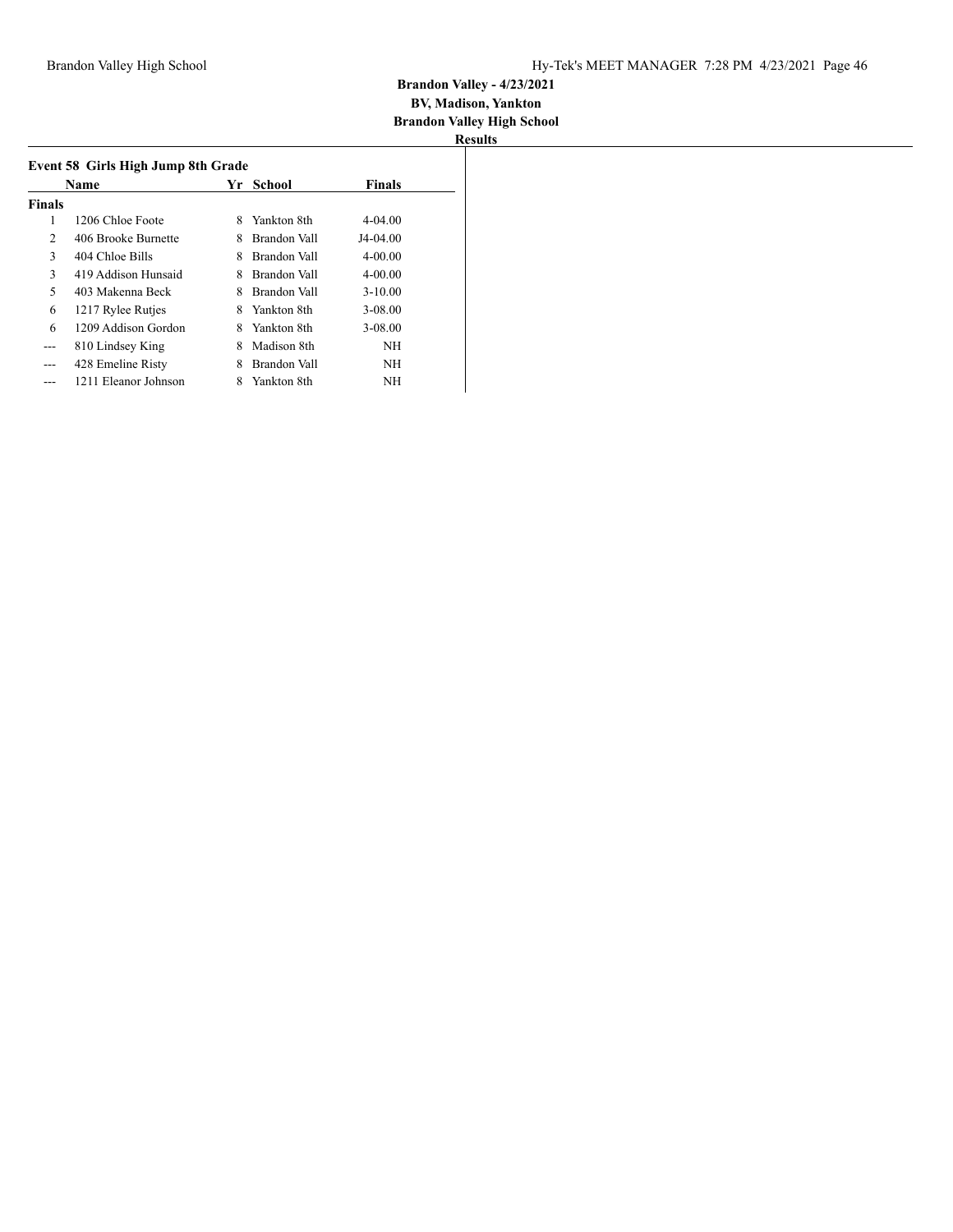|                | Name                      |   | Yr School    | Finals      |
|----------------|---------------------------|---|--------------|-------------|
| <b>Finals</b>  |                           |   |              |             |
| 1              | 103 Dyeyoun Bonwell-Witte | 7 | Brandon Vall | 5-04.00     |
| 2              | 512 Ryland Johnson        |   | Madison 7th  | $4 - 06.00$ |
| 3              | 111 Vandon Engeltjes      |   | Brandon Vall | $4 - 02.00$ |
| $\overline{4}$ | 910 Sam Gokie             |   | Yankton 7th  | $J4-02.00$  |
|                | 927 William Rounds        |   | Yankton 7th  | NΗ          |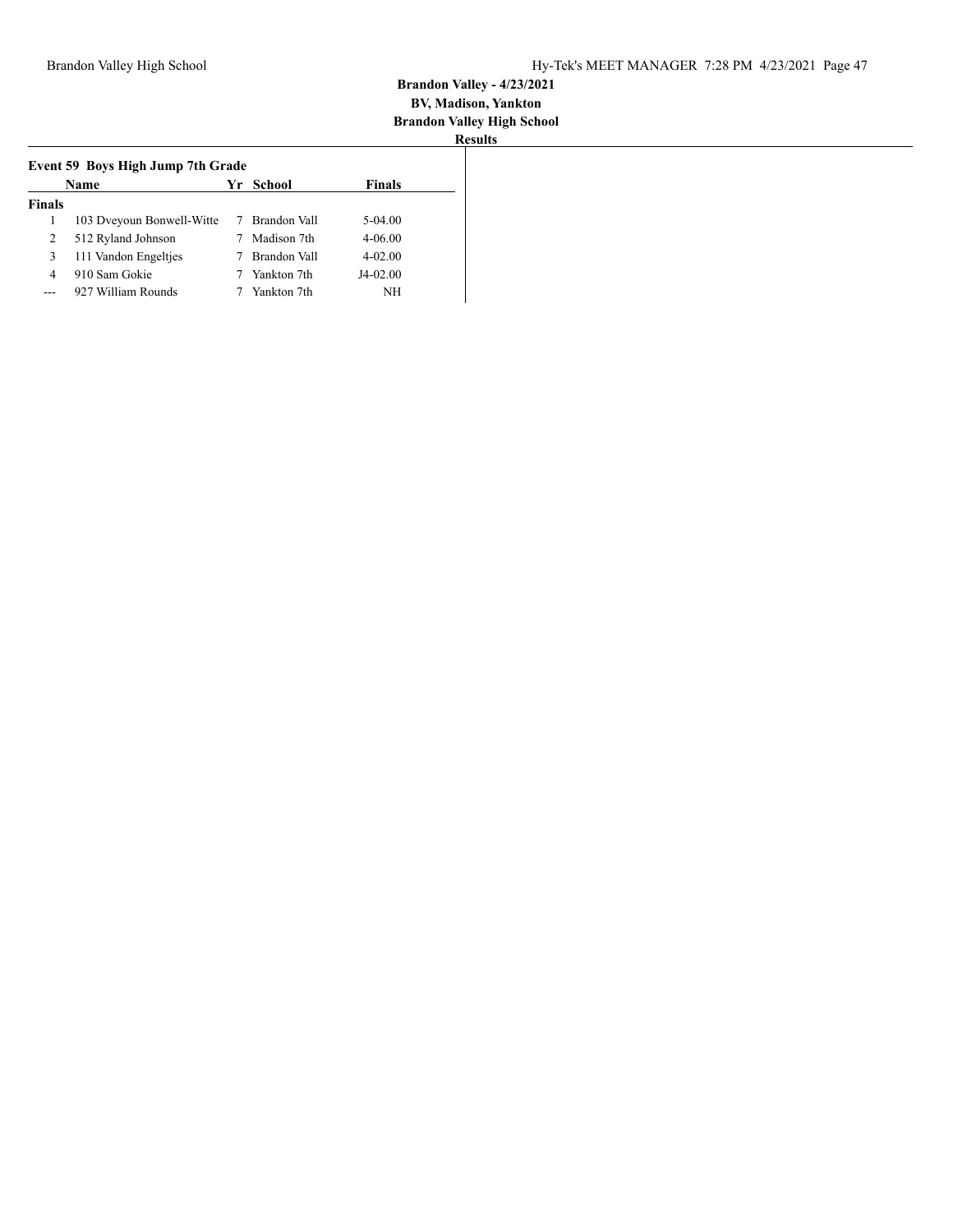#### **BV, Madison, Yankton Brandon Valley High School**

|                | Event 60 Boys High Jump 8th Grade |   |                     |             |
|----------------|-----------------------------------|---|---------------------|-------------|
|                | Name                              |   | Yr School           | Finals      |
| Finals         |                                   |   |                     |             |
| 1              | 702 Ben Brooks                    | 8 | Madison 8th         | $4 - 10.00$ |
| 2              | 318 Drake Jellema                 | 8 | Brandon Vall        | 4-08.00     |
| 2              | 329 Daniel Moose                  | 8 | <b>Brandon Vall</b> | 4-08.00     |
| $\overline{2}$ | 321 Jake Kopsas                   | 8 | Brandon Vall        | 4-08.00     |
| 2              | 308 Ryland Carroll                | 8 | Brandon Vall        | 4-08.00     |
| 2              | 1130 Cohen Zahrbock               | 8 | Yankton 8th         | $4 - 08.00$ |
| 7              | 314 Will Finn                     | 8 | Brandon Vall        | J4-08.00    |
| 8              | 1102 Westin Bauer                 | 8 | Yankton 8th         | J4-08.00    |
| 9              | 1125 Bode Thurman                 | 8 | Yankton 8th         | $4 - 02.00$ |
|                | 1118 Sean Scott                   | 8 | Yankton 8th         | NΗ          |
|                | 719 Gerrit Van Liere              | 8 | Madison 8th         | NΗ          |
|                | 1106 Mac Grotenhuis               | 8 | Yankton 8th         | NΗ          |
|                | 1109 Griffin Johnson              | 8 | Yankton 8th         | NΗ          |
|                | 701 Lincoln Anderson              | 8 | Madison 8th         | NΗ          |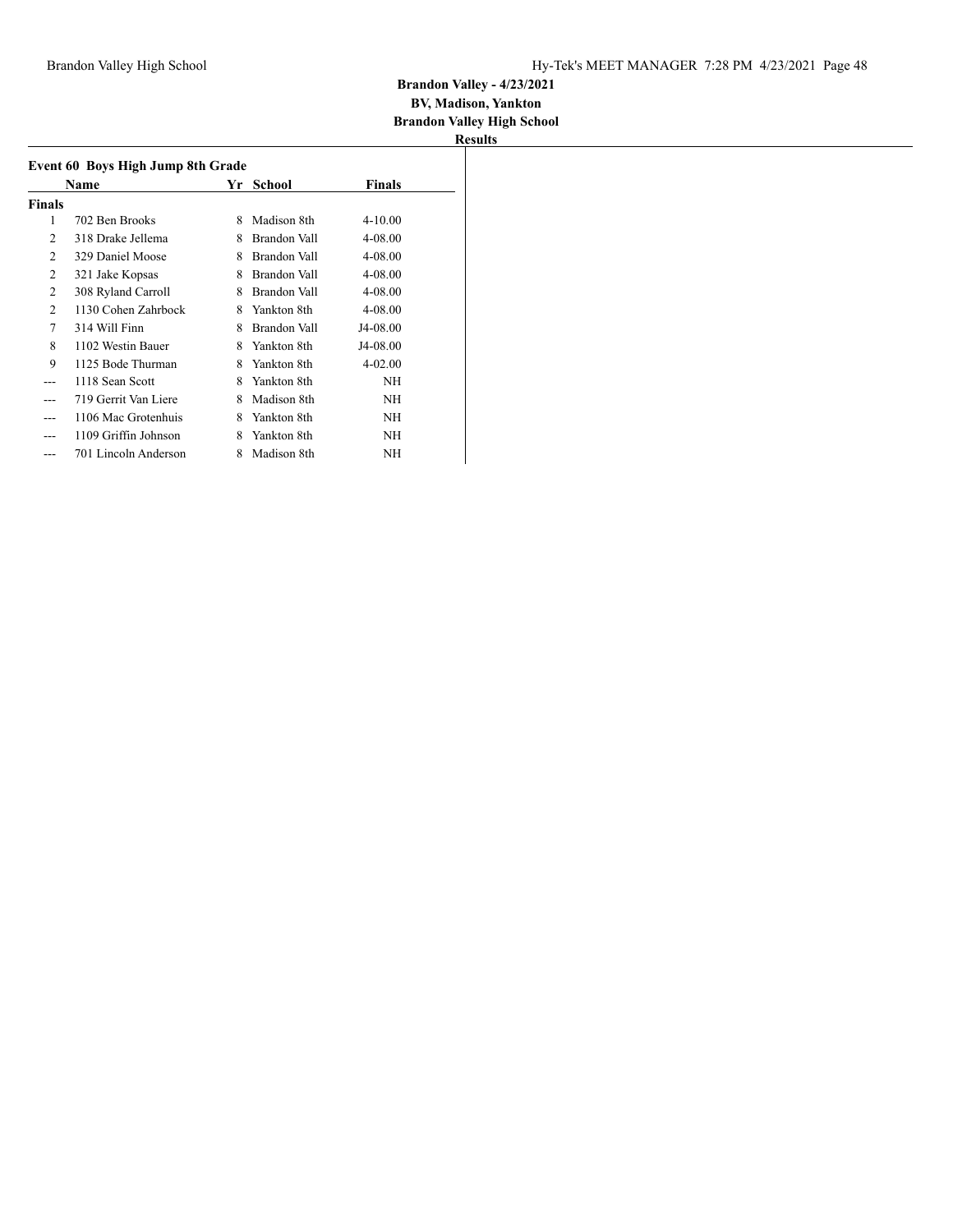|               | <b>Name</b>          |   | Yr School    | <b>Finals</b> |
|---------------|----------------------|---|--------------|---------------|
| <b>Finals</b> |                      |   |              |               |
| 1             | 615 Kristalyn Mette  | 7 | Madison 7th  | $63 - 00$     |
| 2             | 241 Jenessa Skyberg  |   | Brandon Vall | 59-03         |
| 3             | 601 Braelyn Abraham  | 7 | Madison 7th  | 56-09         |
| 4             | 609 Haley Hoff       |   | Madison 7th  | $50-10$       |
| 5             | 1001 Kennedy Anstine |   | Yankton 7th  | 48-00         |
| 6             | 602 Audrey Allen     |   | Madison 7th  | $43 - 08$     |
| 7             | 1021 Brenna Odens    |   | Yankton 7th  | $42 - 02$     |
| 8             | 239 Anna Schoewe     |   | Brandon Vall | 38-06         |
| 9             | 1025 Emily Tramp     |   | Yankton 7th  | 29-09         |
| 10            | 226 Emily Nelson     |   | Brandon Vall | 24-04         |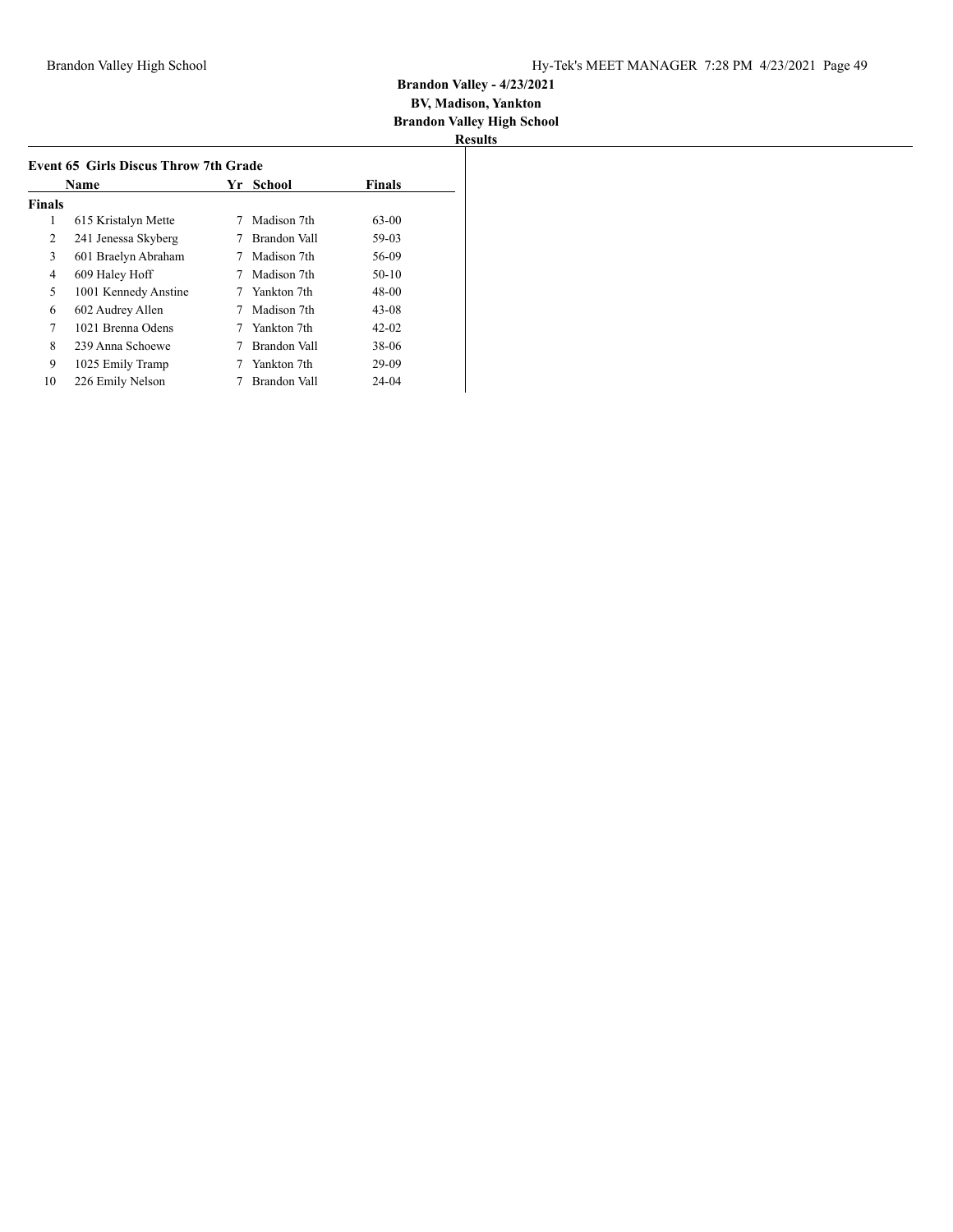# **Brandon Valley - 4/23/2021 BV, Madison, Yankton**

**Brandon Valley High School**

|        | Name                     |   | Yr School           | <b>Finals</b> |
|--------|--------------------------|---|---------------------|---------------|
| Finals |                          |   |                     |               |
| 1      | 429 Adeline Roths        | 8 | <b>Brandon Vall</b> | 78-03.25      |
| 2      | 407 Lily Christensen     | 8 | <b>Brandon Vall</b> | 75-01.50      |
| 3      | 402 Julia Ask            | 8 | <b>Brandon Vall</b> | 64-09.25      |
| 4      | 813 Katelyn Schouwenburg | 8 | Madison 8th         | 64-05.25      |
| 5      | 421 Cadence Montooth     | 8 | Brandon Vall        | 57-03         |
| 6      | 1219 Kiyah Sherman       | 8 | Yankton 8th         | $52 - 10$     |
| 7      | 1213 Evelyne Lima-Zapon  | 8 | Yankton 8th         | 52-07.75      |
| 8      | 1218 Adilyn Schelhaas    | 8 | Yankton 8th         | $46 - 10$     |
| 9      | 801 Ainsley Allen        | 8 | Madison 8th         | 44-06.50      |
| 10     | 804 Evelyn Davis         | 8 | Madison 8th         | $43 - 04$     |
| 11     | 802 Illyana Collins      | 8 | Madison 8th         | 41-06         |
| 12     | 807 Savanna Howe         | 8 | Madison 8th         | 39-06.50      |
| 13     | 806 Lucy Gors            | 8 | Madison 8th         | 38-06         |
| 14     | 1207 Kenzie Giziewski    | 8 | Yankton 8th         | 37-04         |
| 15     | 805 Delaney Feistner     | 8 | Madison 8th         | $35-04$       |
|        | 1215 Trista Miller       | 8 | Yankton 8th         | <b>SCR</b>    |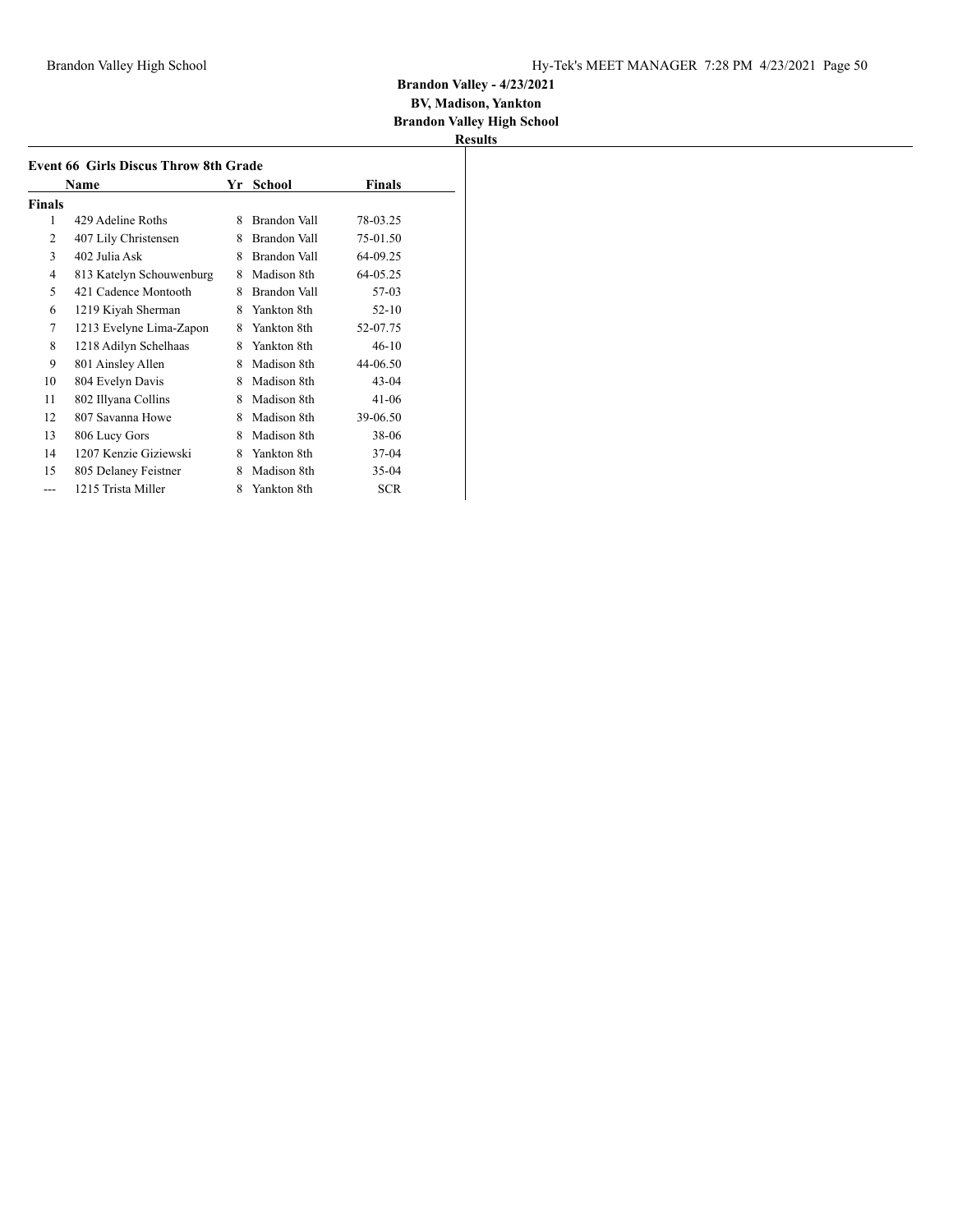**BV, Madison, Yankton**

**Brandon Valley High School Results**

|                | Name                 |   | Yr School           | Finals    |
|----------------|----------------------|---|---------------------|-----------|
| Finals         |                      |   |                     |           |
| 1              | 920 Jacko Noecker    | 7 | Yankton 7th         | 77-07     |
| 2              | 508 Caleb Hodges     | 7 | Madison 7th         | 76-09     |
| 3              | 145 Carter Stahl     | 7 | <b>Brandon Vall</b> | 73-04     |
| $\overline{4}$ | 114 Gable Frost      |   | 7 Brandon Vall      | 72-09     |
| 5              | 109 Parker Coughlin  | 7 | <b>Brandon Vall</b> | 71-00     |
| 6              | 135 Raimundo Pizarro |   | 7 Brandon Vall      | 70-04     |
| 7              | 140 Peyton Sanders   |   | 7 Brandon Vall      | 69-03     |
| 8              | 914 Dylan Howe       | 7 | Yankton 7th         | 68-01     |
| 9              | 106 Landen Cline     | 7 | Brandon Vall        | 67-09     |
| 10             | 514 Nick Martian     | 7 | Madison 7th         | 66-02     |
| 11             | 513 Wyatt Lade       | 7 | Madison 7th         | 65-09     |
| 12             | 125 Blake McClure    | 7 | Brandon Vall        | 65-01     |
| 13             | 129 Gage Morris      |   | 7 Brandon Vall      | $60 - 04$ |
| 14             | 522 Lucas Williams   | 7 | Madison 7th         | 56-01     |
| 15             | 107 Cole Clites      | 7 | <b>Brandon Vall</b> | 55-05     |
| 16             | 504 Brody Dossett    | 7 | Madison 7th         | 53-00     |
| 16             | 506 Cohen Hahn       | 7 | Madison 7th         | 53-00     |
| 18             | 917 Jose Martinez    | 7 | Yankton 7th         | 52-07     |
| 19             | 918 Riley Mortensen  | 7 | Yankton 7th         | 52-06     |
| 20             | 149 Cole Vahle       | 7 | Brandon Vall        | $52-00$   |
| 21             | 911 Noah Harrell     | 7 | Yankton 7th         | $47 - 00$ |
| 22             | 119 Sam Hofer        | 7 | Brandon Vall        | $46 - 07$ |
| 23             | 116 Isaiah Gunnink   | 7 | Brandon Vall        | $45-02$   |
| 24             | 139 Tyler Rusten     | 7 | <b>Brandon Vall</b> | $43 - 01$ |
| 25             | 908 Drace Gaskins    | 7 | Yankton 7th         | $42 - 06$ |
| 26             | 913 Braelyn Hoover   | 7 | Yankton 7th         | $41 - 06$ |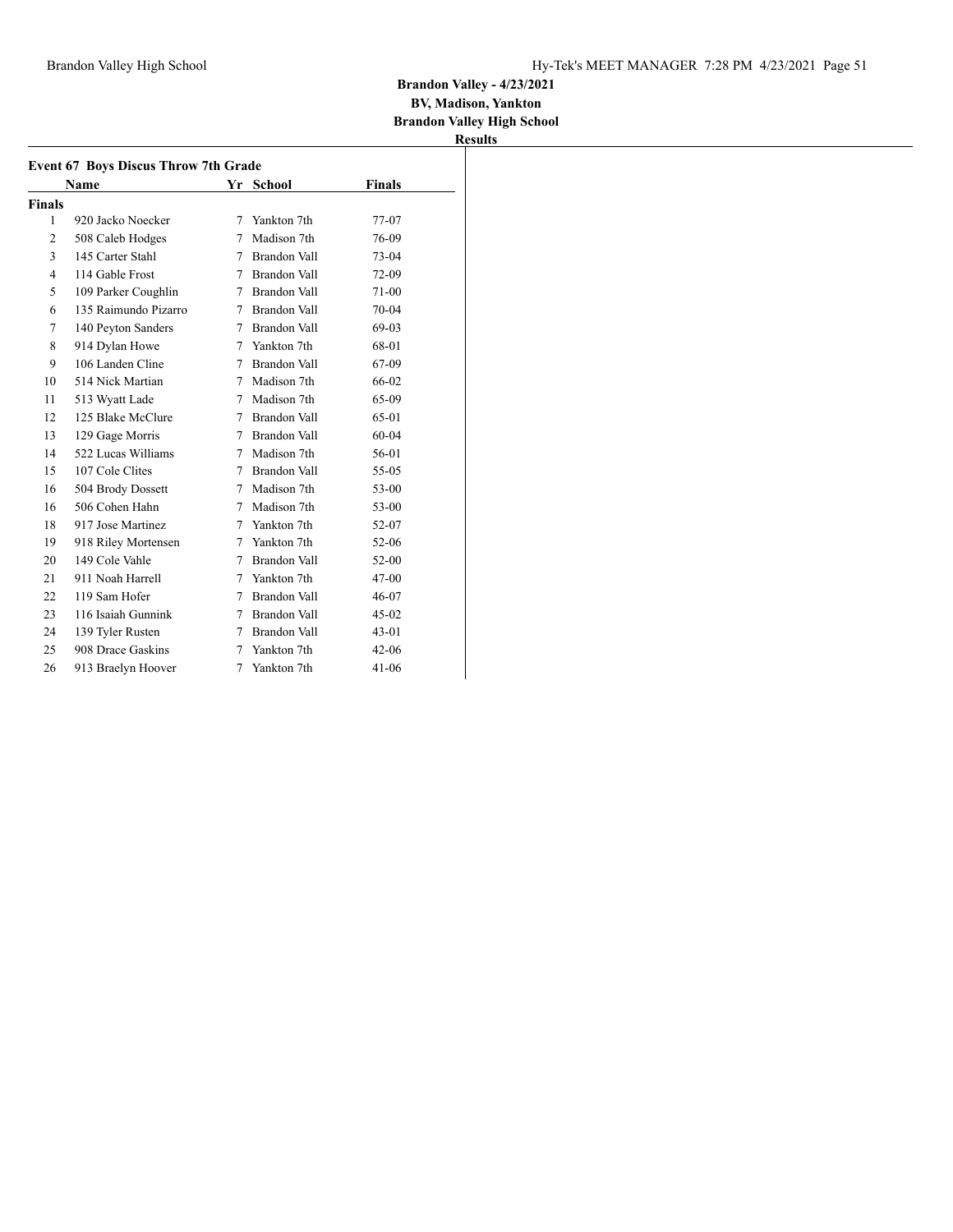**BV, Madison, Yankton Brandon Valley High School**

|        | <b>Event 68 Boys Discus Throw 8th Grade</b> |    |              |           |  |
|--------|---------------------------------------------|----|--------------|-----------|--|
|        | Name                                        | Yr | School       | Finals    |  |
| Finals |                                             |    |              |           |  |
| 1      | 1111 Bryce Kral                             | 8  | Yankton 8th  | 91-10.25  |  |
| 2      | 1120 Matthew Sheldon                        | 8  | Yankton 8th  | 91-09.50  |  |
| 3      | 713 Cole Klingbile                          | 8  | Madison 8th  | 90-09     |  |
| 4      | 709 Jase Hall                               | 8  | Madison 8th  | 88-07     |  |
| 5      | 340 Madden Timmer                           | 8  | Brandon Vall | 88-02.25  |  |
| 6      | 1108 Kaden Hughes                           | 8  | Yankton 8th  | 83-05.25  |  |
| 7      | 707 Tayten Gran                             | 8  | Madison 8th  | 78-00     |  |
| 8      | 716 Ryan Morse                              | 8  | Madison 8th  | 73-04     |  |
| 9      | 1104 Lucas Cordell                          | 8  | Yankton 8th  | 70-07.75  |  |
| 10     | 1129 Jackson Wintz                          | 8  | Yankton 8th  | $62 - 10$ |  |
| 11     | 319 Abel Kesete                             | 8  | Brandon Vall | 62-02.50  |  |
| 12     | 338 Gunnar Swift                            | 8  | Brandon Vall | 60-11.50  |  |
| 13     | 719 Gerrit Van Liere                        | 8  | Madison 8th  | 59-10.50  |  |
| 14     | 304 Cade Bobzien                            | 8  | Brandon Vall | 58-05.50  |  |
| 15     | 1112 Blane Nelson                           | 8  | Yankton 8th  | 52-06.50  |  |
| 16     | 712 Kade Klein                              | 8  | Madison 8th  | 52-05.25  |  |
| 17     | 322 Joe Kranz                               | 8  | Brandon Vall | 52-04.50  |  |
| 18     | 333 Andrew Schwarz                          | 8  | Brandon Vall | $40-09$   |  |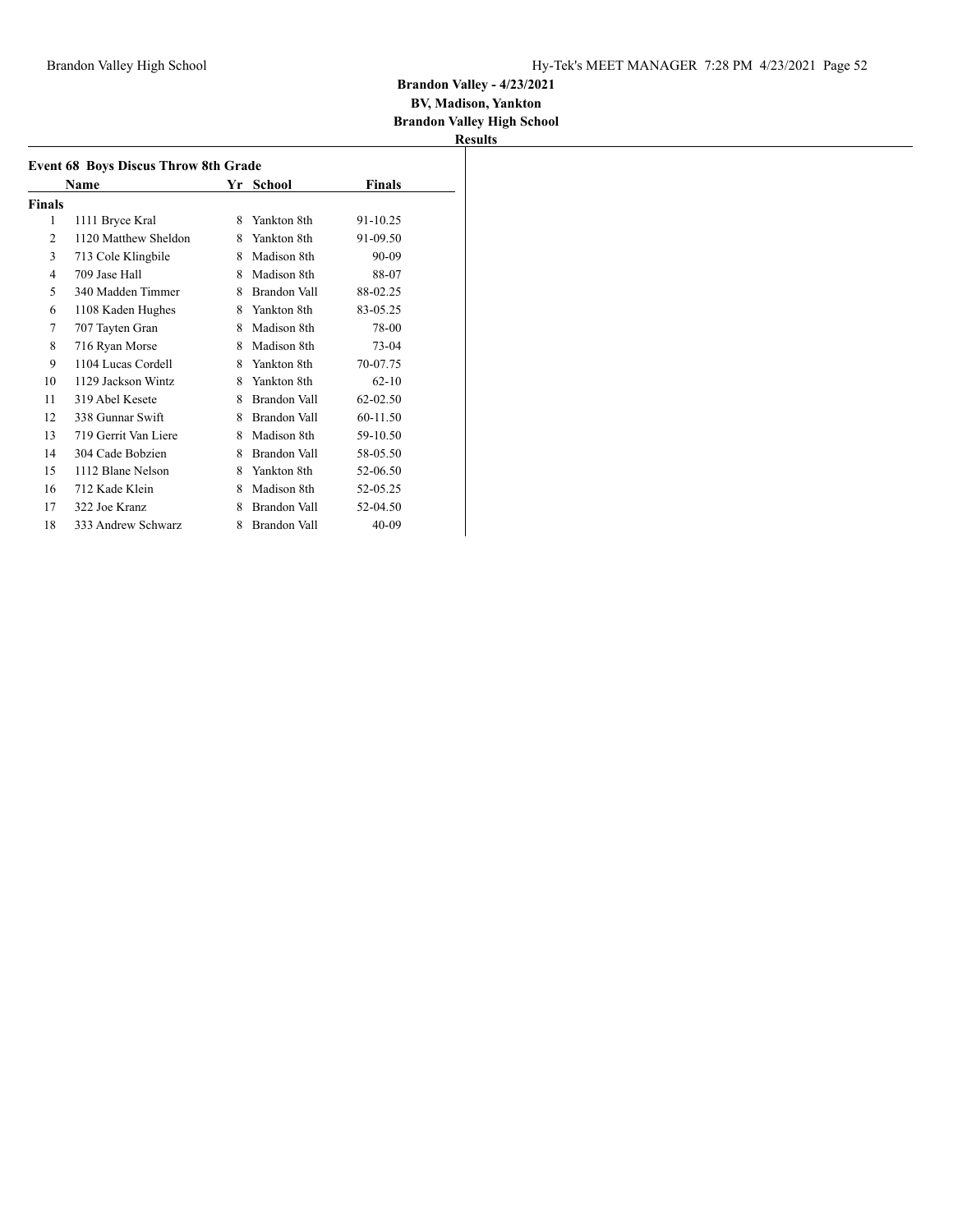| Results |  |
|---------|--|

|        | Name                 | Yr | School       | <b>Finals</b> |
|--------|----------------------|----|--------------|---------------|
| Finals |                      |    |              |               |
| 1      | 241 Jenessa Skyberg  | 7  | Brandon Vall | 22-09.00      |
| 2      | 609 Haley Hoff       |    | Madison 7th  | 22-00.00      |
| 3      | 601 Braelyn Abraham  | 7  | Madison 7th  | 21-07.00      |
| 4      | 602 Audrey Allen     | 7  | Madison 7th  | 19-05.50      |
| 4      | 615 Kristalyn Mette  | 7  | Madison 7th  | 19-05.50      |
| 6      | 213 Kya Freking      | 7  | Brandon Vall | 18-02.00      |
| 7      | 220 Ayva Lane        | 7  | Brandon Vall | 17-11.00      |
| 8      | 242 Karlee Small     | 7  | Brandon Vall | 16-09.50      |
| 9      | 239 Anna Schoewe     | 7  | Brandon Vall | 16-09.00      |
| 10     | 1001 Kennedy Anstine |    | Yankton 7th  | 15-00.00      |
| 11     | 226 Emily Nelson     |    | Brandon Vall | 12-03.00      |
|        | 1014 Sydney Kapla    |    | Yankton 7th  | ND            |
|        |                      |    |              |               |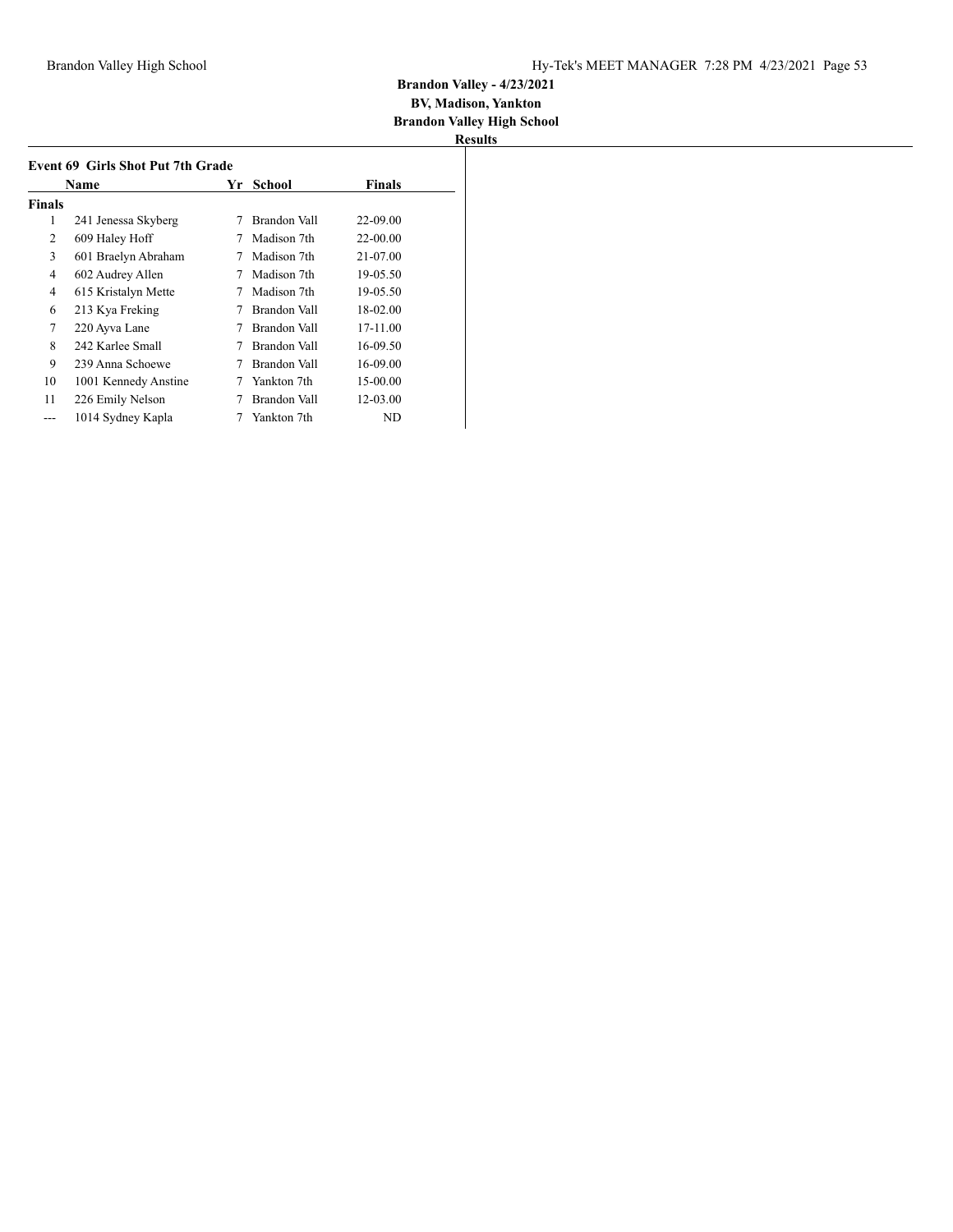|        | <b>Event 70 Girls Shot Put 8th Grade</b> |    |              |          |  |
|--------|------------------------------------------|----|--------------|----------|--|
|        | Name                                     | Yr | School       | Finals   |  |
| Finals |                                          |    |              |          |  |
| 1      | 402 Julia Ask                            | 8  | Brandon Vall | 24-01.00 |  |
| 2      | 1213 Evelyne Lima-Zapon                  | 8  | Yankton 8th  | 23-10.50 |  |
| 3      | 407 Lily Christensen                     | 8  | Brandon Vall | 23-06.00 |  |
| 4      | 1218 Adilyn Schelhaas                    | 8  | Yankton 8th  | 23-05.00 |  |
| 5      | 1207 Kenzie Giziewski                    | 8  | Yankton 8th  | 22-08.00 |  |
| 6      | 429 Adeline Roths                        | 8  | Brandon Vall | 21-02.50 |  |
| 7      | 802 Illyana Collins                      | 8  | Madison 8th  | 20-11.00 |  |
| 8      | 421 Cadence Montooth                     | 8  | Brandon Vall | 19-09.00 |  |
| 9      | 813 Katelyn Schouwenburg                 | 8  | Madison 8th  | 19-04.00 |  |
| 10     | 1219 Kiyah Sherman                       | 8  | Yankton 8th  | 17-10.00 |  |
| 11     | 801 Ainsley Allen                        | 8  | Madison 8th  | 17-06.00 |  |
| 12     | 804 Evelyn Davis                         | 8  | Madison 8th  | 16-08.50 |  |
| 13     | 807 Savanna Howe                         | 8  | Madison 8th  | 15-02.50 |  |
| 14     | 805 Delaney Feistner                     | 8  | Madison 8th  | 14-10.00 |  |
| 15     | 1014 Sydney Kapla                        | 7  | Yankton 7th  | 12-02.00 |  |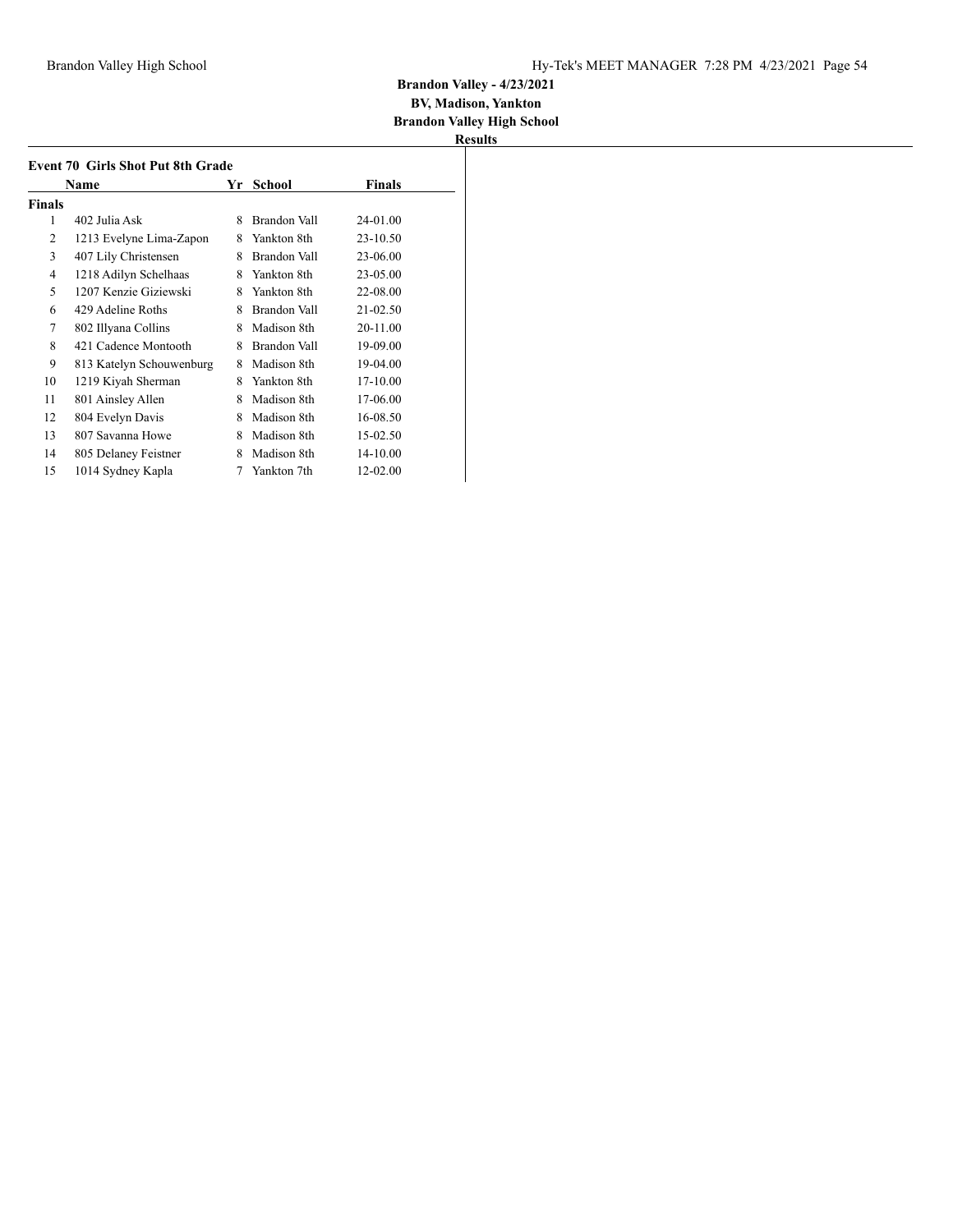#### **BV, Madison, Yankton Brandon Valley High School**

|                | <b>Event 71 Boys Shot Put 7th Grade</b> |    |              |              |  |
|----------------|-----------------------------------------|----|--------------|--------------|--|
|                | Name                                    | Yr | School       | Finals       |  |
| Finals         |                                         |    |              |              |  |
| 1              | 920 Jacko Noecker                       | 7  | Yankton 7th  | 28-11.50     |  |
| $\overline{c}$ | 109 Parker Coughlin                     | 7  | Brandon Vall | 26-10.00     |  |
| 3              | 114 Gable Frost                         | 7  | Brandon Vall | 26-01.00     |  |
| 4              | 914 Dylan Howe                          | 7  | Yankton 7th  | 25-10.50     |  |
| 5              | 513 Wyatt Lade                          | 7  | Madison 7th  | 25-05.50     |  |
| 6              | 101 Bryce Bangasser                     | 7  | Brandon Vall | 24-06.00     |  |
| 7              | 506 Cohen Hahn                          | 7  | Madison 7th  | 23-09.00     |  |
| 8              | 522 Lucas Williams                      | 7  | Madison 7th  | 23-06.00     |  |
| 9              | 918 Riley Mortensen                     | 7  | Yankton 7th  | 23-05.00     |  |
| 9              | 917 Jose Martinez                       | 7  | Yankton 7th  | 23-05.00     |  |
| 11             | 908 Drace Gaskins                       | 7  | Yankton 7th  | 23-04.50     |  |
| 12             | 514 Nick Martian                        | 7  | Madison 7th  | 22-10.00     |  |
| 13             | 125 Blake McClure                       | 7  | Brandon Vall | 22-09.00     |  |
| 14             | 110 Lander Elkin                        | 7  | Brandon Vall | 22-06.50     |  |
| 15             | 129 Gage Morris                         | 7  | Brandon Vall | 21-10.00     |  |
| 15             | 145 Carter Stahl                        | 7  | Brandon Vall | $21 - 10.00$ |  |
| 17             | 153 Cal Wiese                           | 7  | Brandon Vall | 20-10.00     |  |
| 18             | 106 Landen Cline                        | 7  | Brandon Vall | 20-01.50     |  |
| 19             | 149 Cole Vahle                          | 7  | Brandon Vall | 20-00.00     |  |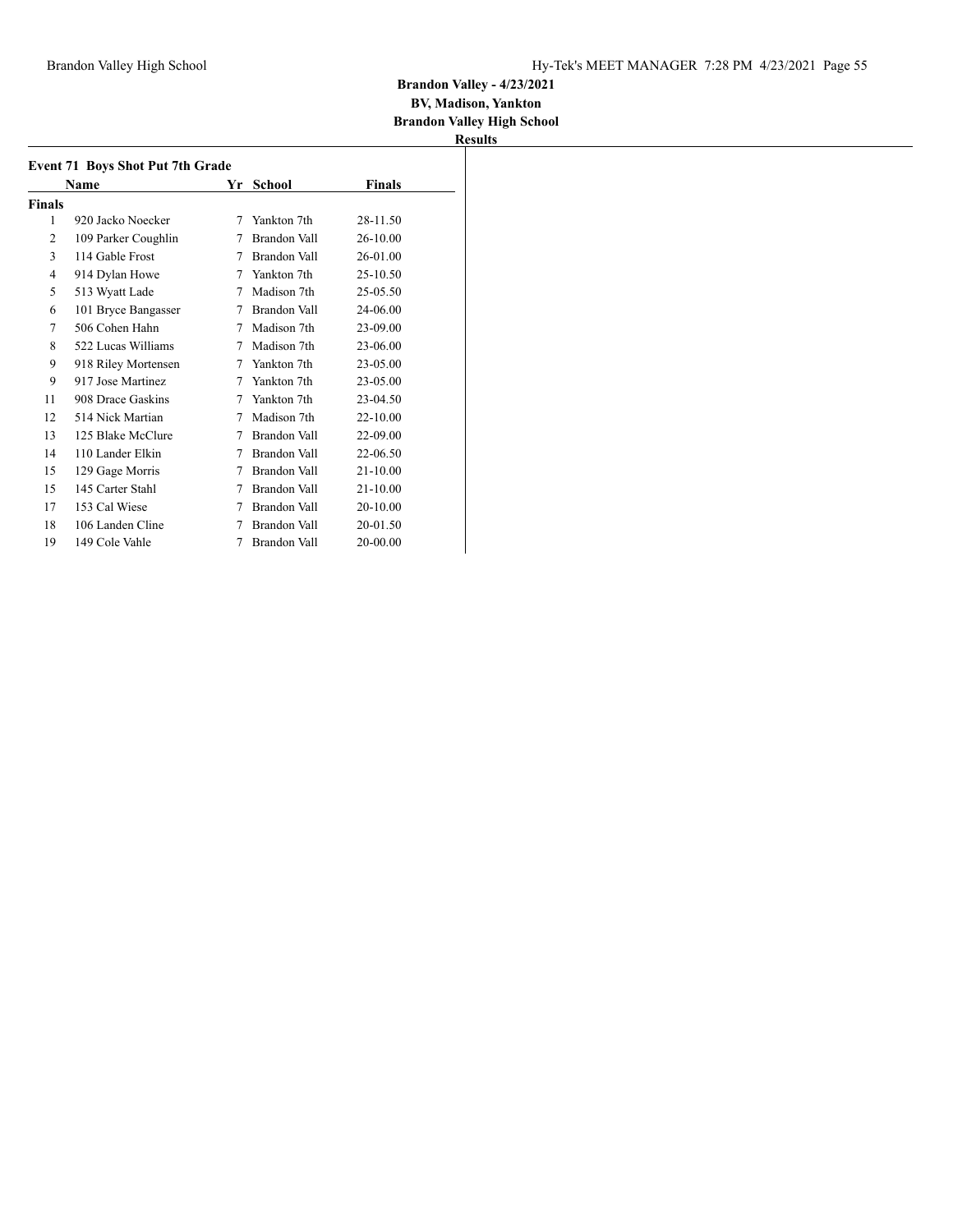#### **BV, Madison, Yankton Brandon Valley High School**

|                             | <b>Event 72 Boys Shot Put 8th Grade</b> |    |              |            |
|-----------------------------|-----------------------------------------|----|--------------|------------|
|                             | Name                                    | Yr | School       | Finals     |
| Finals                      |                                         |    |              |            |
| 1                           | 1108 Kaden Hughes                       | 8  | Yankton 8th  | 36-00.00   |
| $\mathcal{D}_{\mathcal{L}}$ | 1120 Matthew Sheldon                    | 8  | Yankton 8th  | 35-03.50   |
| 3                           | 1111 Bryce Kral                         | 8  | Yankton 8th  | 34-10.50   |
| 4                           | 1104 Lucas Cordell                      | 8  | Yankton 8th  | 33-03.00   |
| 5                           | 1116 Trey Sager                         | 8  | Yankton 8th  | 32-06.00   |
| 6                           | 1112 Blane Nelson                       | 8  | Yankton 8th  | 32-04.00   |
| 7                           | 713 Cole Klingbile                      | 8  | Madison 8th  | 32-02.00   |
| 8                           | 707 Tayten Gran                         | 8  | Madison 8th  | 30-08.00   |
| 9                           | 716 Ryan Morse                          | 8  | Madison 8th  | 29-11.00   |
| 10                          | 319 Abel Kesete                         | 8  | Brandon Vall | 27-06.00   |
| 11                          | 709 Jase Hall                           | 8  | Madison 8th  | 26-11.00   |
| 12                          | 304 Cade Bobzien                        | 8  | Brandon Vall | 25-07.00   |
| 13                          | 1129 Jackson Wintz                      | 8  | Yankton 8th  | 25-00.50   |
| 14                          | 338 Gunnar Swift                        | 8  | Brandon Vall | 24-11.50   |
| 15                          | 333 Andrew Schwarz                      | 8  | Brandon Vall | 21-05.50   |
| 16                          | 322 Joe Kranz                           | 8  | Brandon Vall | 20-09.00   |
|                             | 340 Madden Timmer                       | 8  | Brandon Vall | ND         |
| ---                         | 112 Brandon Fisher                      | 7  | Brandon Vall | <b>SCR</b> |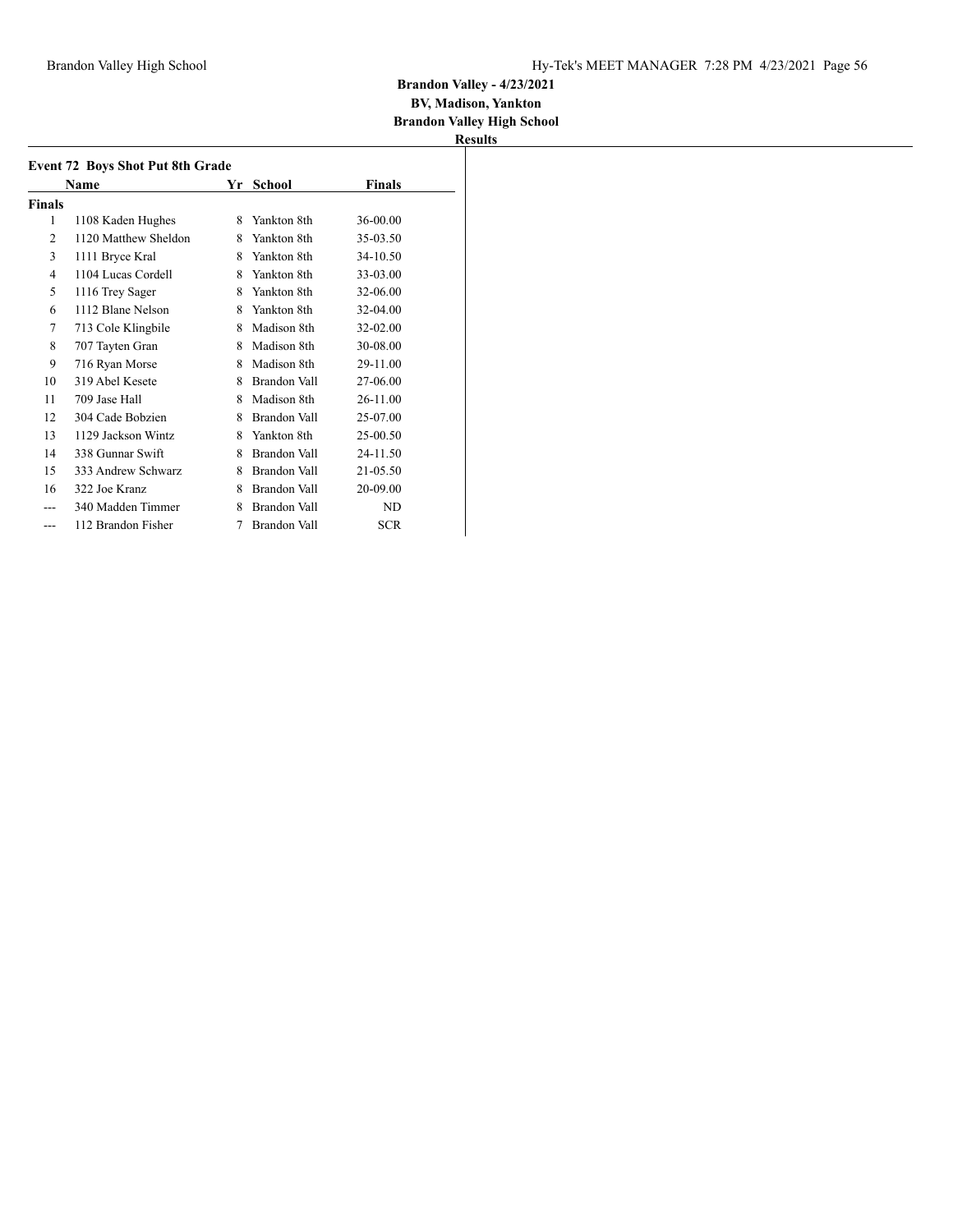| Name               |  | <b>Finals</b>                                                                              |
|--------------------|--|--------------------------------------------------------------------------------------------|
| <b>Finals</b>      |  |                                                                                            |
| 151 Levi Veskma    |  | 8-00.00                                                                                    |
| 130 Maddox Mueller |  | 7-00.00                                                                                    |
|                    |  | <b>Event 73 Boys Pole Vault 7th Grade</b><br>Yr School<br>7 Brandon Vall<br>7 Brandon Vall |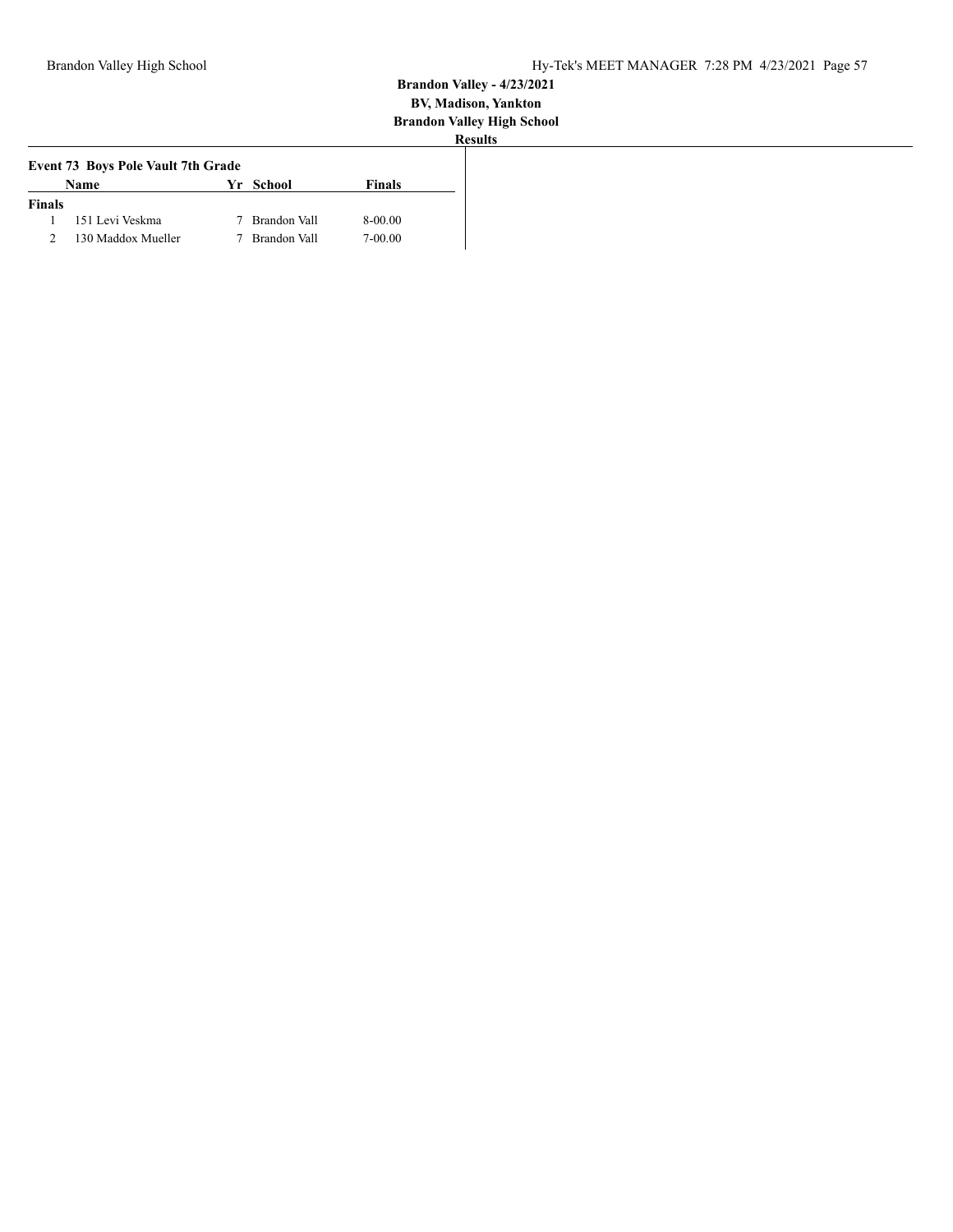|                | <b>Event 74 Girls Pole Vault 7th Grade</b> |  |                |               |  |  |  |
|----------------|--------------------------------------------|--|----------------|---------------|--|--|--|
|                | Name                                       |  | Yr School      | <b>Finals</b> |  |  |  |
| <b>Finals</b>  |                                            |  |                |               |  |  |  |
|                | 401 Ava Anders                             |  | 8 Brandon Vall | 7-00.00       |  |  |  |
| $\overline{2}$ | 430 Danielle Schoby                        |  | 8 Brandon Vall | $6 - 06.00$   |  |  |  |
|                |                                            |  |                |               |  |  |  |